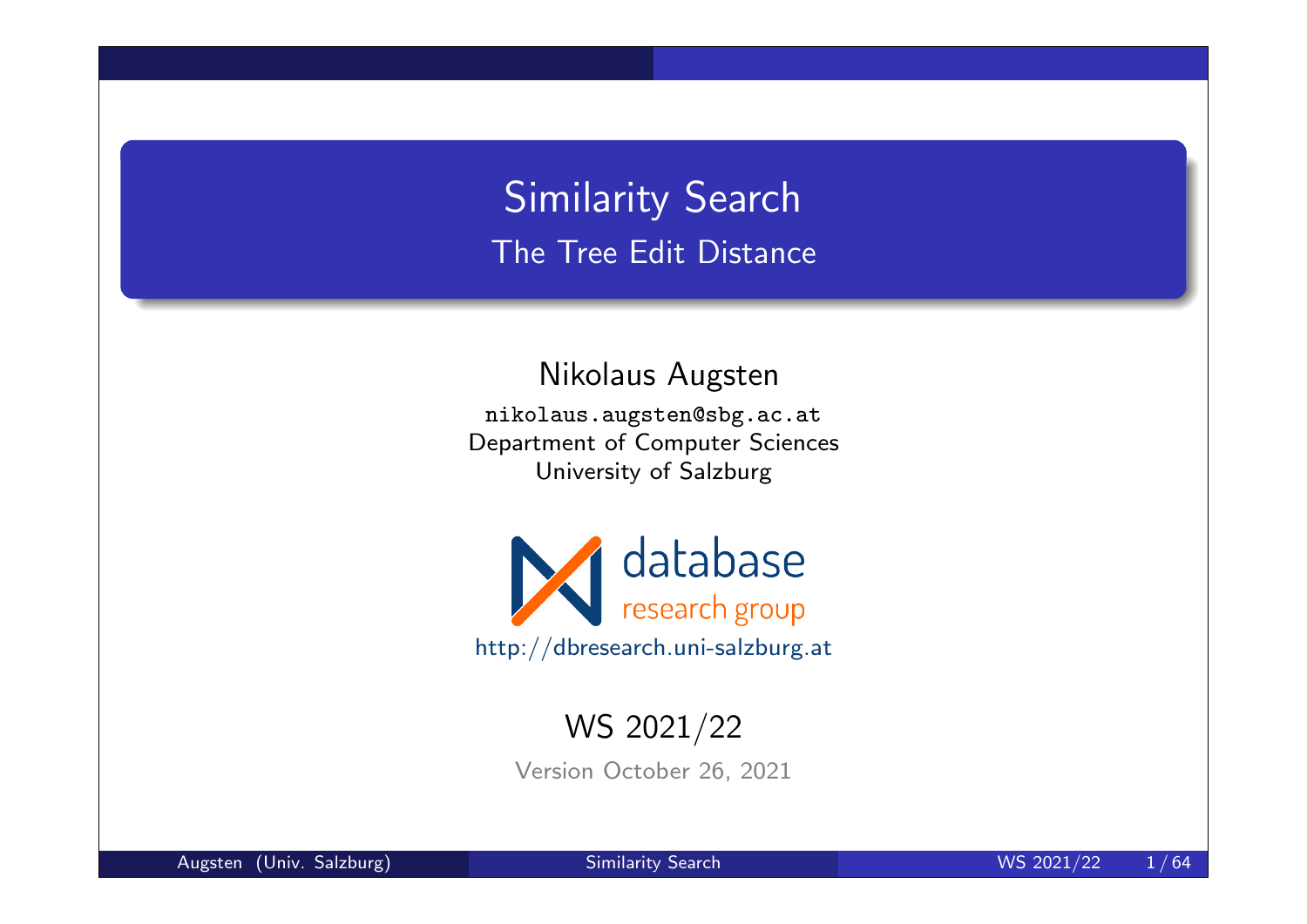# **Outline**

### 1 Tree Edit Distance

- **•** Preliminaries and Definition
- **Forests Distance and Recursive Formula**
- Second Recursive Formula
- The Tree Edit Distance Algorithm
- Example: Tree Edit Distance Computation
- Complexity of the Tree Edit Distance Algorithm

## 2 Conclusion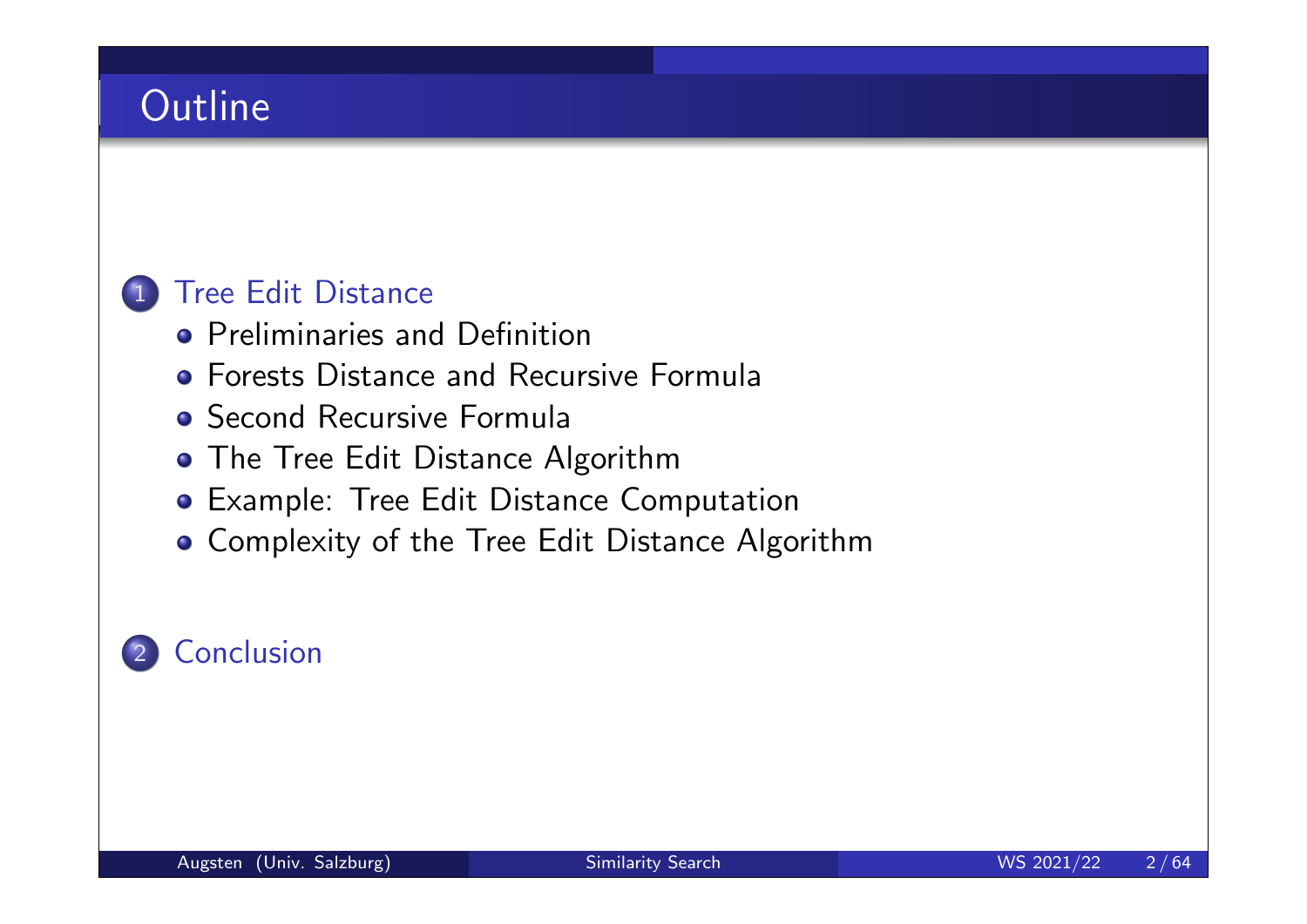## **Outline**

#### 1 Tree Edit Distance

### **•** Preliminaries and Definition

- **Forests Distance and Recursive Formula**
- **Second Recursive Formula**
- **The Tree Edit Distance Algorithm**
- Example: Tree Edit Distance Computation
- **Complexity of the Tree Edit Distance Algorithm**

### **Conclusion**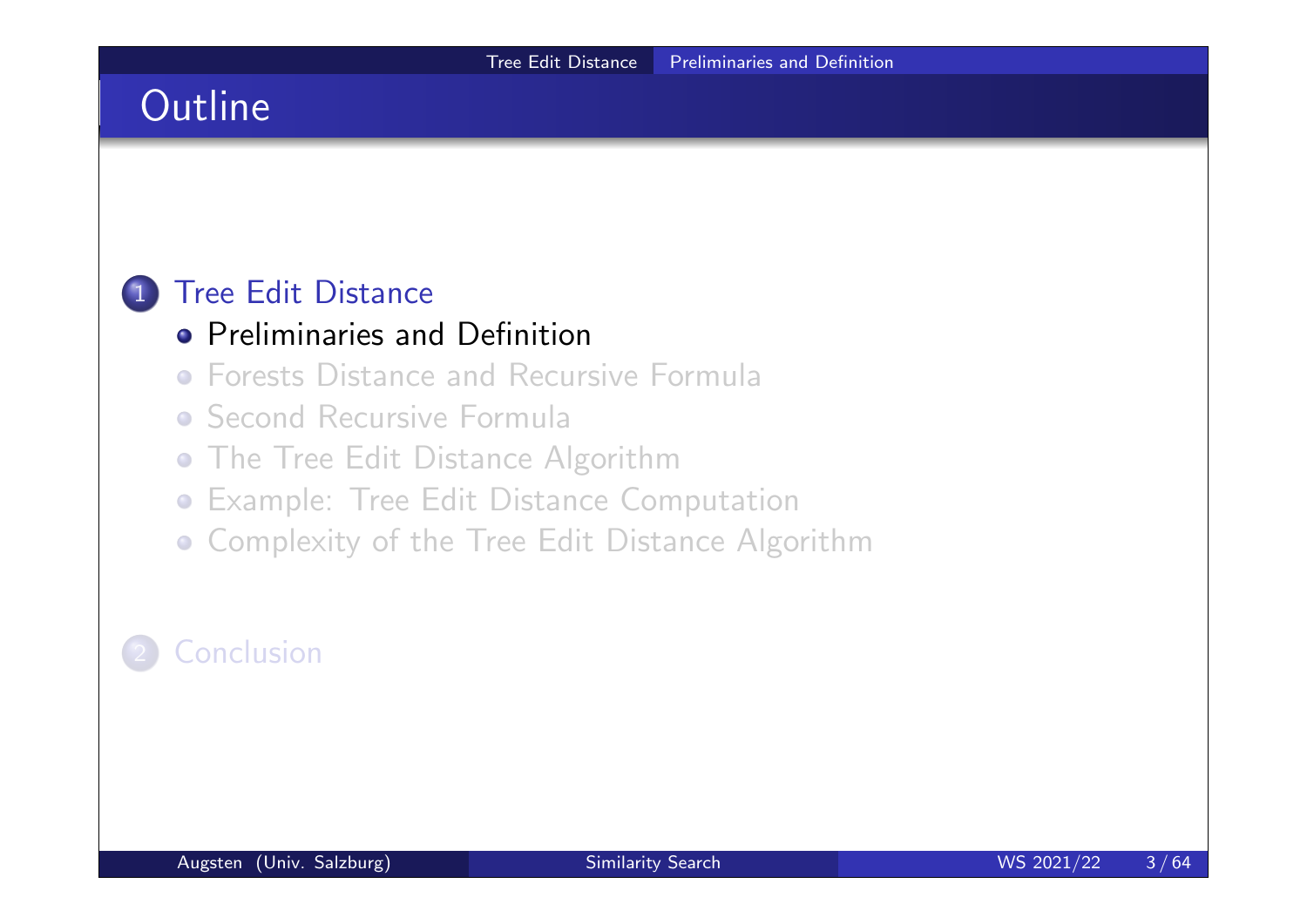## Edit Operations

- We assume ordered, labeled trees
- Rename node:  $ren(v, l')$ 
	- change label  $l$  of  $\mathsf{v}$  to  $l'\neq l$
- $\bullet$  Delete node:  $del(v)$  (v is not the root node)
	- **o** remove v
	- connect v's children directly to v's parent node (preserving order)
- **o** Insert node:  $ins(v, p, k, m)$ 
	- remove  $m$  consecutive children of  $p$ , starting with the child at position k, i.e., the children  $c_k, c_{k+1}, \ldots, c_{k+m-1}$
	- insert  $c_k, c_{k+1}, \ldots, c_{k+m-1}$  as children of the new node v (preserving order)
	- $\bullet$  insert new node v as  $k$ -th child of p
- o Insert and delete are inverse edit operations
	- (i.e., insert undoes delete and vice versa)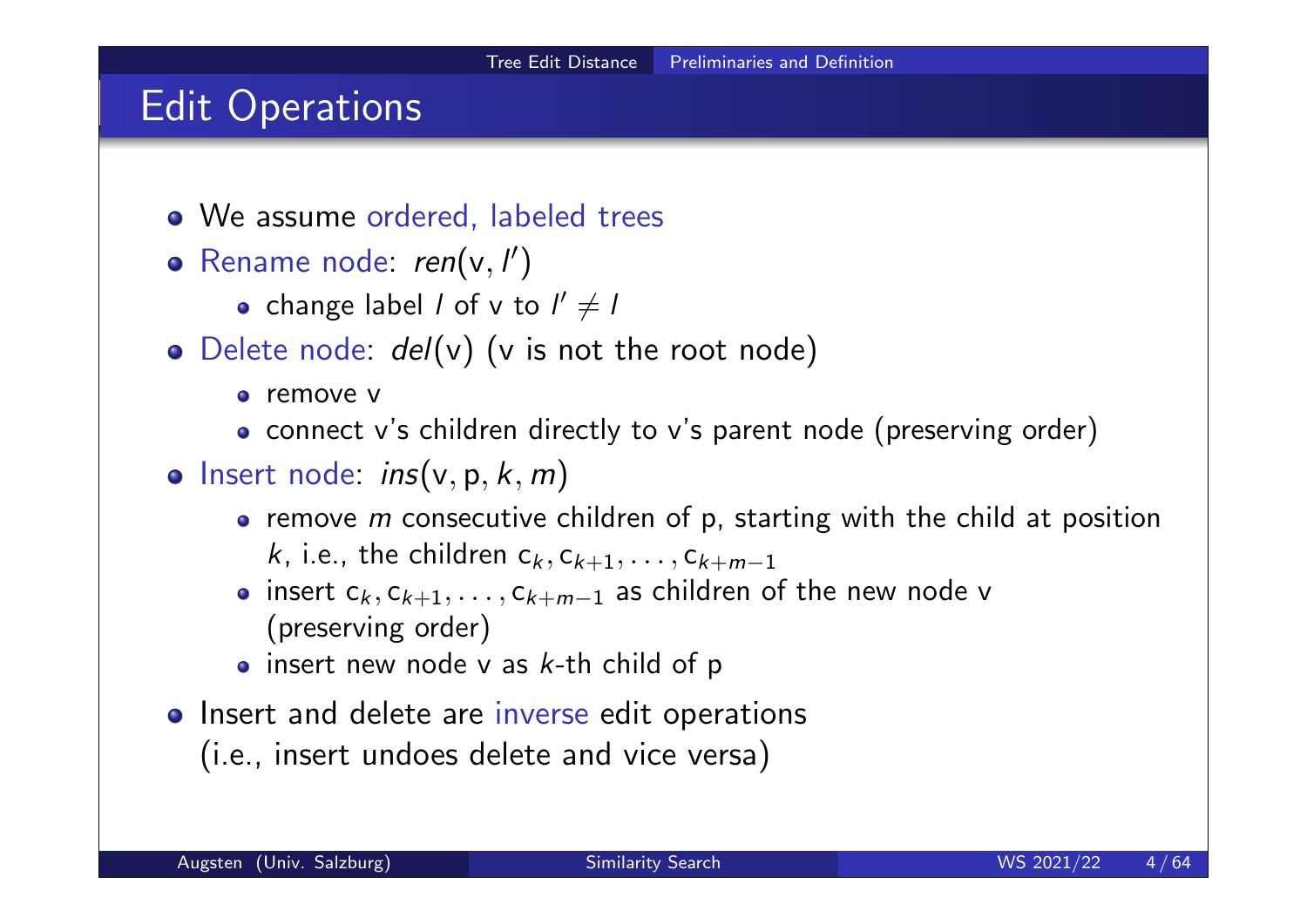## Example: Edit Operations

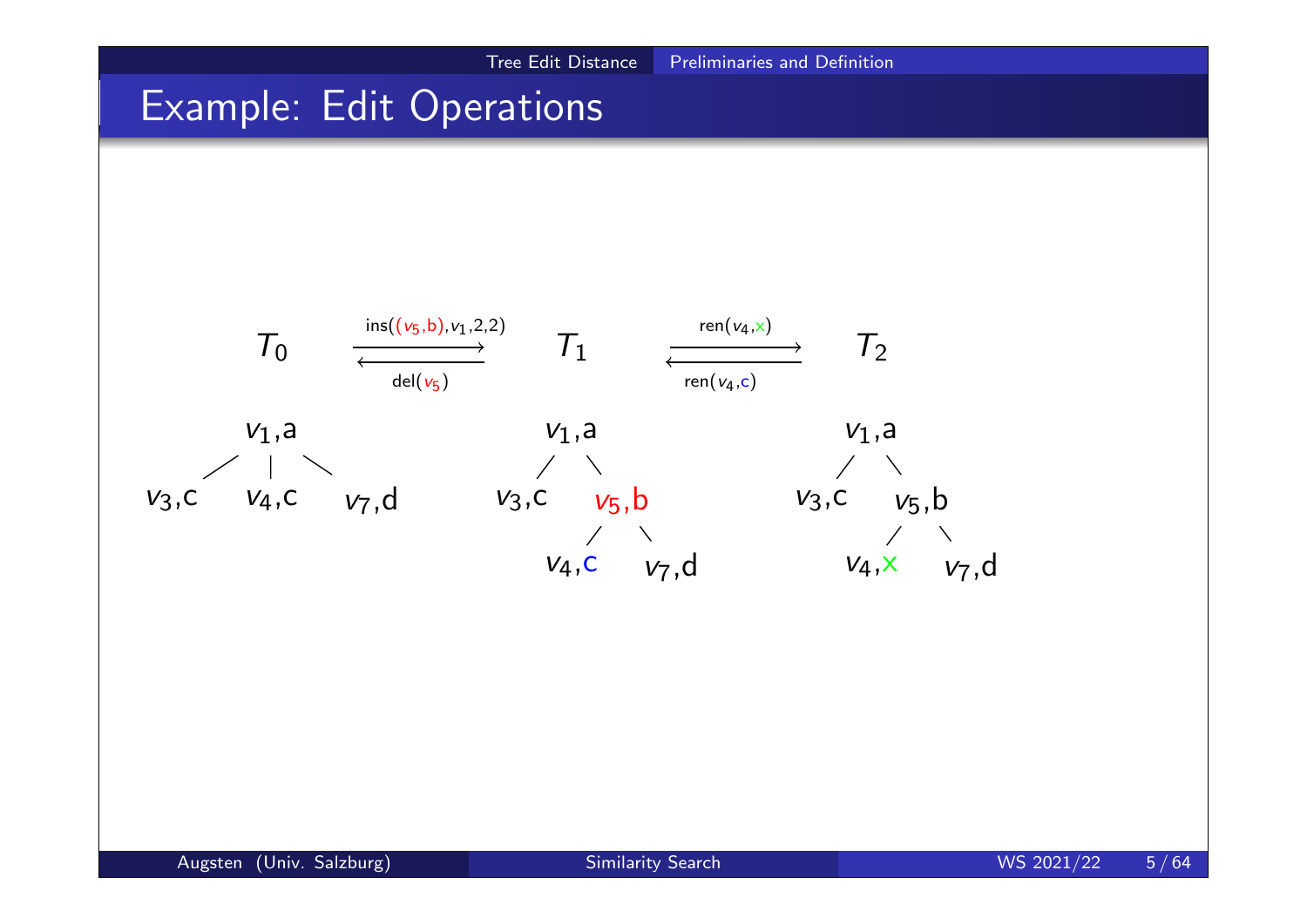## Edit Cost Function

**•** Represent edit operation as node pair  $(a, b) \neq (\varepsilon, \varepsilon)$ (written also as a  $\rightarrow$  b,  $\varepsilon$  is the null node)

- $\bullet$  a  $\rightarrow$   $\varepsilon$  delete a
- $\bullet \varepsilon \rightarrow b$ : insert b
- $\bullet$  a  $\rightarrow$  b: rename a to b
- **•** Cost function  $\alpha$ (a  $\rightarrow$  b):
	- assign to each edit operation a non-negative real
	- cost can be different for different nodes
	- we use constant costs  $\omega_{ins}$ ,  $\omega_{del}$ ,  $\omega_{ren}$
- $\bullet$  We constrain  $\alpha$  to be a distance metric:
	- (i) triangle inequality:  $\alpha$ (a  $\rightarrow$  b) +  $\alpha$ (b  $\rightarrow$  c)  $\geq \alpha$ (a, c)
	- (ii) symmetry:  $\alpha$ (a  $\rightarrow$  b) =  $\alpha$ (b  $\rightarrow$  a)
	- (iii) identity:  $\alpha$ (a  $\rightarrow$  b) = 0  $\Leftrightarrow$   $\lambda$ (a) =  $\lambda$ (b)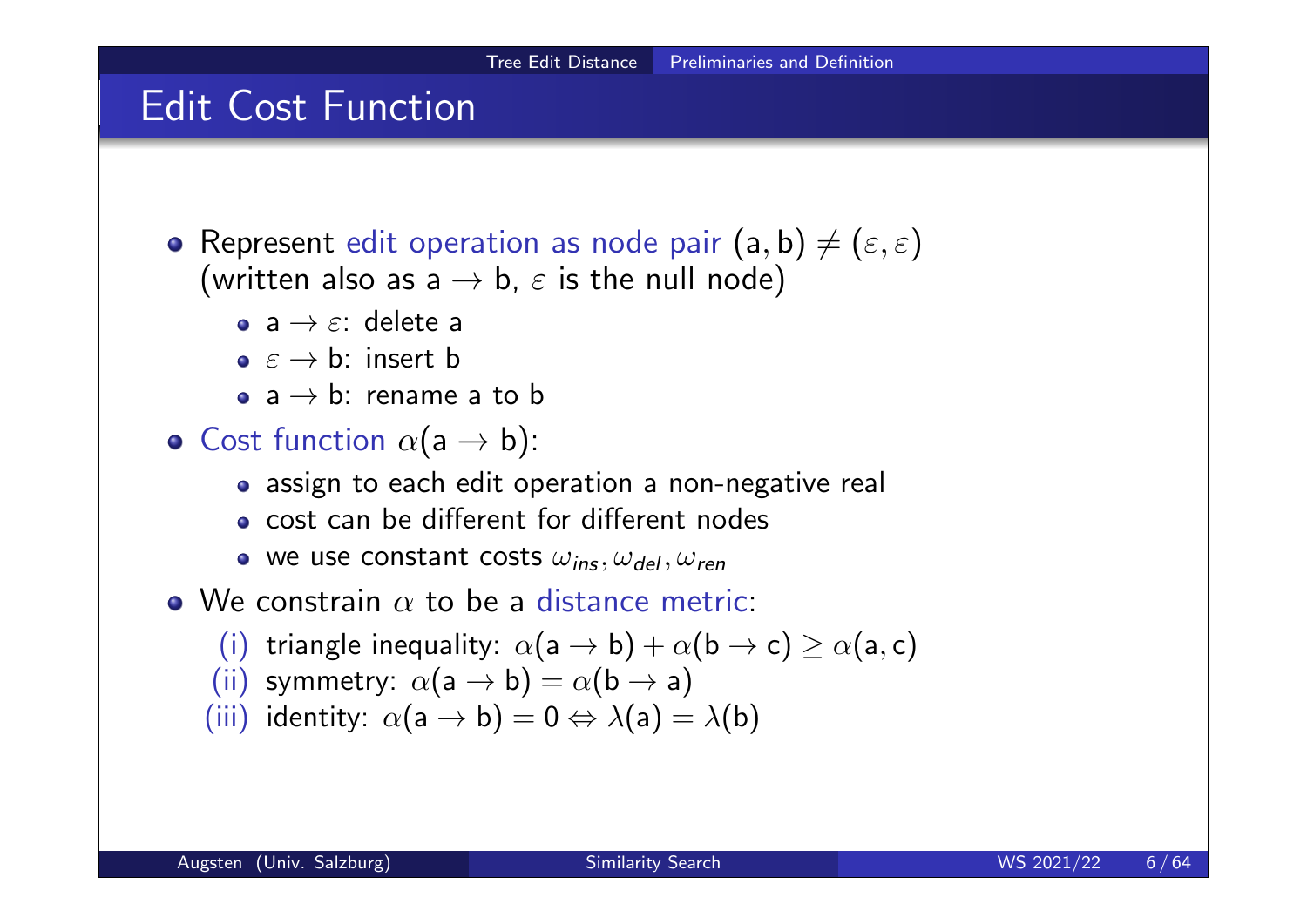# Definition

#### Definition (Tree Edit Distance)

The tree edit distance between two trees is the minimum cost sequence of node edit operations (node deletion, node insertion, node rename) that transforms one tree into the other.

Cost of a sequence  $S = \{s_1, \ldots, s_n\}$  of edit operations:

$$
\alpha(S) = \sum_{i=1}^n \alpha(s_i)
$$

As the cost function is a metric, also the tree edit distance is a metric.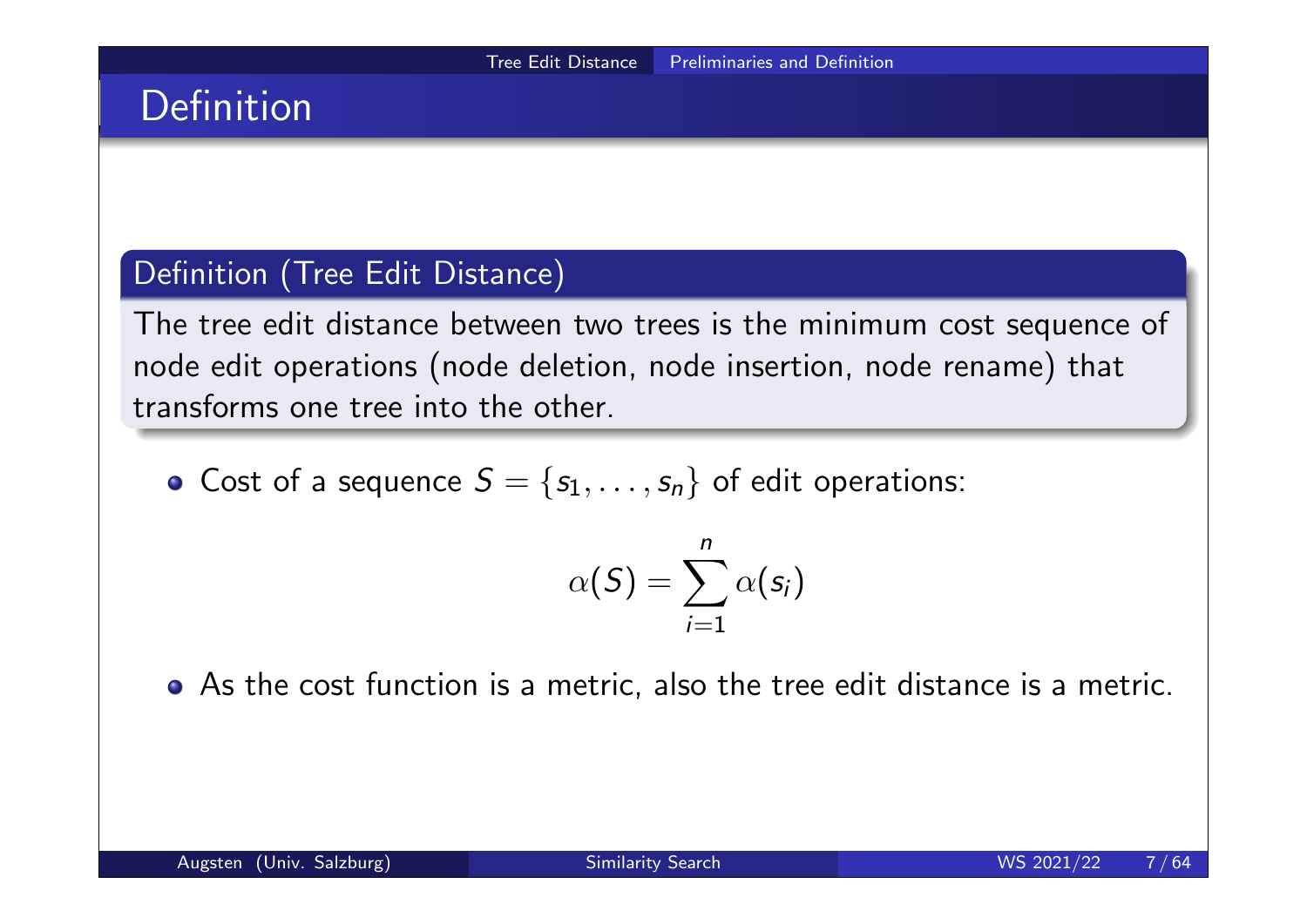

• the postorder numbers of all its left siblings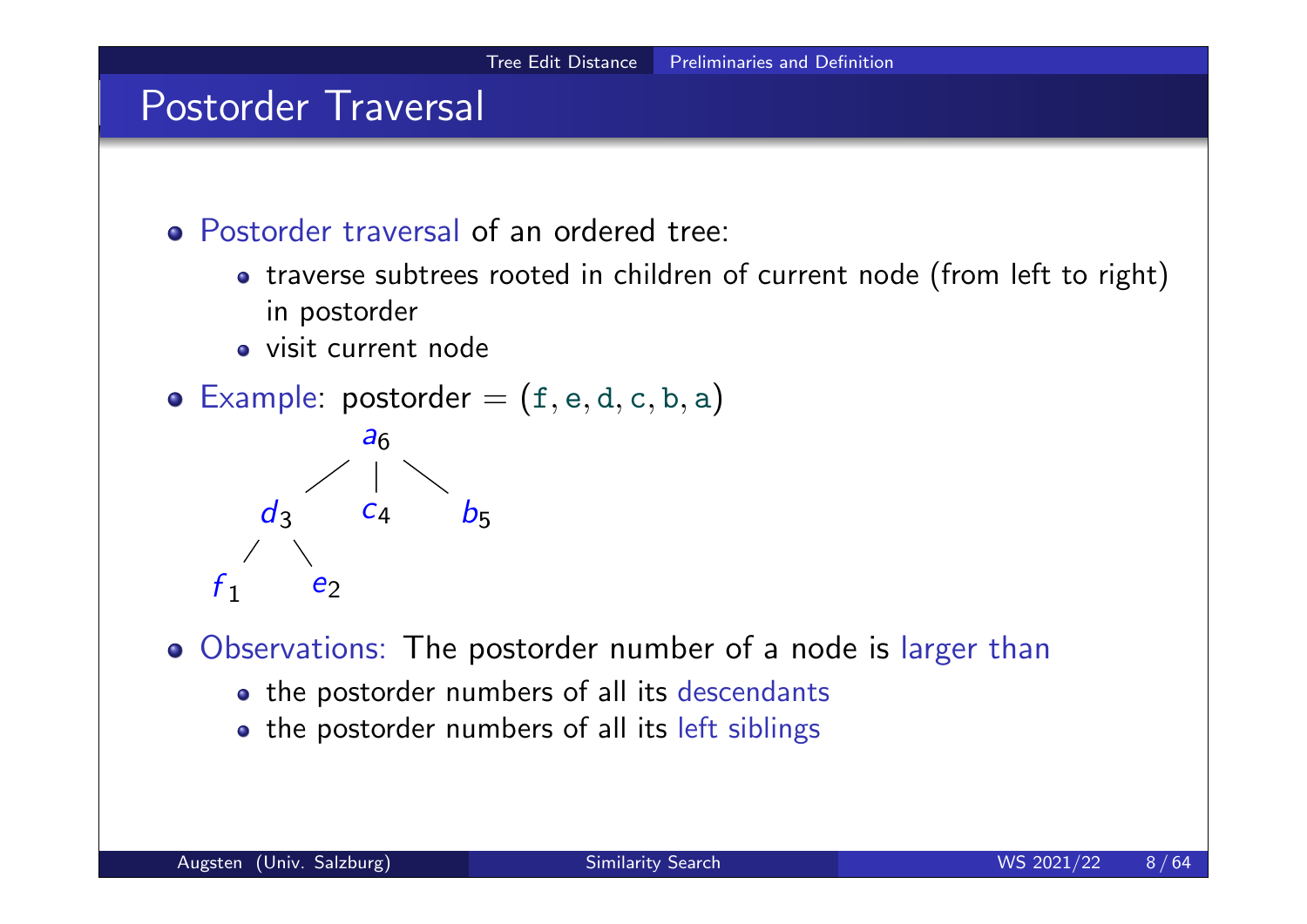## Subtrees and Subforests

### A subtree  $T'$  of  $T$  is a tree that consists of:

- a subset of the nodes of T:  $N(T') \subseteq N(T)$
- all edges in  $\top$  that connect these nodes:  $E(\top') \subseteq E(\top) \}$

#### **• Ordered Forests:**

- a forest is a set of trees
- an *ordered* forest is a sequence of trees
- Ordered Subforests of a tree T:
	- formed by subtrees of T with disjoined nodes
	- $\bullet$  subtrees ordered by the postorder number in T of their root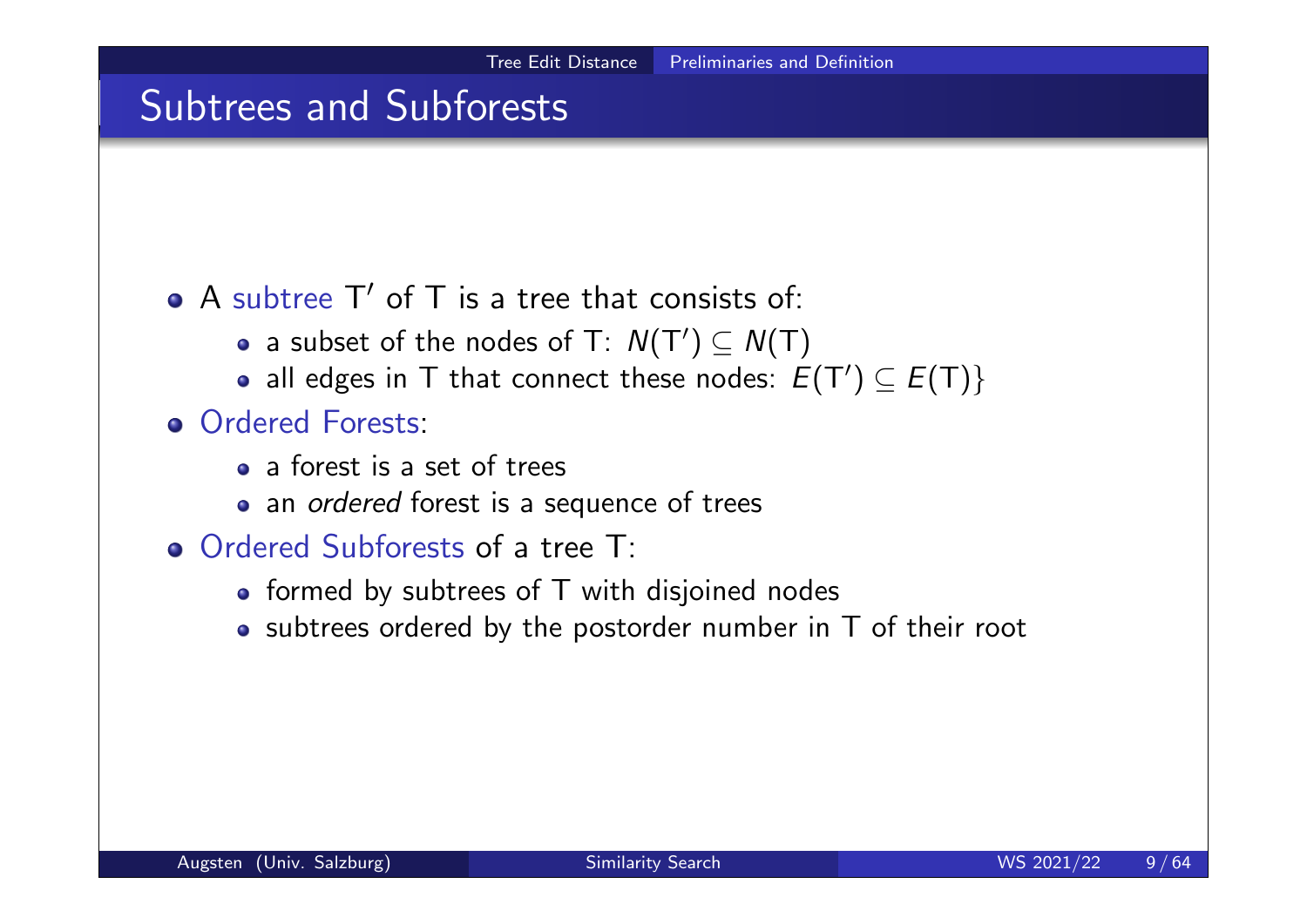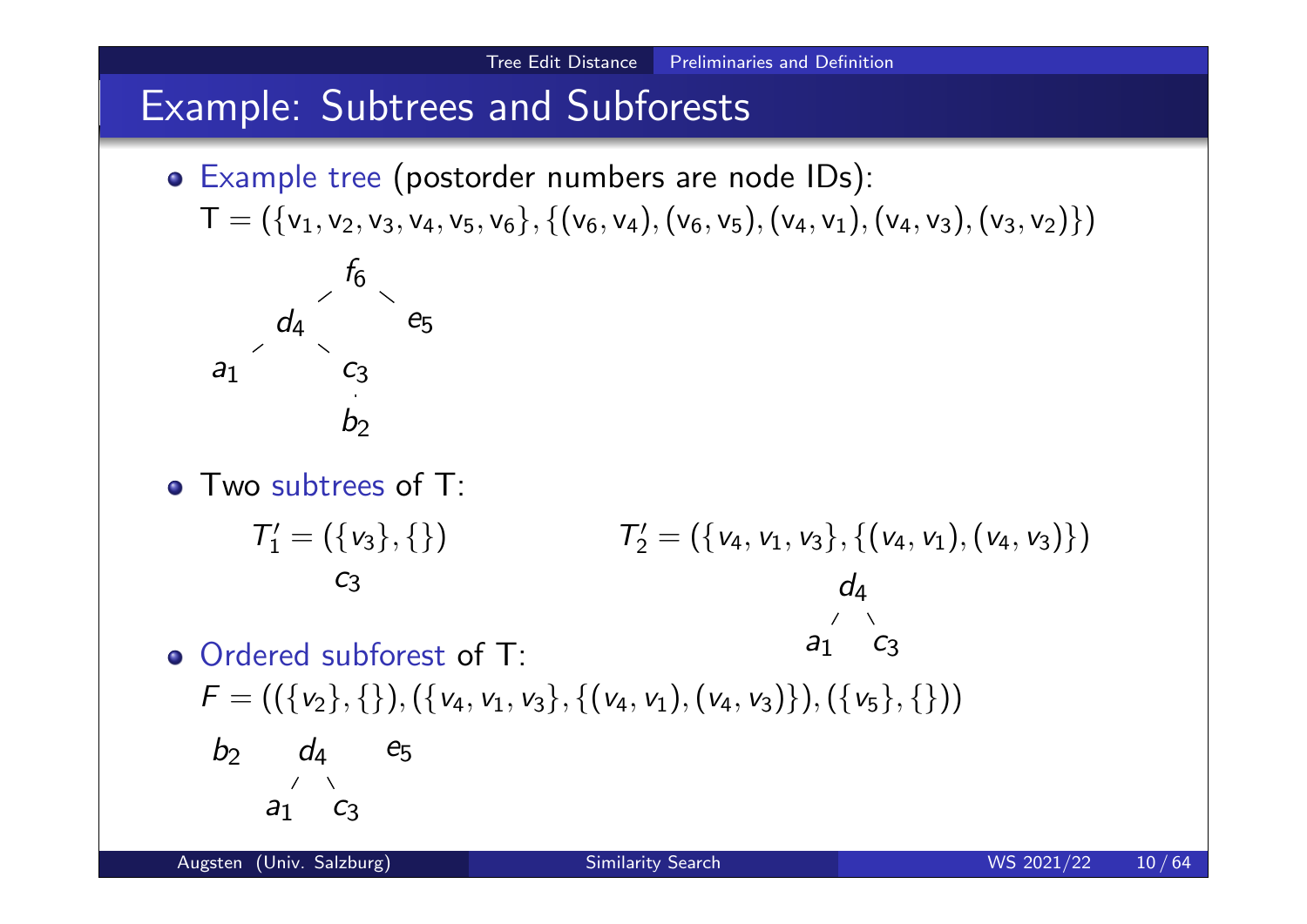# Notation I/II

#### • We use the following notation:

- $\bullet$  T[i] is the *i*-th node of T in postorder (we say: T[i] is node *i* of T)
- $\bullet$  T[i..j] is the subforest formed by the nodes T[i] to T[j]
- $\bullet$   $I(i)$  is the left-most leaf descendant of node  $T[i]$
- $desc(T[i])$  is the set of all descendants of  $T[i]$  including  $T[i]$  itself (elements of  $desc(\mathsf{T}[i])$  are usually denoted with  $\mathsf{d}_i)$
- Node identifiers:
	- we assume that the node IDs correspond to their postorder number
	- we refer to a node simply by its ID, if the context is clear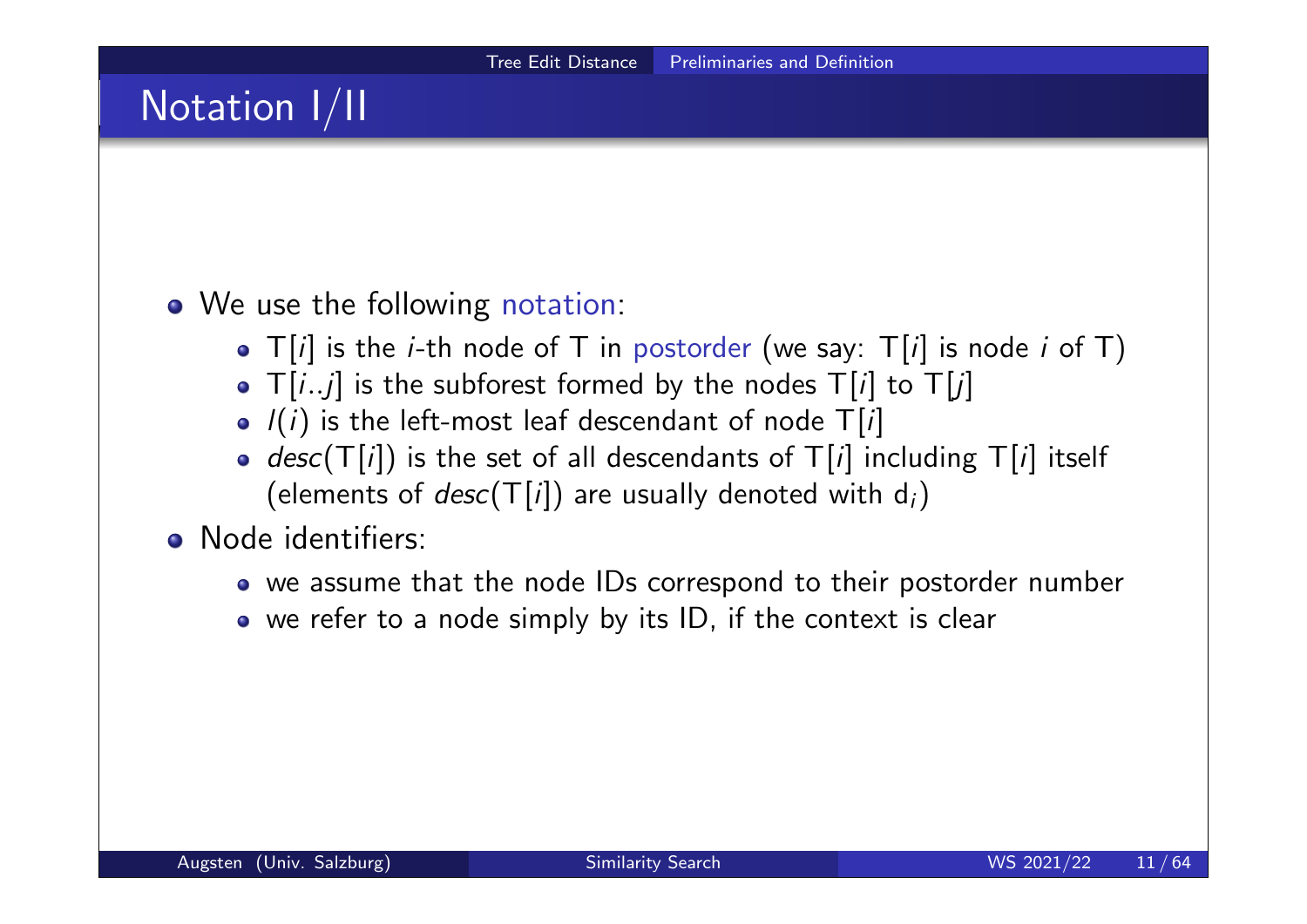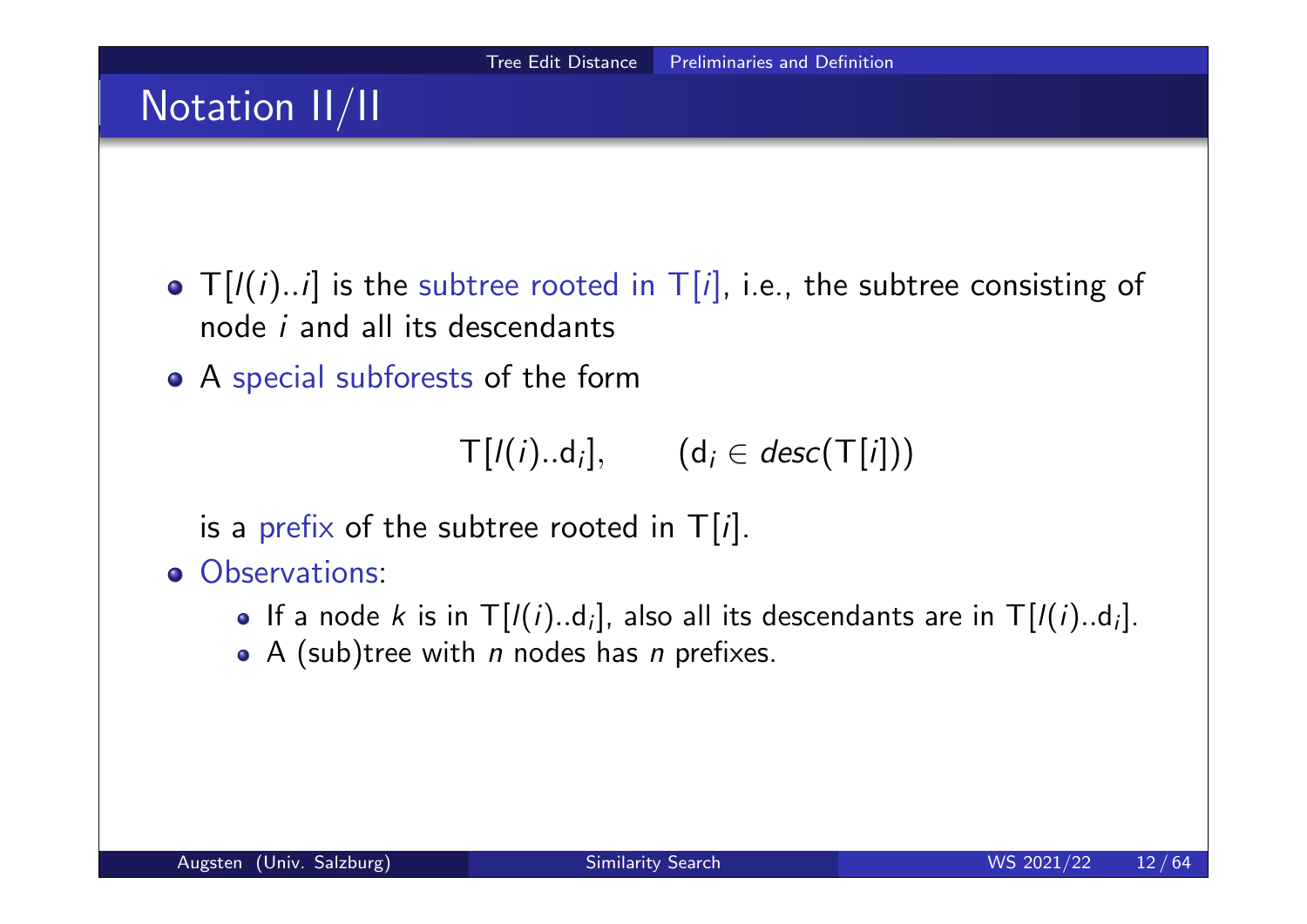# Example: Subtrees and Subforests

**•** Example tree:



- Descendants:  $desc(T[4]) = {T[1], T[2], T[3], T[4]}$
- Left-most leaf descendants:  $l(1) = l(4) = l(6) = T[1]$
- Some ordered subforests of the form  $\mathsf{T}[l(i)..\mathsf{d}_i]$ ,  $\mathsf{d}_i \in \mathsf{desc}(i)$ :



Tree Edit Distance Preliminaries and Definition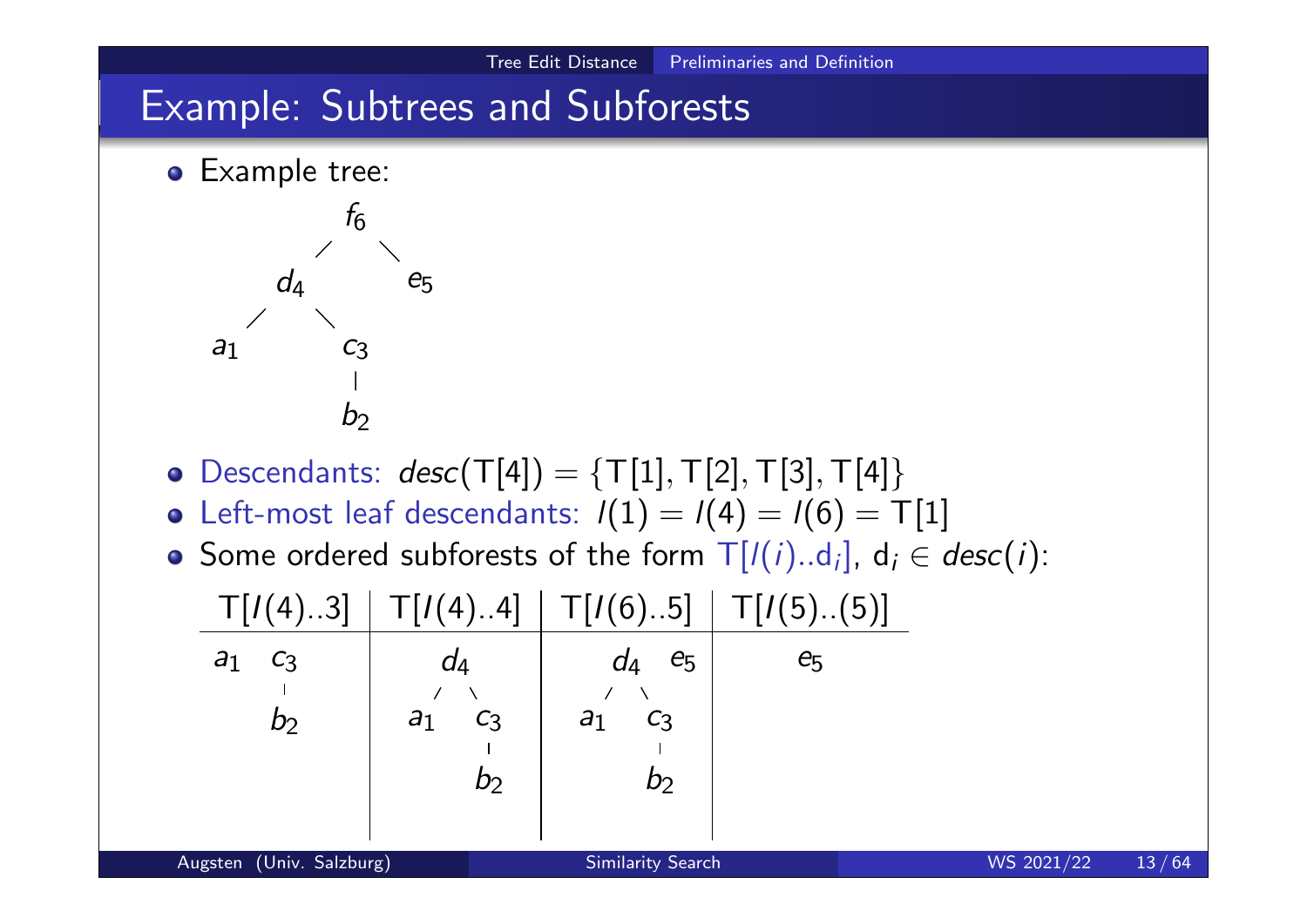# Edit Mapping

### Definition (Edit Mapping)

An edit mapping  $M$  between  ${\mathsf T}_1$  and  ${\mathsf T}_2$  is a set of node pairs that satisfy the following conditions:

$$
(1) \hspace{.15cm} (a,b) \in M \Rightarrow a \in \mathsf{N}(\mathsf{T}_1), b \in \mathsf{N}(\mathsf{T}_2)
$$

(2) for any two pairs  $(a, b)$  and  $(x, y)$  of M:

(i) 
$$
a = x \Leftrightarrow b = y
$$
 (one-to-one condition)

(ii) a is to the left of  $x^1 \Leftrightarrow b$  is to the left of y (order condition)

(iii) a is an ancestor of 
$$
x \Leftrightarrow b
$$
 is an ancestor of y  
(ancestor condition)

 $1$ i.e., a precedes x in both preorder and postorder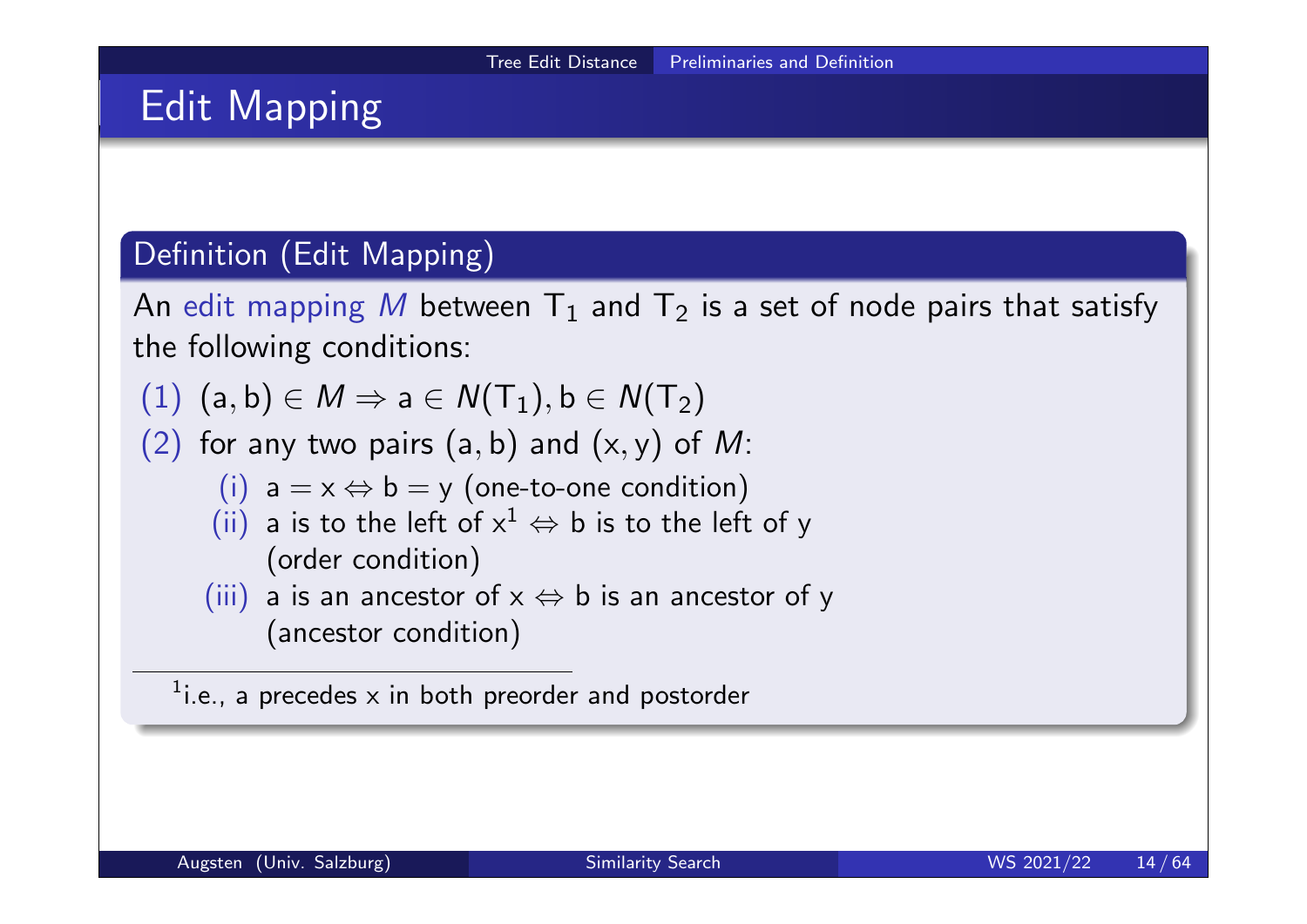# Edit Mapping

• The cost of the mapping is

$$
\alpha(M) = \sum_{(a,b)\in M} \alpha(a \to b) + \sum_{a\in D} \alpha(a \to \varepsilon) + \sum_{b\in I} \alpha(\varepsilon \to b),
$$

where  $D$  and  $I$  are the nodes of  ${\sf T}_1$  and  ${\sf T}_2$ , respectively, not touched by a line in M.

Alternative definition of the tree edit distance  $ted(\mathsf{T}_1,\mathsf{T}_2)$ :

 $ted(T_1, T_2) = min\{\alpha(M) | M$  is an edit mapping from  $T_1$  to  $T_2\}$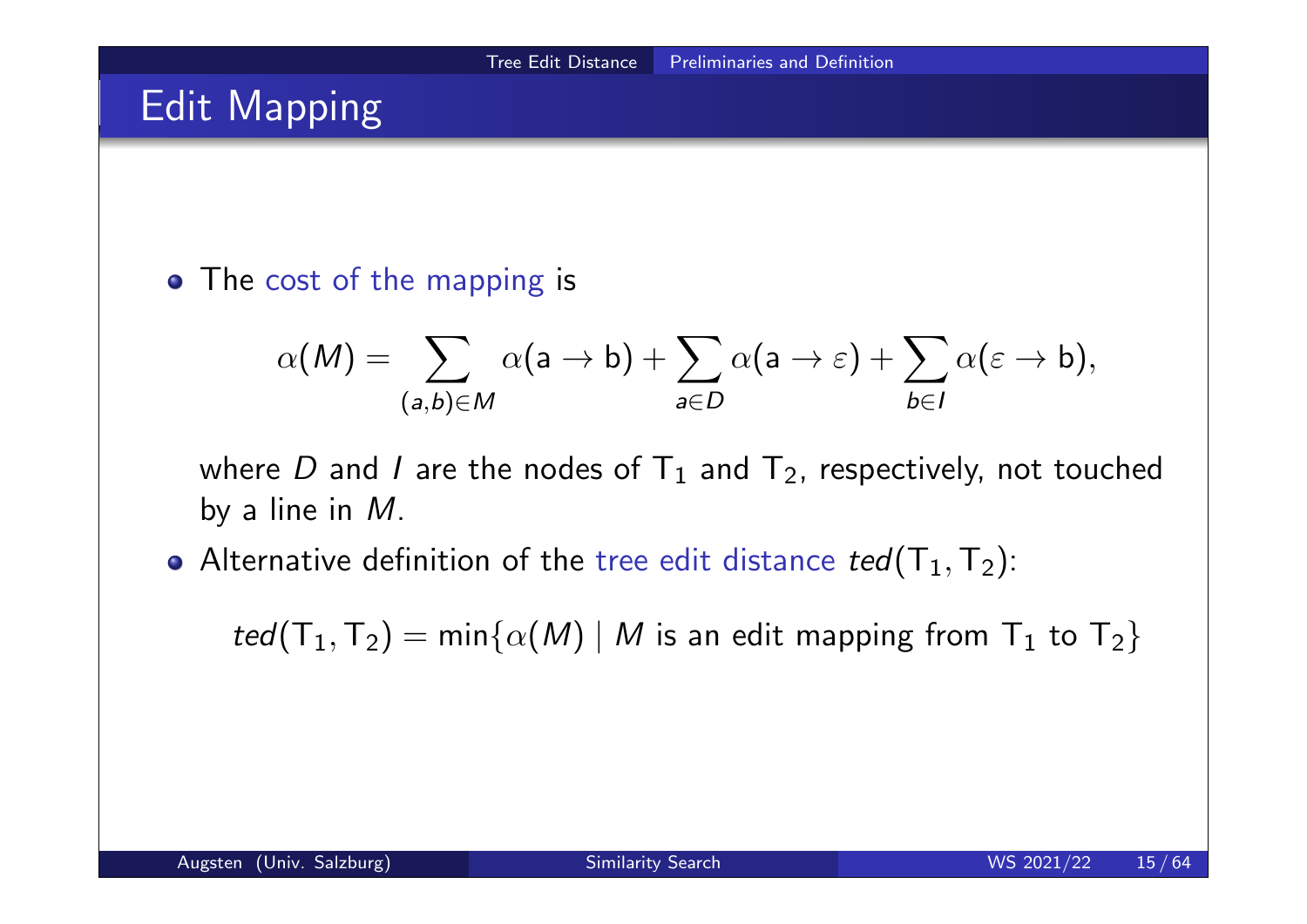# Example: Mapping

- $M = \{ (T_1[6], T_2[6]), (T_1[5], T_2[5]), (T_1[4], T_2[3]), (T_1[1], T_2[1]),$  $(T_1[2], T_2[2])$ 
	- $\bullet$  T<sub>1</sub>[3] is deleted
	- $\bullet$  T<sub>2</sub>[4] is inserted
	- no proper rename (only rename to the same label with cost 0)

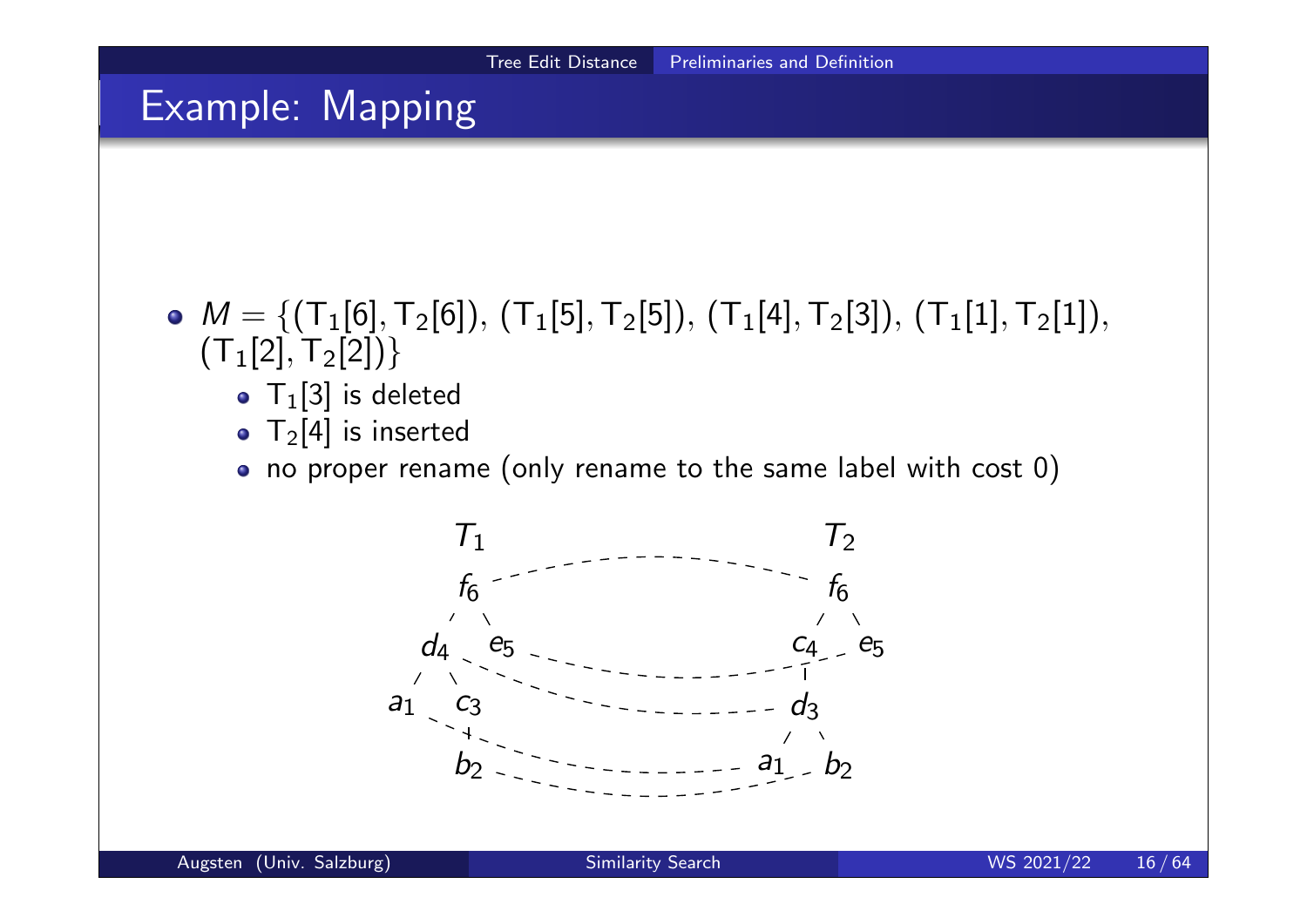# **Outline**

### 1 Tree Edit Distance

**•** Preliminaries and Definition

### **• Forests Distance and Recursive Formula**

- Second Recursive Formula
- **The Tree Edit Distance Algorithm**
- Example: Tree Edit Distance Computation
- **Complexity of the Tree Edit Distance Algorithm**

## **Conclusion**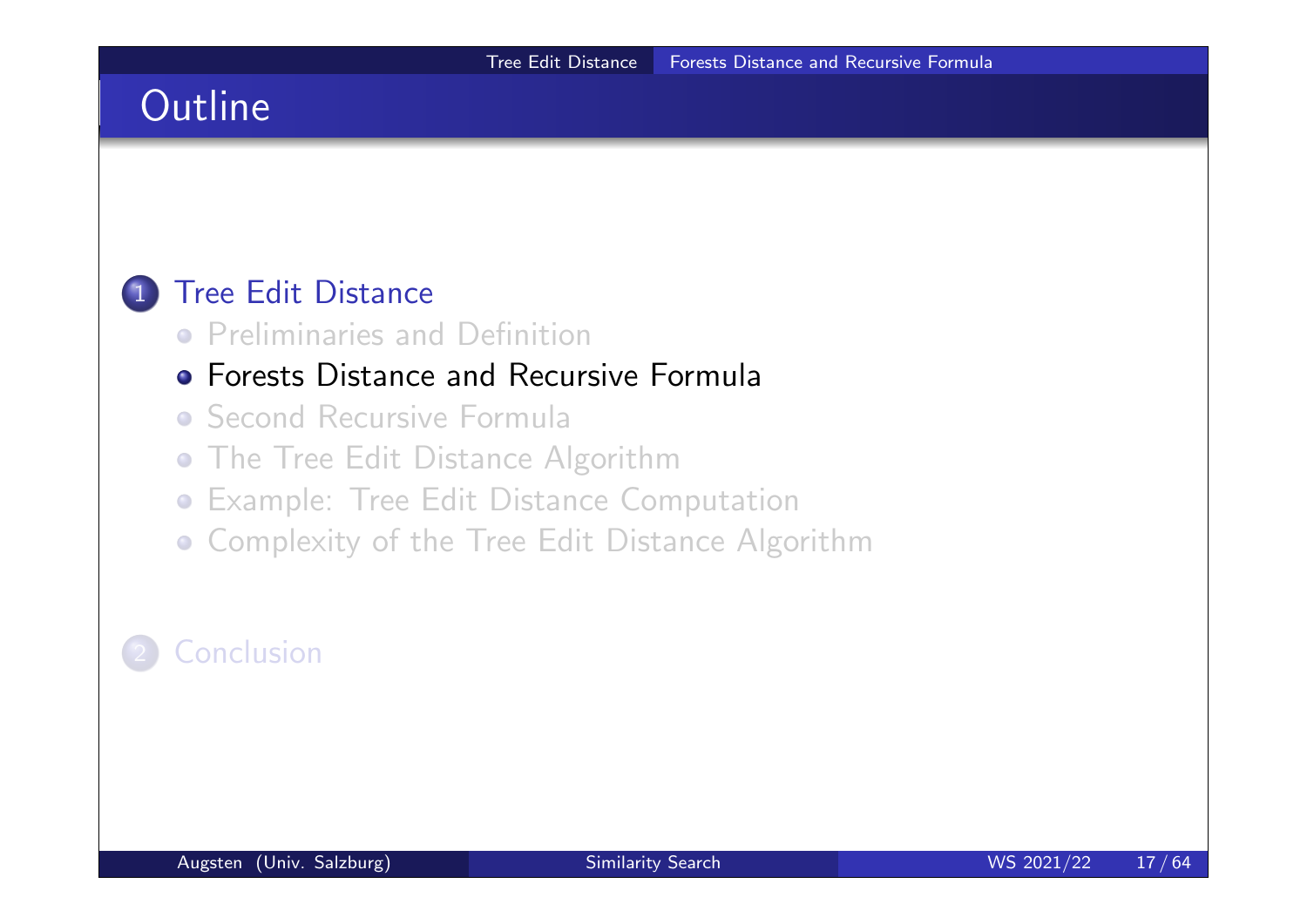## Forest Distance

#### Definition (Forest Distance)

The forest distance between two ordered forests is the minimum cost sequence of node edit operations (node deletion, node insertion, node rename) that transforms one forest into the other.

- Edit mapping and edit operations in a forest:
	- Each tree in the forest has a root node.
	- We imagine a dummy node that is the parent of all these root nodes.
	- The sibling order in the imaginary tree is the tree order in the forest.
	- The dummy node connects the forest to become a tree.
	- Then all edit operations and edit mappings valid between two imaginary trees are valid also between the respective forests.
- The tree edit distance is a special case of the forest distance, where the forest has the form  $T[(i)...i]$ , i.e., it consists of a single tree.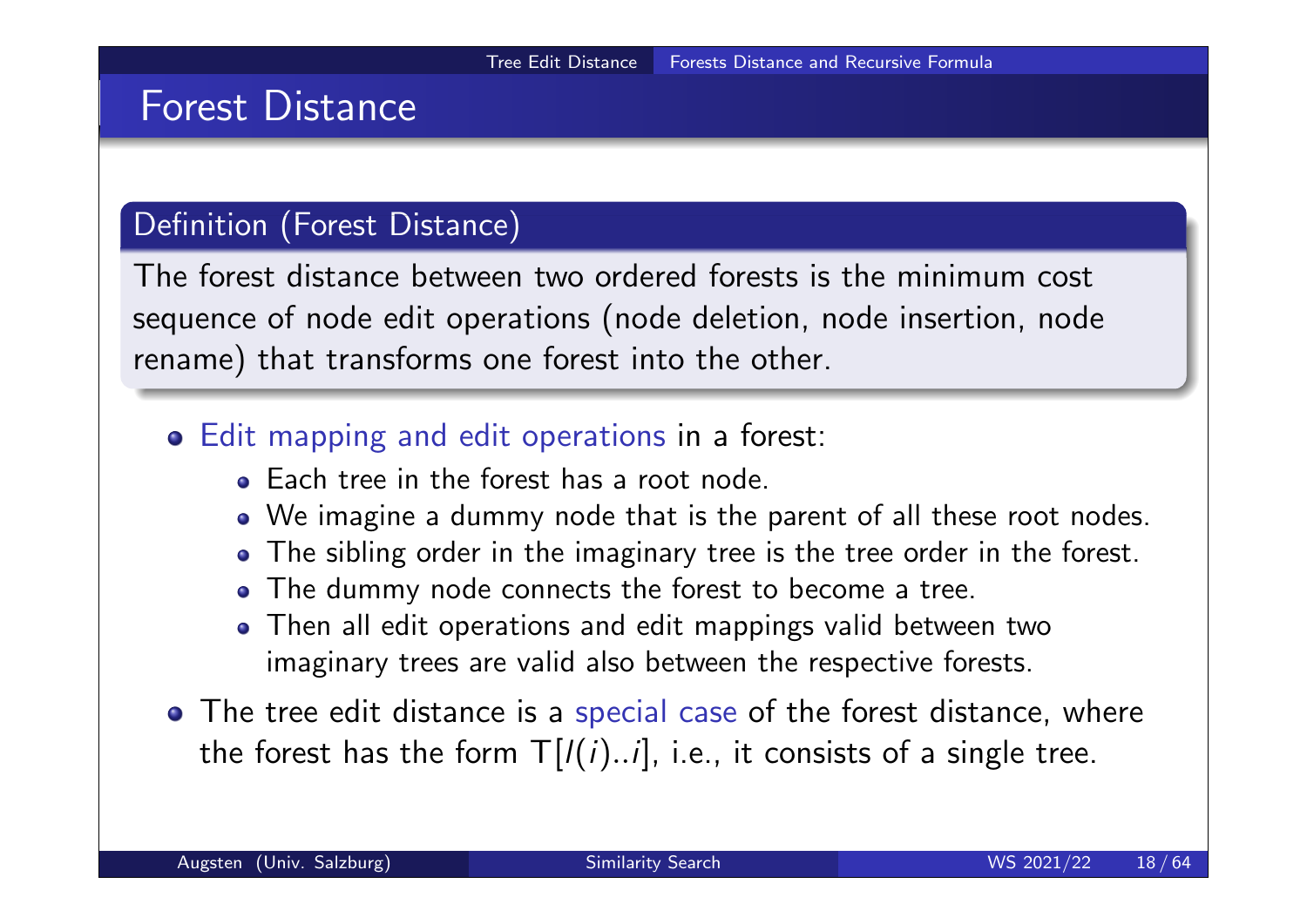# Recursive Formula: Distance to the Empty Forest

#### Lemma (Empty Forest [ZS89, AG97])

Given two trees  $T_1$  and  $T_2$ ,  $i \in N(T_1)$  and  $d_i \in desc(i)$ ,  $j \in N(T_2)$  and  $d_i \in desc(j)$ , then:

\n- (i) 
$$
fdist(\emptyset, \emptyset) = 0
$$
\n- (ii)  $fdist(T_1[I(i).d_i], \emptyset) = fdist(T_1[I(i).d_i - 1], \emptyset) + \omega_{del}$
\n- (iii)  $fdist(\emptyset, T_2[I(j).d_j]) = fdist(\emptyset, T_2[I(j).d_j - 1]) + \omega_{ins}$
\n

#### Proof.

Case (i) requires no edit operation. In cases (ii), the distance corresponds to the cost of deleting all nodes in  ${\sf T}_1 [ {\it l} (i) .. {\sf d}_i ].$  In cases (iii), the distance corresponds to the cost of inserting all nodes in  $\mathsf{T}_2 [ \mathit{l}(j)..\mathsf{d}_j ].$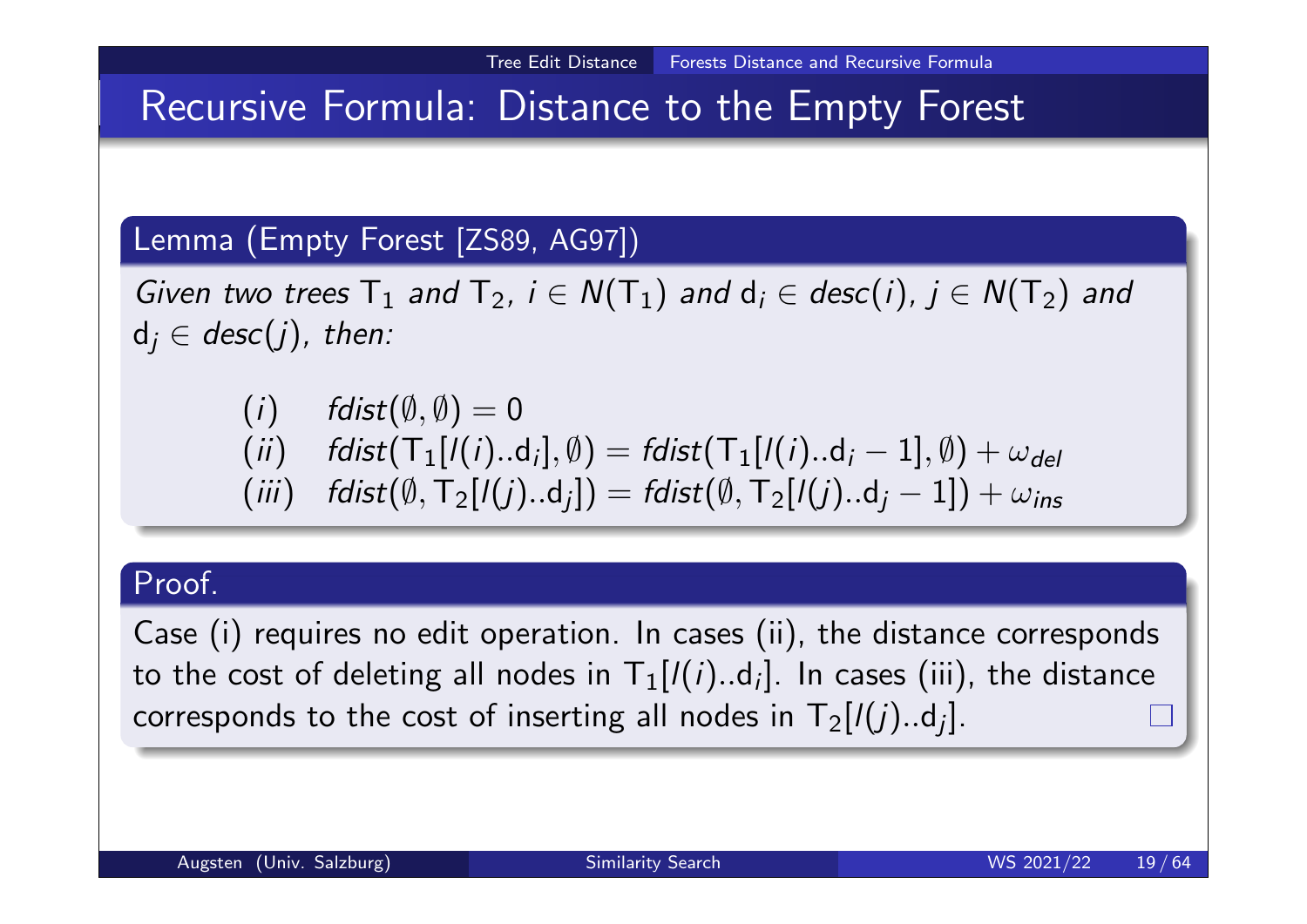# First Recursive Formula: Forest Distance

#### Lemma (First Recursive Formula)

Given two trees  $T_1$  and  $T_2$ ,  $i \in N(T_1)$  and  $d_i \in desc(i)$ ,  $j \in N(T_2)$  and  $d_i \in desc(j)$ , then:

$$
fdist(T_1[l(i)..d_i], T_2[l(j)..d_j]) = min \begin{cases} fdist(T_1[l(i)..d_i - 1], T_2[l(j)..d_j]) + \omega_{del} \\ fdist(T_1[l(i)..d_i], T_2[l(j)..d_j - 1]) + \omega_{ins} \\ fdist(T_1[l(i)..l(d_i) - 1], T_2[l(j)..l(d_j) - 1]) \\ + fdist(T_1[l(d_i)..d_i - 1], T_2[l(d_j)..d_j - 1]) \\ + \omega_{ren} \end{cases}
$$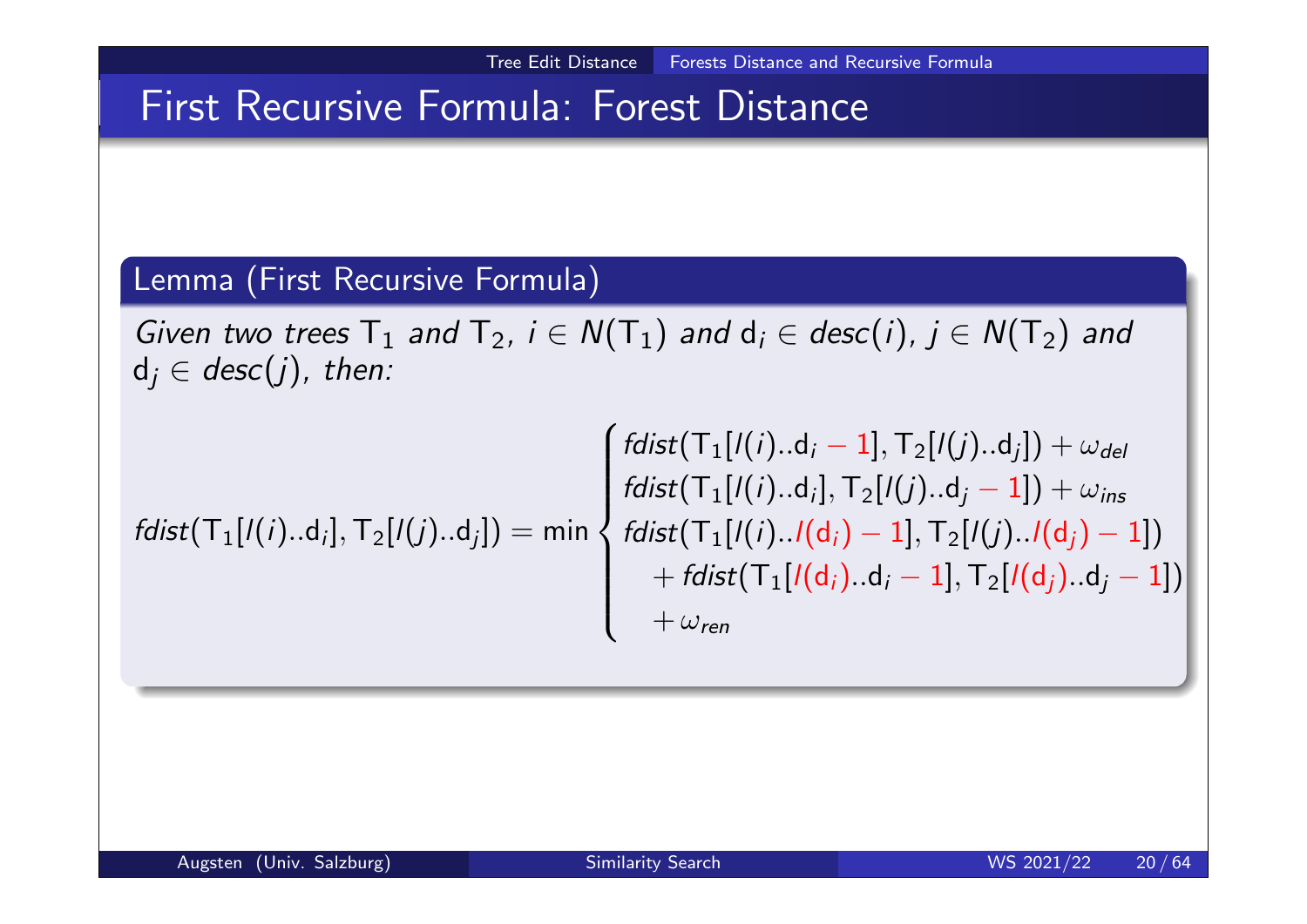# Proof

#### Proof.

Let  $M$  be the minimum-cost map between  ${\sf T}_1[\mathit{l}(i)..\mathsf{d}_i]$  and  ${\sf T}_2[\mathit{l}(j)..\mathsf{d}_j]$ , i.e., the map we are looking for. Then for  ${\sf T}_1[{\sf d}_i]$  and  ${\sf T}_2[{\sf d}_j]$  there are three possibilities:

- $(1)$   $\mathsf{T}_1[\mathsf{d}_i]$  is not touched by a line in  $M$ :  $\mathsf{T}_1[\mathsf{d}_i]$  is deleted and  $\mathit{fdist}(\mathsf{T}_1[\mathit{l}(i)..\mathsf{d}_i], \mathsf{T}_2[\mathit{l}(j)..\mathsf{d}_j]) = \mathit{fdist}(\mathsf{T}_1[\mathit{l}(i)..\mathsf{d}_i-1], \mathsf{T}_2[\mathit{l}(j)..\mathsf{d}_j]) + \omega_{\mathsf{del}}$
- $(2)$   ${\sf T}_2[{\sf d}_j]$  is not touched by a line in  $M$ :  ${\sf T}_2[{\sf d}_j]$  is inserted and  $\mathit{fdist}(\mathsf{T}_1[\mathit{l}(i)..\mathsf{d}_i], \mathsf{T}_2[\mathit{l}(j)..\mathsf{d}_j]) = \mathit{fdist}(\mathsf{T}_1[\mathit{l}(i)..\mathsf{d}_i], \mathsf{T}_2[\mathit{l}(j)..\mathsf{d}_j-1]) + \omega_{\mathit{ins}}$
- $(3)$  Both,  ${\sf T}_1[{\sf d}_i]$  and  ${\sf T}_2[{\sf d}_j]$  are touched by a line in  $M$ : We show  $({\sf by})$ contradiction) that in this case  $(T_1[d_i], T_2[d_j]) \in M$ , i.e.,  $T_1[d_i]$  is renamed to  $\mathsf{T}_2[\mathsf{d}_j]$ : Assume  $(\mathsf{T}_1[\mathsf{d}_i],\mathsf{T}_2[\mathsf{d}_i'])\in M$  and  $(\mathsf{T}_1[\mathsf{d}_j'],\mathsf{T}_2[\mathsf{d}_j])\in M$ .
	- Case  ${\sf T}_1[{\sf d}_i]$  is to the right of  ${\sf T}_1[{\sf d}_j']$ : By sibling condition on  $M$  also  $T_2[d'_i]$  must be to the right of  $T_2[d_j]$ . Impossible in  $T_2[I(j)..d_j]$ .
	- Case  ${\sf T}_1[{\sf d}_i]$  is proper ancestor of  ${\sf T}_1[{\sf d}_j']$ : By ancestor condition on  $M$ also  $\mathsf{T}_2[\mathsf{d}_i']$  must be ancestor of  $\mathsf{T}_2[\mathsf{d}_j]$ . Impossible in  $\mathsf{T}_2[\mathsf{l}(j)..\mathsf{d}_j]$ .

As these three cases express all possible mappings yielding  $fdist(T_1[I(i)..d_i], T_2[I(j)..d_j])$ , we take the minimum of these tree costs.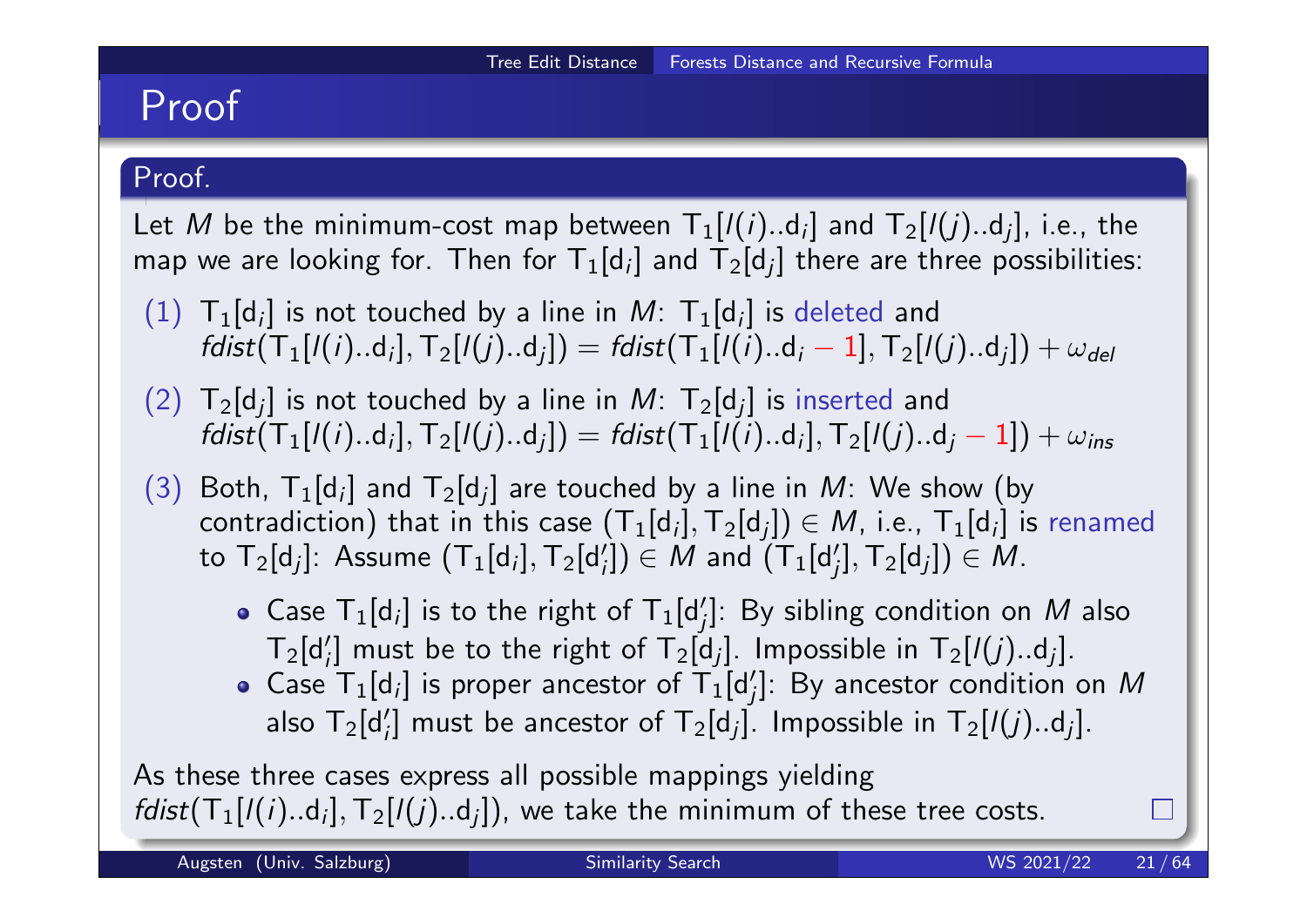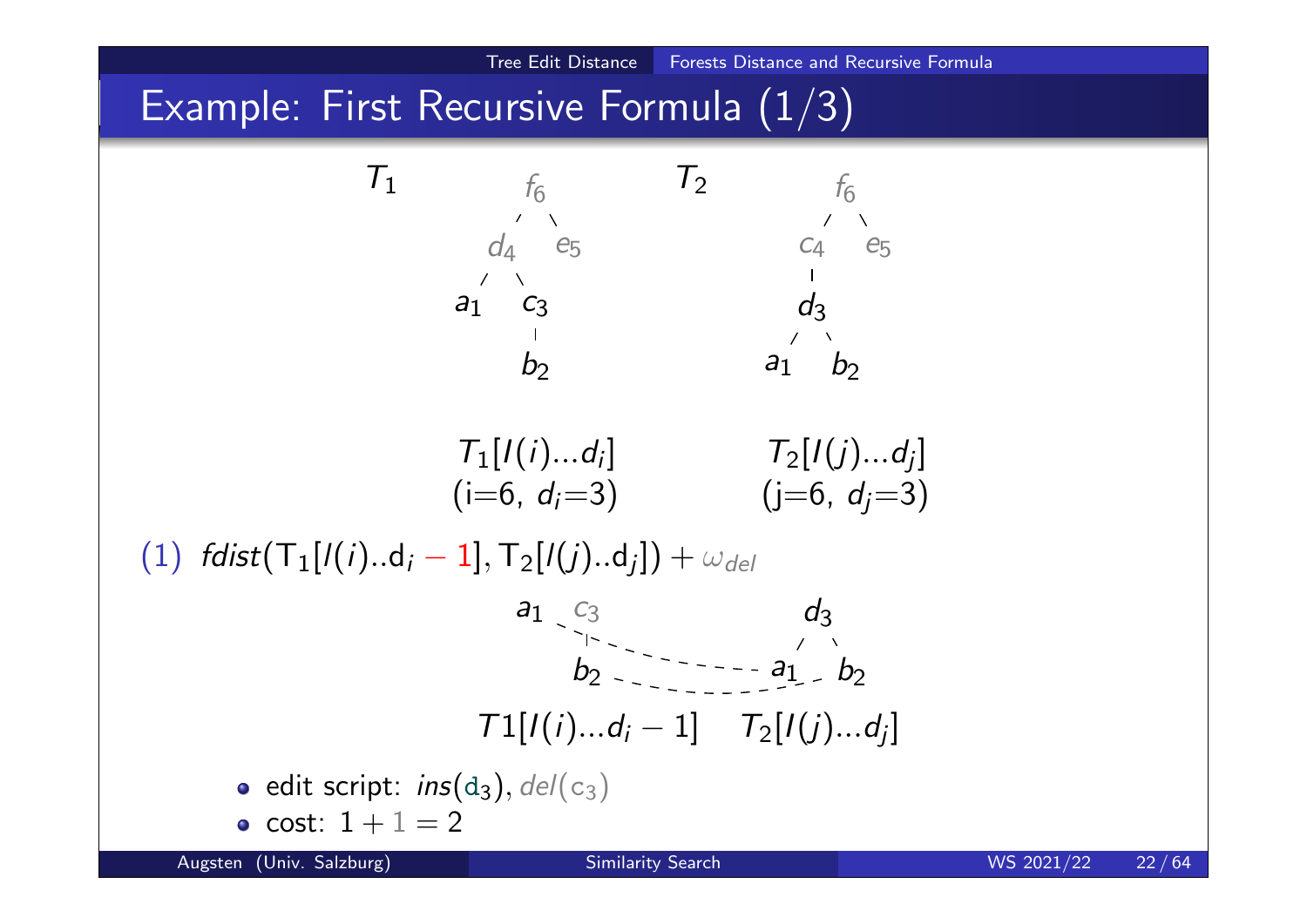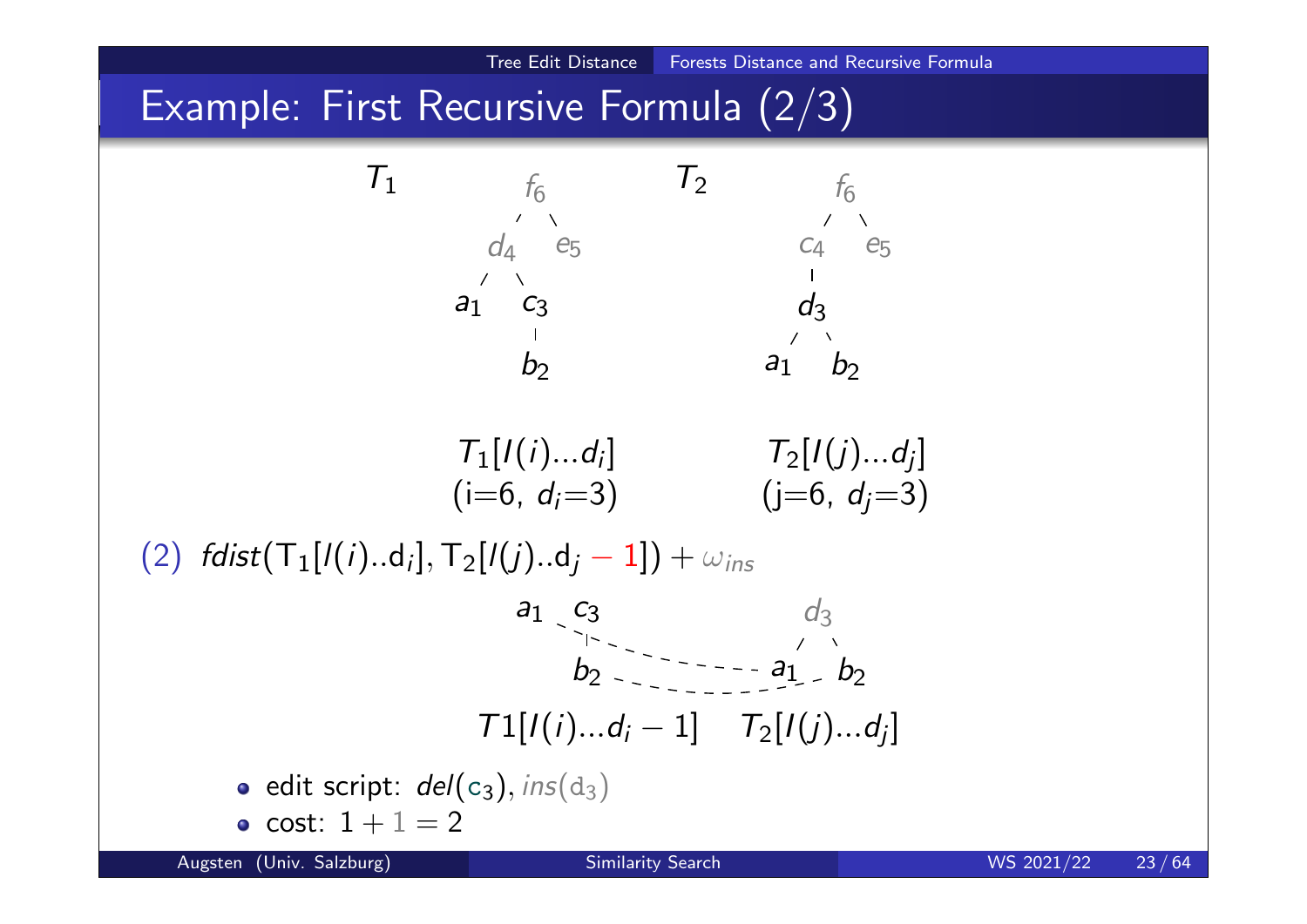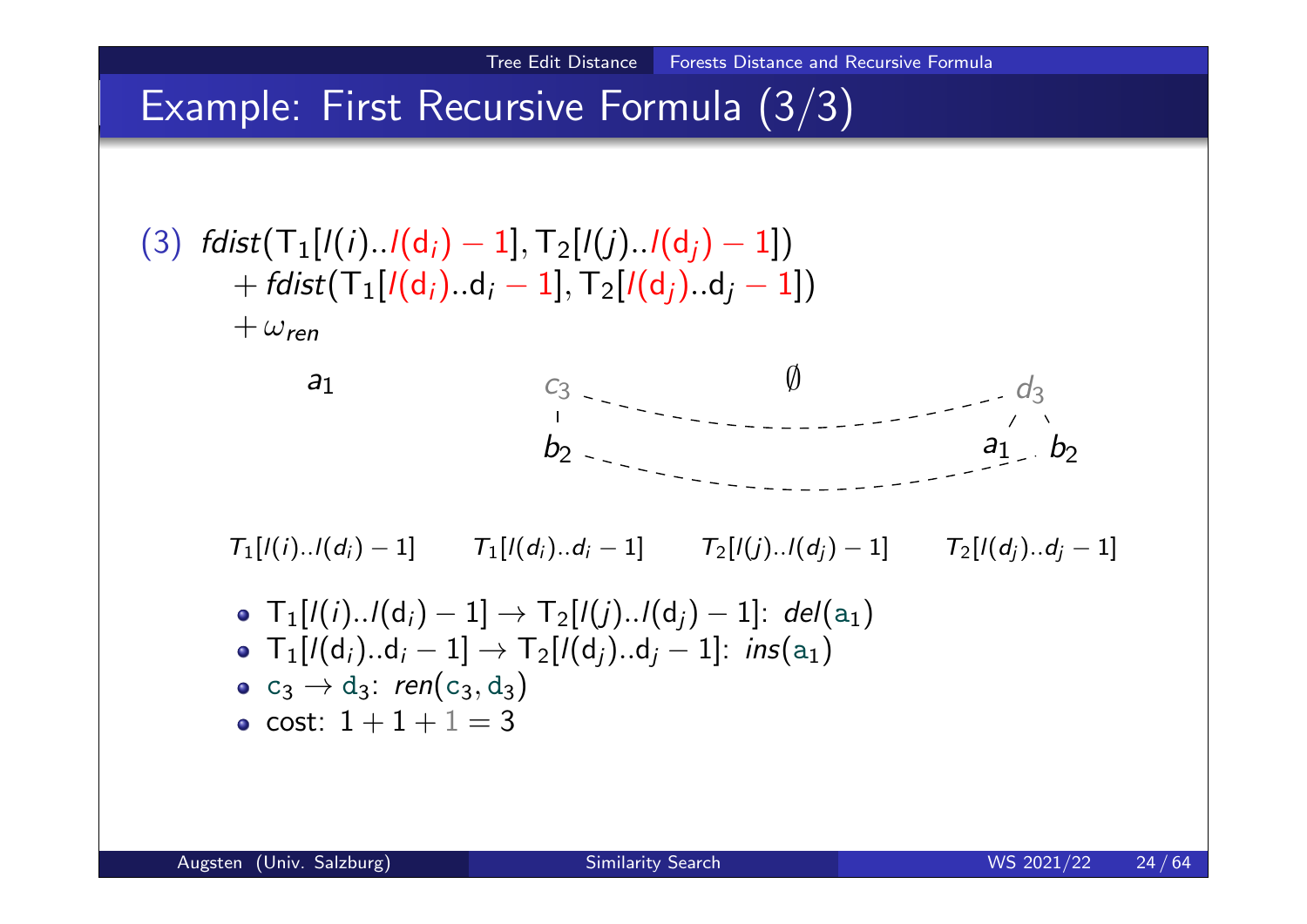# Analogy to the String Case

Why is the third formula not (in analogy to the string case):

$$
fdist(\mathsf{T}_{1}[l(i)..d_{i}-1],\mathsf{T}_{2}[l(j)..d_{j}-1]) + \omega_{ren}
$$

**• Consider the previous example:** 

$$
a_1 \begin{array}{c} c_3 \end{array} = - - - \begin{array}{c} d_3 \\ d_3 \end{array}
$$

$$
T_1[l(i)..d_i-1] \qquad T_2[l(j)..d_j-1]
$$

- ren(c<sub>3</sub>, d<sub>3</sub>) does not transform  $T_1[I(i)..d_i]$  to  $T_2[I(j)..d_j]$
- In fact the mapping  $M = \{(a_1, a_1), (b_2, b_2), (c_3, d_3)\}$  is not valid:
	- Connect all trees in the forest with a dummy node (•):
	- As d<sub>3</sub> is an ancestor of  $a_1$ ,  $c_3$  must be an ancestor of  $a_1$ , which is false.

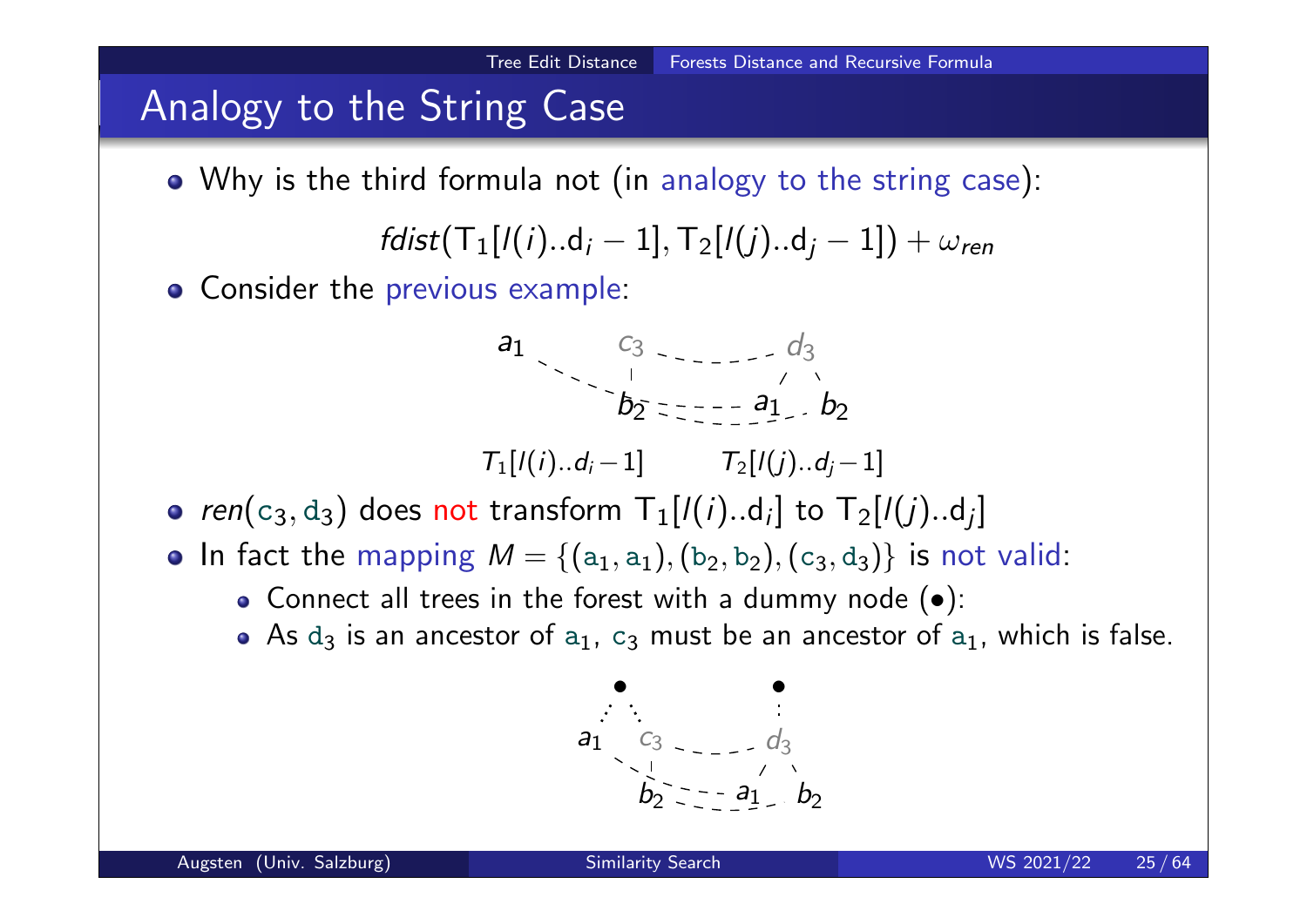# **Outline**

#### 1 Tree Edit Distance

- **•** Preliminaries and Definition
- **Forests Distance and Recursive Formula**

#### • Second Recursive Formula

- The Tree Edit Distance Algorithm
- Example: Tree Edit Distance Computation
- **Complexity of the Tree Edit Distance Algorithm**

### **Conclusion**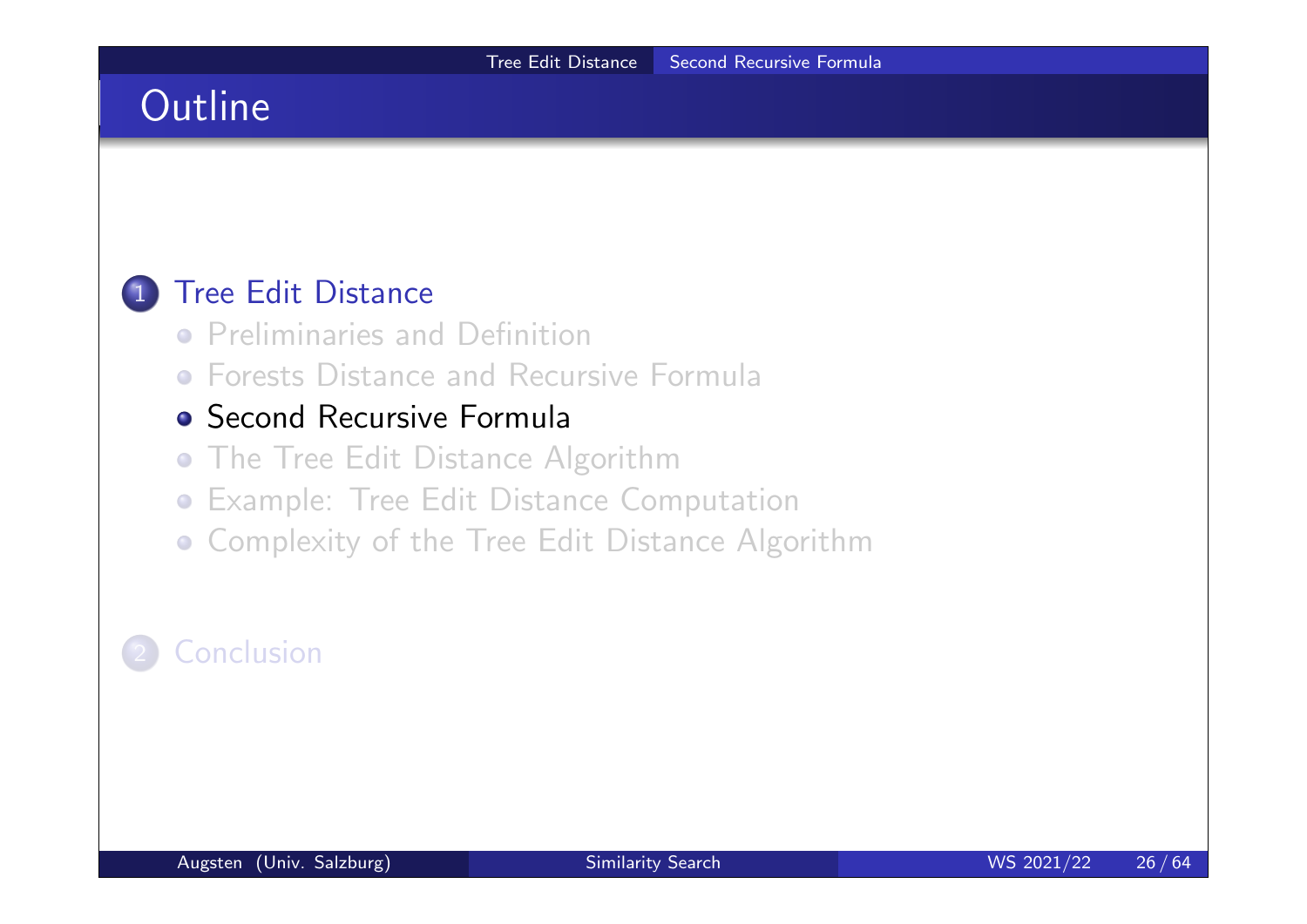## **Observation**

$$
fdist(T_1[i(i)..d_i], T_2[i(j)..d_j]) = min \begin{cases} fdist(T_1[i(i)..d_i-1], T_2[i(j)..d_j]) + \omega_{del} \\ fdist(T_1[i(i)..d_i], T_2[i(j)..d_j-1]) + \omega_{ins} \\ fdist(T_1[i(i)..l(d_i)-1], T_2[i(j)..l(d_j)-1]) \\ + fdist(T_1[i(d_i)..d_i-1], T_2[i(d_j)..d_j-1]) \\ + \omega_{ren} \end{cases}
$$

- Observation about the First Recursive Formula:
	- $fdist(\mathsf{T}_1[\mathsf{l}(\mathsf{d}_i)..\mathsf{d}_i-1],\mathsf{T}_2[\mathsf{l}(\mathsf{d}_j)..\mathsf{d}_j-1])$   $[D]$  compares prefixes of subtrees rooted in d $_i$  resp. d $_j$
	- all other subforests are prefixes of subtrees rooted in *i* resp. *j*
	- $\bullet$   $[D]$  does not fit the scheme (bad for dynamic programming algorithm)
- We derive the Second Recursive Formula:
	- we distinguish two cases (both forests are trees/one forest is not a tree)
	- in each case we replace term  $[D]$  by a new term that is easier to handle in a dynamic programming algorithm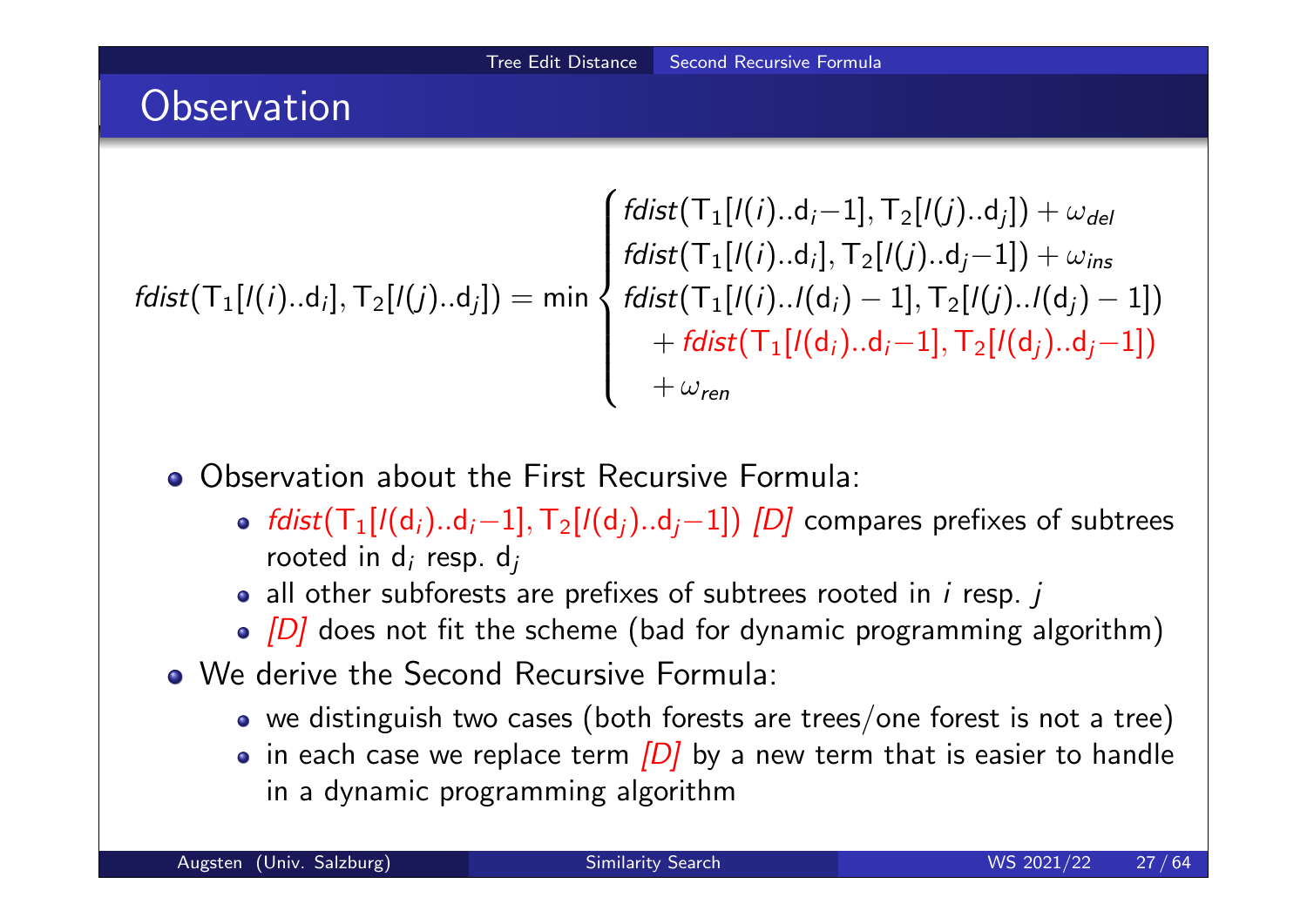## Second Recursive Formula: Forest Distance

#### Lemma (Second Recursive Formula)

Given two trees  $T_1$  and  $T_2$ ,  $i \in N(T_1)$  and  $d_i \in desc(i)$ ,  $j \in N(T_2)$  and  $d_i \in desc(j)$ , then:

 $(1)$  If I $(i) = I(d_i)$  and I $(j) = I(d_j)$ , i.e., both forests are trees:

$$
fdist(T_1[i(i)..d_i], T_2[i(j)..d_j]) = min \begin{cases} fdist(T_1[i(i)..d_i - 1], T_2[i(j)..d_j]) + \omega_{del} \\ fdist(T_1[i(i)..d_i], T_2[i(j)..d_j - 1]) + \omega_{ins} \\ fdist(T_1[i(i)..d_i - 1], T_2[i(j)..d_j - 1]) + \omega_{ren} \end{cases}
$$

(2) If 
$$
I(i) \neq I(d_i)
$$
 and/or  $I(j) \neq I(d_j)$ , i.e., one of the forests is not a tree:  
\n
$$
\begin{cases}\nfdist(T_1[I(i)..d_i - 1], T_2[I(j)..d_j]) + \omega_{del} \\
fdist(T_1[I(i)..d_i], T_2[I(j)..d_j - 1]) + \omega_{ins} \\
fdist(T_1[I(i)..d_i], T_2[I(j)..d_j - 1], T_2[I(j)..l(d_j) - 1]) \\
+fdist(T_1[I(i)..l(d_i)..d_i], T_2[I(j)..l(d_j) - 1]) \\
+fdist(T_1[I(d_i)..d_i], T_2[I(d_j)..d_j])\n\end{cases}
$$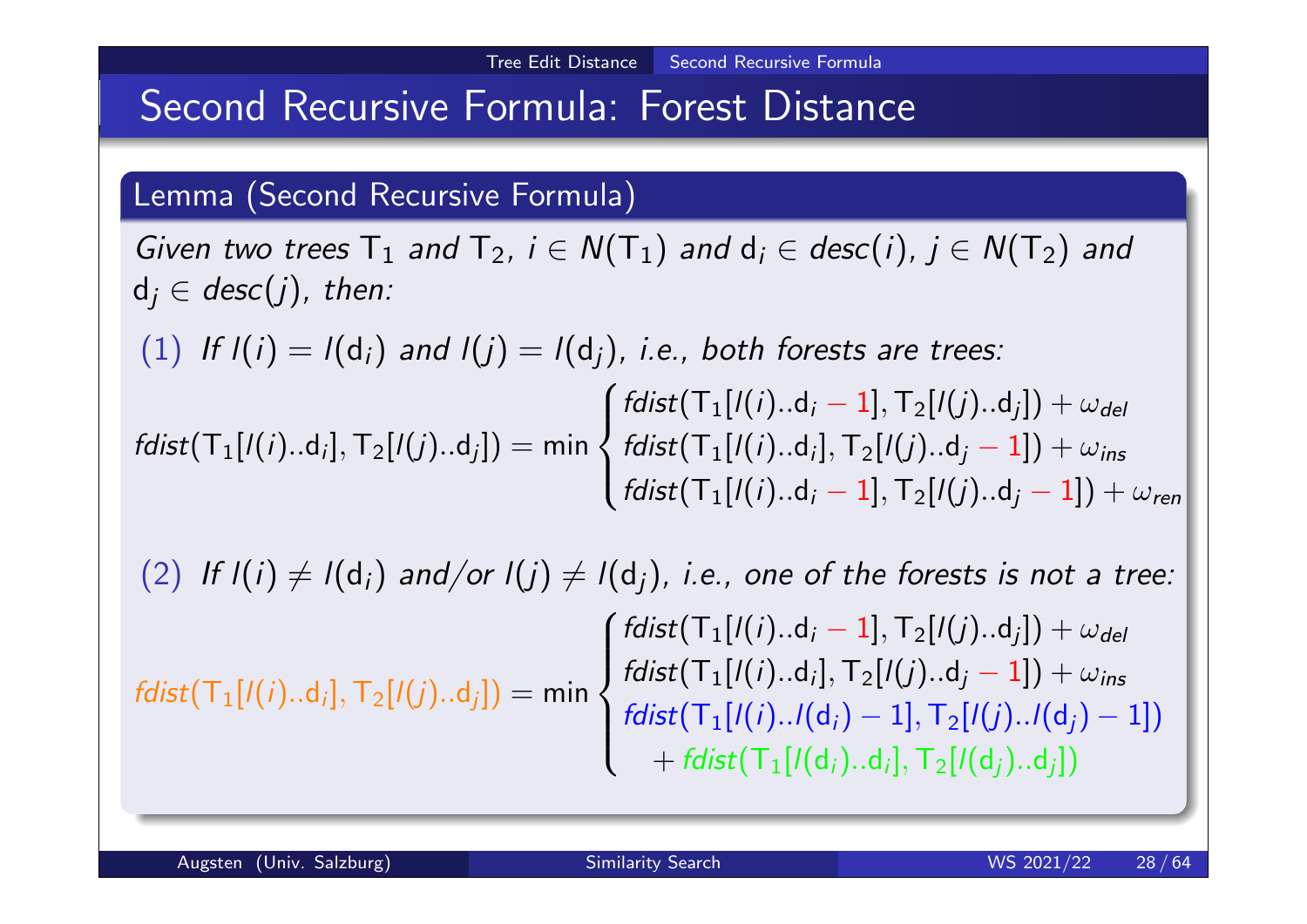# Proof of the Second Recursive Formula

#### Proof.

 $(1)$  follows from the previous recursive formula for  $I(i) = I(d_i)$  and  $I(j) = I(d_j)$ as the following holds:

 $fdist(T_1[I(i)..l(d_i)-1],T_2[I(j)..l(d_j)-1]) = fdist(\emptyset, \emptyset) = 0.$ 

(2) The following inequation holds:

$$
[A] \quad \textit{fdist}(T_1[i(i)..d_i], T_2[i(j)..d_j]) \leq \textit{fdist}(T_1[i(i)..l(d_i) - 1], T_2[i(j)..l(d_j) - 1]) \quad [B] \\
 \quad + \textit{fdist}(T_1[i(d_i)..d_i], T_2[i(d_j)..d_j]) \quad [C] \\
 \quad \leq \textit{fdist}(T_1[i(i)..l(d_i) - 1], T_2[i(j)..l(d_j) - 1]) \quad [B] \\
 \quad + \textit{fdist}(T_1[i(d_i)..d_i - 1], T_2[i(d_j)..d_j - 1]) \quad [D] \\
 \quad + \omega_{\text{ren}}
$$

 $A \leq B + C$  as the left-hand side is the *minimal* cost mapping, while the right-hand side is a particular case with a possibly sub-optimal mapping.  $C \leq D + \omega_{ren}$  holds for the same reason.

As we are looking for the *minimum* distance, we can substitute  $D + \omega_{ren}$  by  $\mathcal{C}$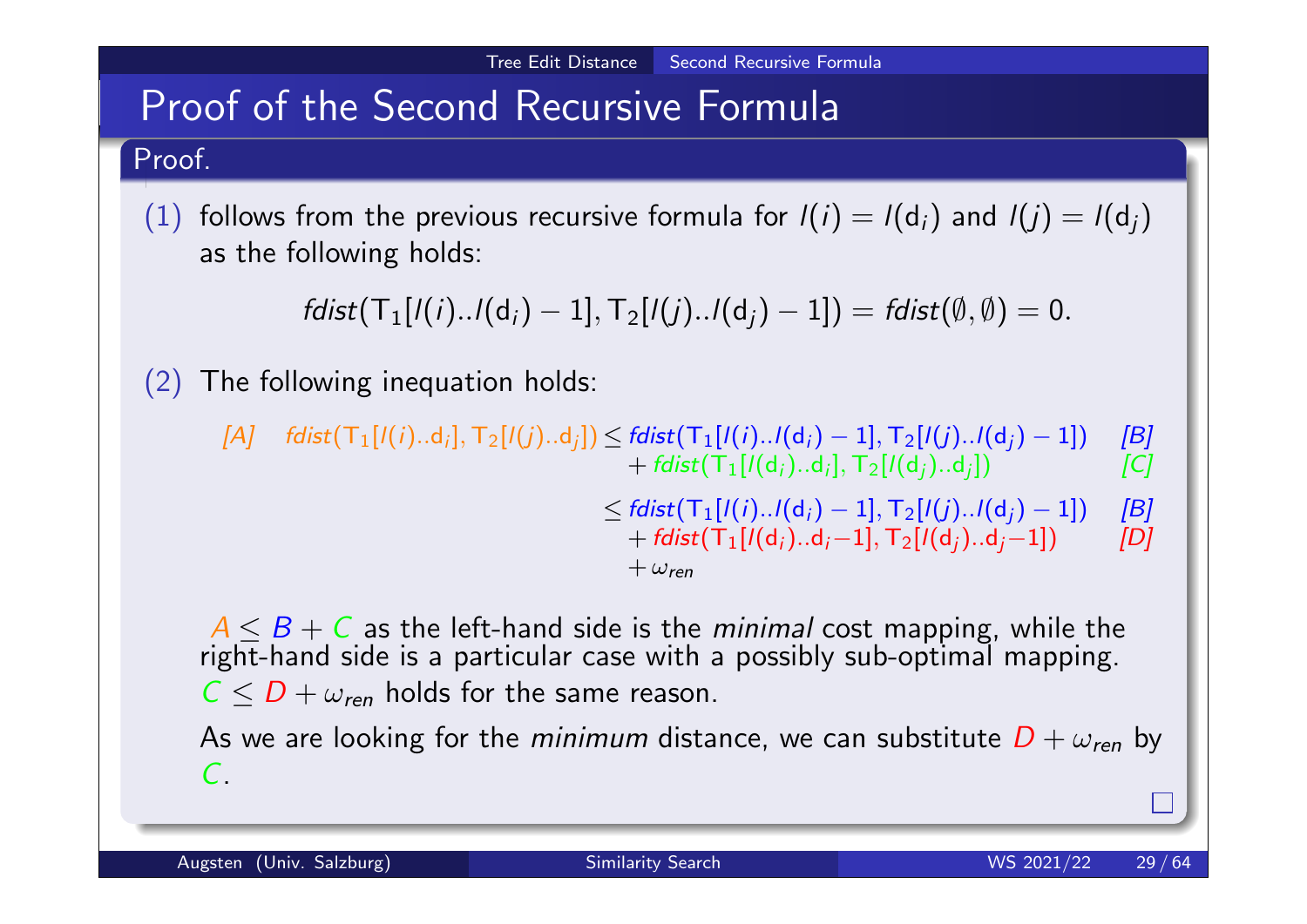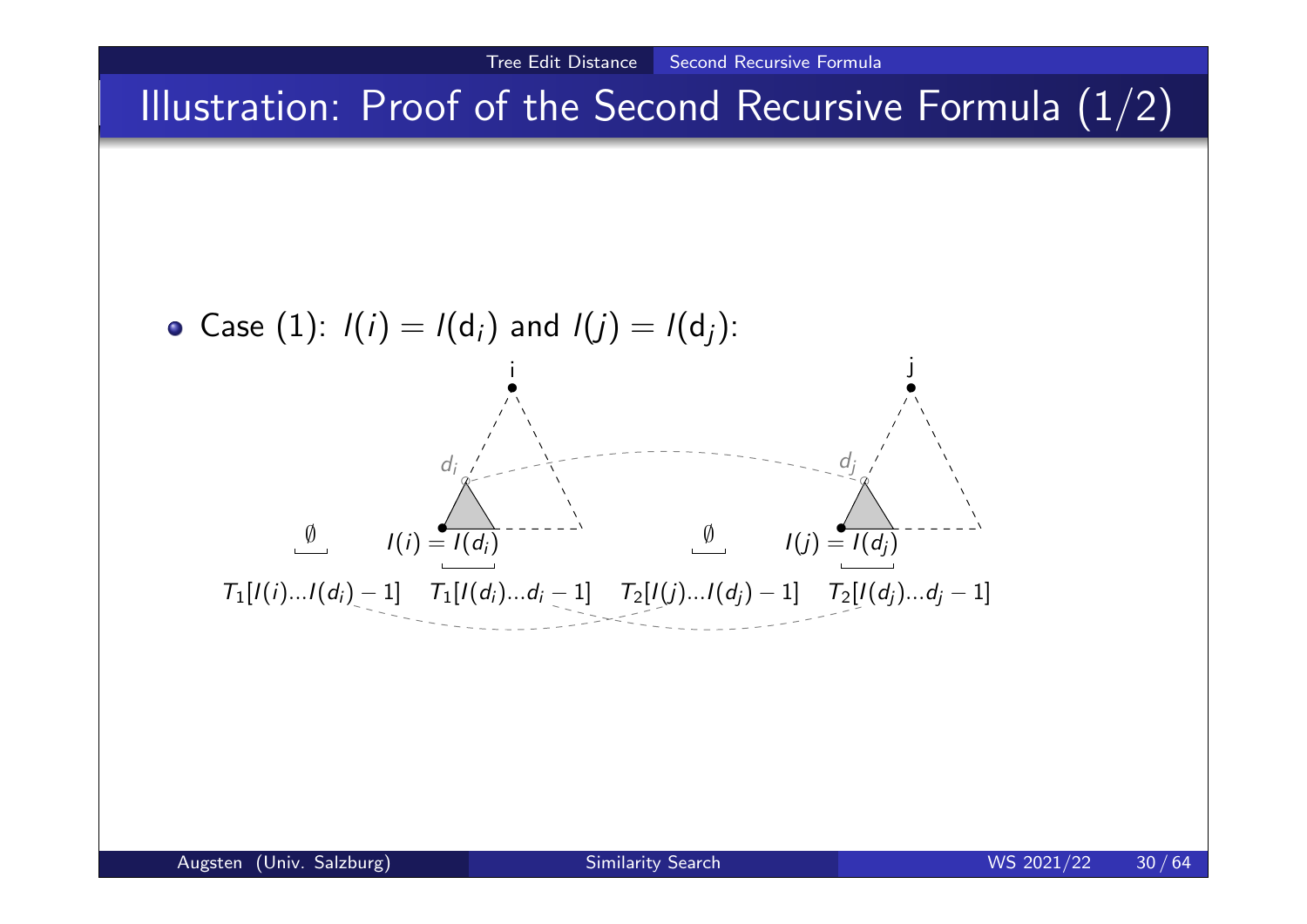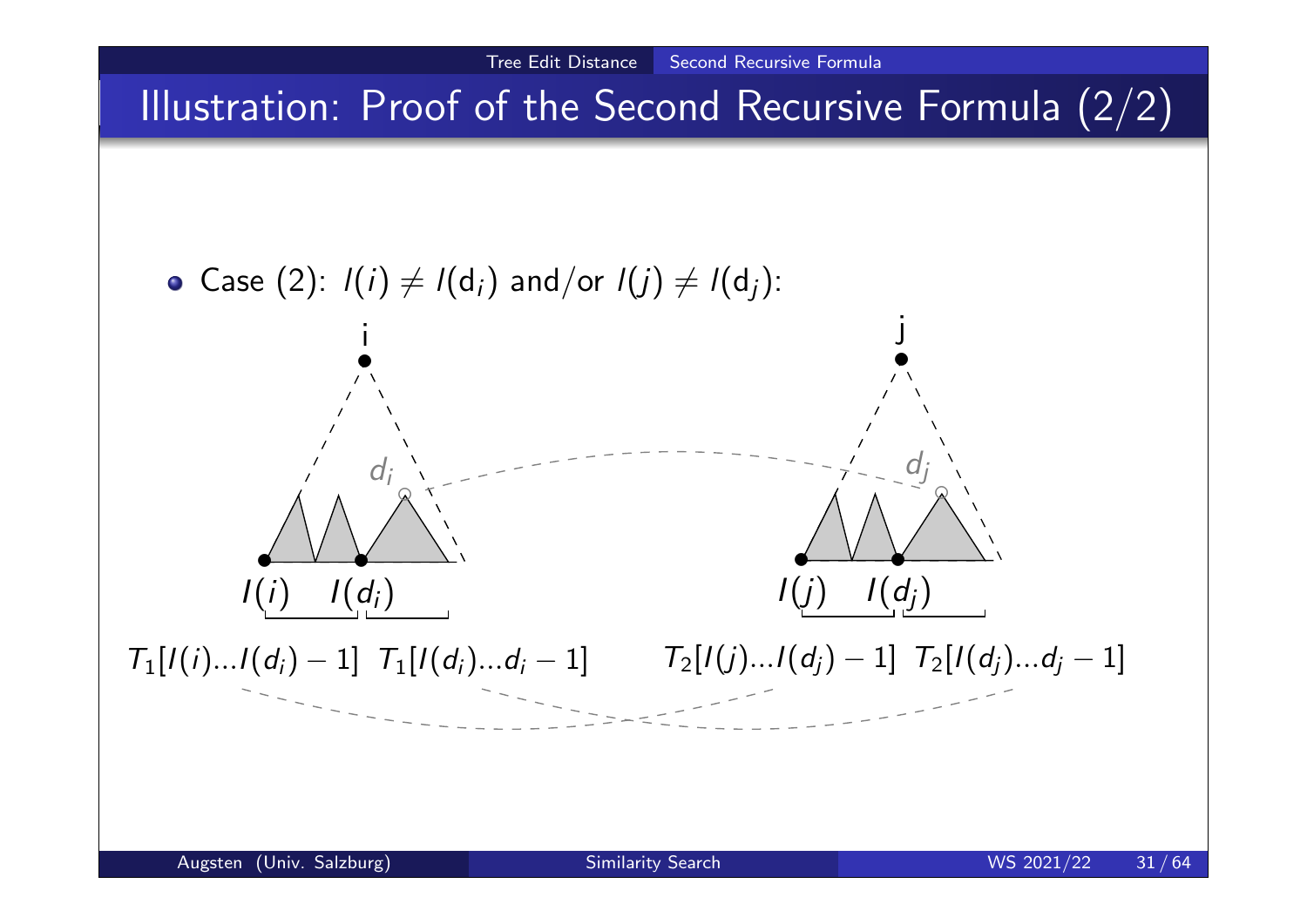## Implications by the Second Recursive Formula

Note:  $\textit{fdist}(\mathsf{T}_1[\mathsf{l}(\mathsf{d}_i)..\mathsf{d}_i], \mathsf{T}_2[\mathsf{l}(\mathsf{d}_j)..\mathsf{d}_j]$  is the tree edit distance between the subtrees rooted in  $\mathsf{T}[\mathsf{d}_i]$  and  $\mathsf{T}[\mathsf{d}_j]$ . We use the following notation:

 $\mathit{treedist}(d_i, d_j) = \mathit{fdist}(T_1[l(d_i)..d_i], T_2[l(d_j)..d_j])$ 

- Dynamic Programming: As the same sub-problem must be solved many times, we use a dynamic programming approach.
- Bottom-Up: As for the computation of the tree distance treedist( $i, j$ ) we need almost all values  $treedist(d_i, d_j)$   $(d_i \in desc(T_1[i]),$  $d_i \in desc(T_1[j]))$ , we use a bottom-up approach.
- **o** Key Roots: If
	- $\mathsf{d}_i$  is on the path from  $\mathsf{I}(i)$  to  $\mathsf{T}_1[i]$  and
	- $\mathsf{d}_j$  is on the path from  $\mathsf{I}(j)$  to  $\mathsf{T}_2[j]$ ,

then  $\mathit{treedist}(\mathsf{d}_i,\mathsf{d}_j)$  is computed as a byproduct of  $\mathit{treedist}(i,j).$ We call the nodes that are *not* computed as a byproducts the key roots.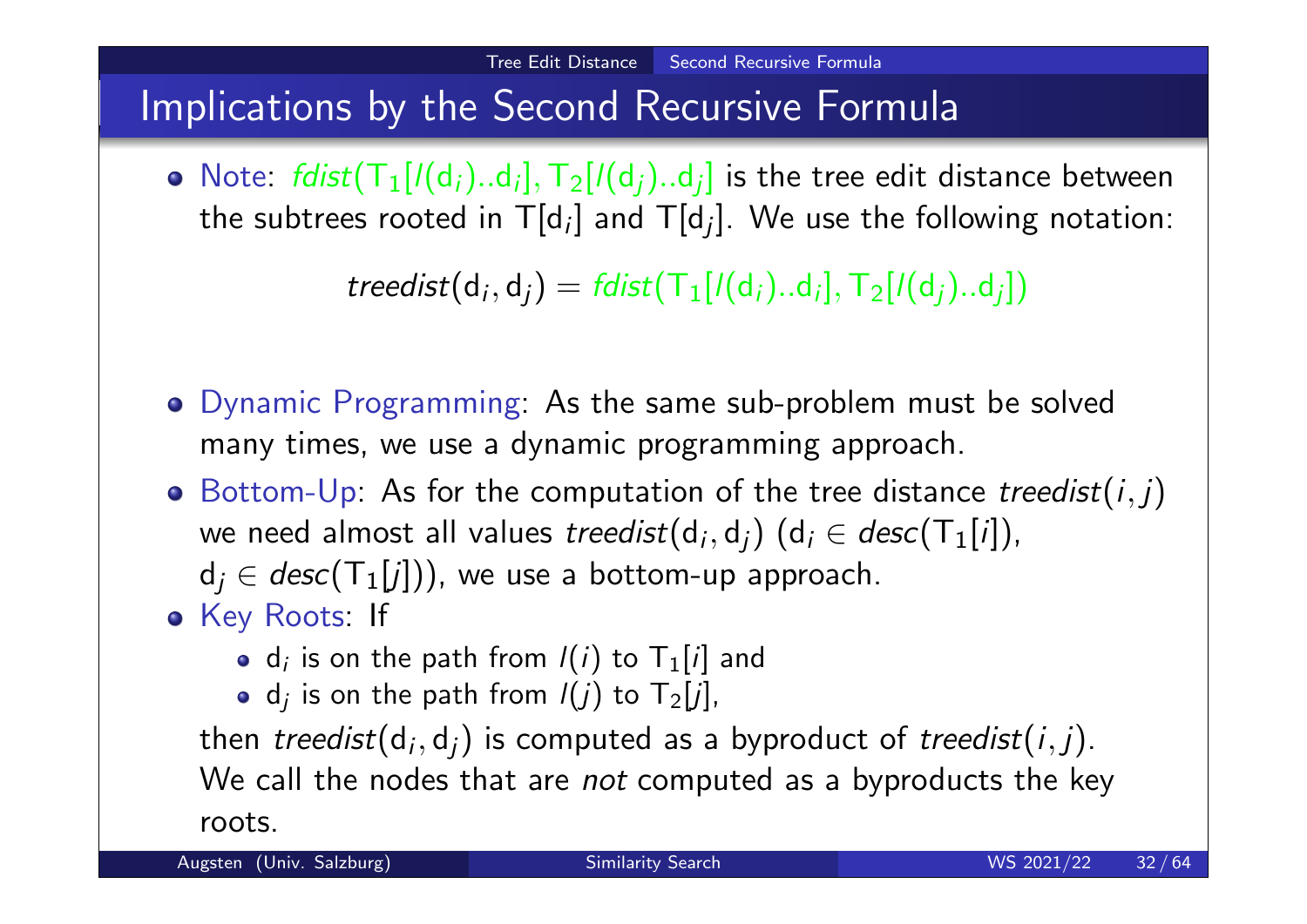# Key Roots

#### Definition (Key Root)

The set of key roots of a tree T is defined as  $kr(T) = \{ k \in N(T) \mid \nexists k' \in N(T) : k' > k \text{ and } l(k) = l(k') \}$ 

- $\bullet$  Alternative definition: A key root is a node of T that either has a left sibling or is the root of T.
- Example:  $kr(T) = \{3, 5, 6\}$ f 6  $d_4$  $a<sub>1</sub>$  $C<sub>3</sub>$  $(e_5)$
- Only subtrees rooted in a key root need a separate computation.
- The number of key roots is equal to the number of leaves in the tree.

 $b<sub>2</sub>$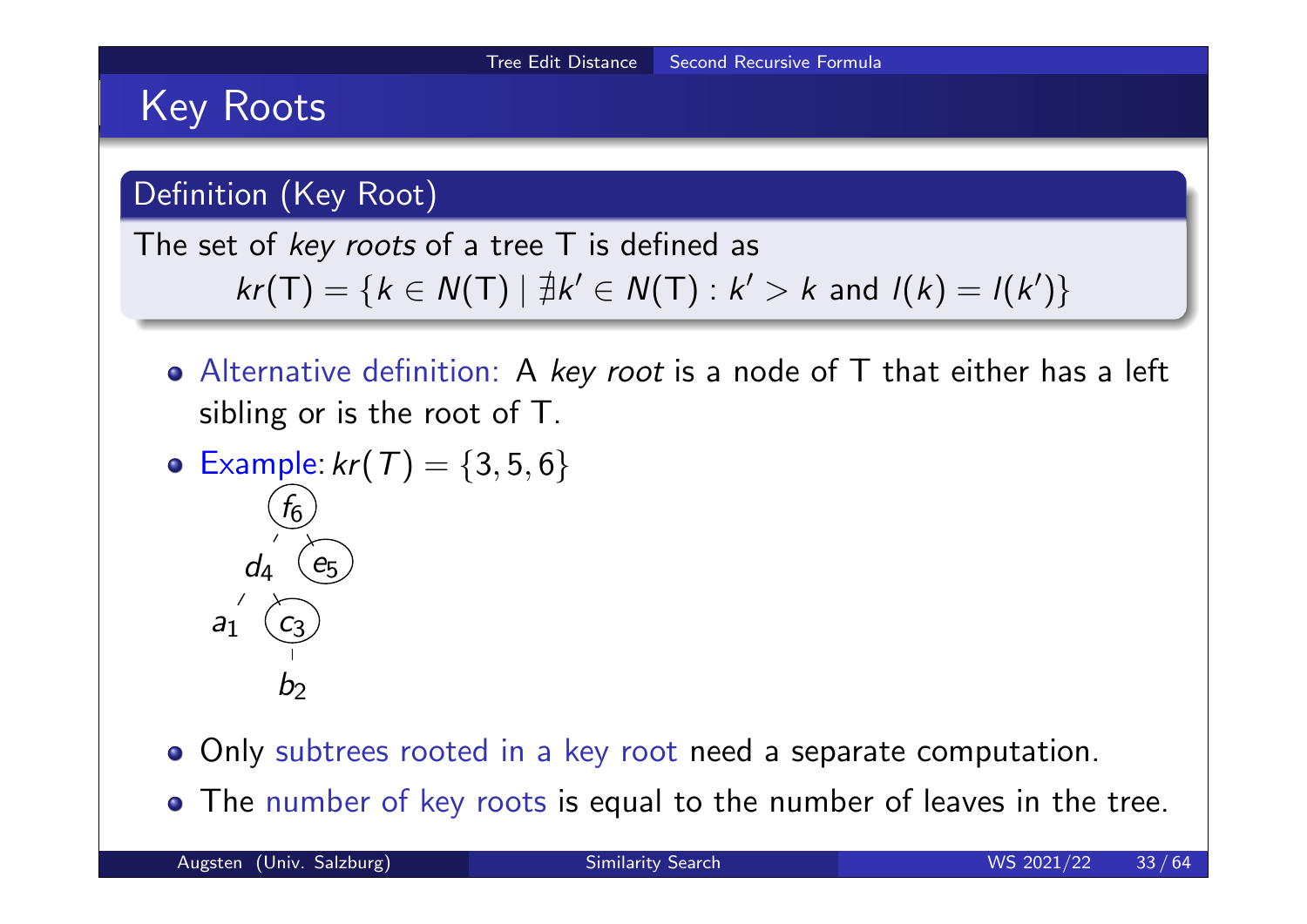# **Outline**

#### 1 Tree Edit Distance

- **•** Preliminaries and Definition
- **Forests Distance and Recursive Formula**
- **· Second Recursive Formula**

#### • The Tree Edit Distance Algorithm

- Example: Tree Edit Distance Computation
- **Complexity of the Tree Edit Distance Algorithm**

## **Conclusion**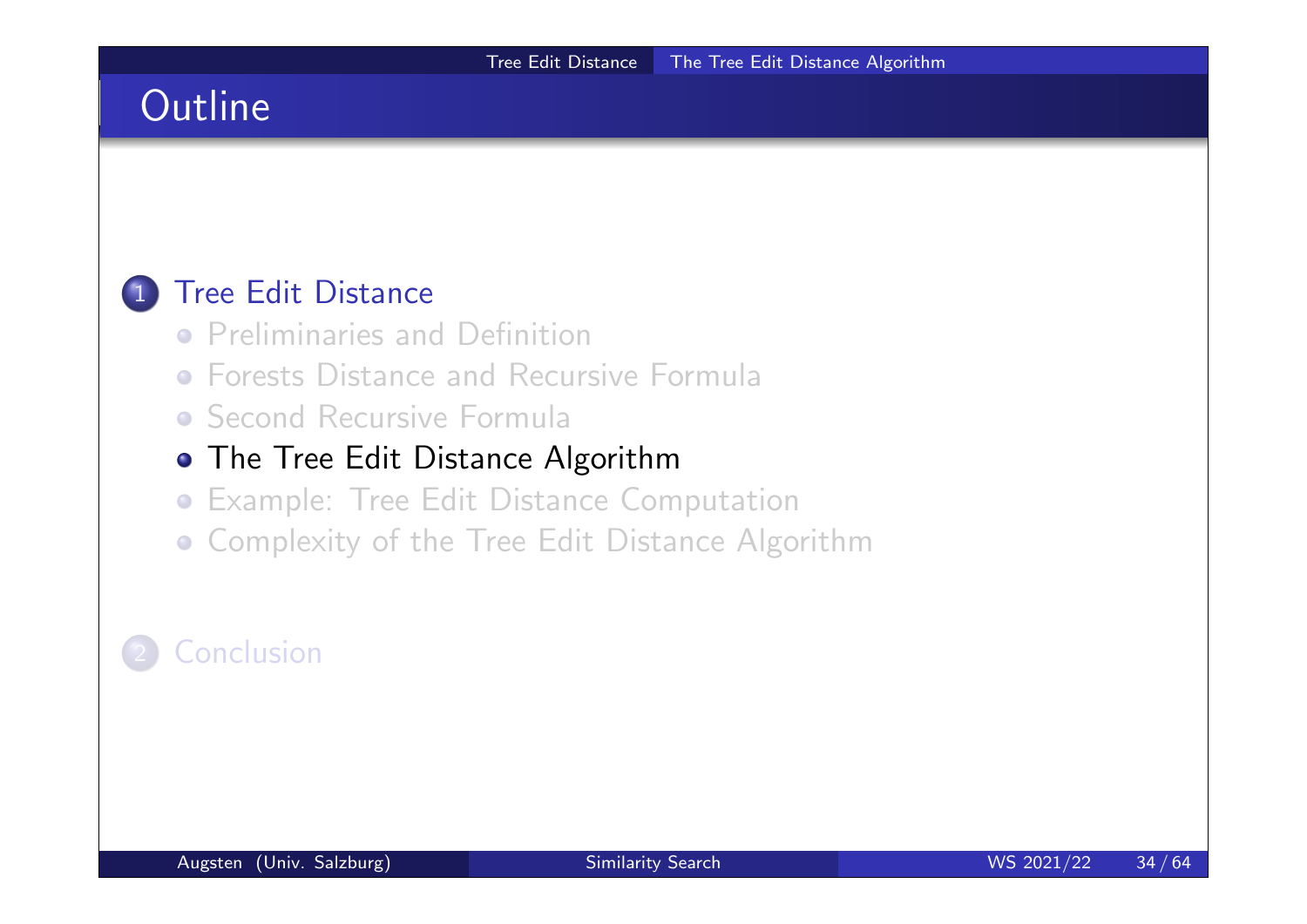# The Edit Distance Algorithm I/II

## tree-edit-dist $(\mathsf{T}_1,\mathsf{T}_2)$

 $td[1..|T_1|, 1..|T_2|]$  : empty array for tree distances;  $l_1 = \text{Imld}(root(T_1)); \ \ kr_1 = \text{kr}(l_1, \vert leaves(T_1) \vert);$  $l_2 = \text{Ind}(\text{root}(T_2)); \ \ kr_2 = \text{kr}(l_2,|\text{leaves}(T_2)|);$ for  $x = 1$  to  $|kr_1|$  do for  $y = 1$  to  $|kr_2|$  do forest-dist $(kr_1[x], kr_2[y], I_1, I_2, td)$ ;

- $l_1$  is an array of size  $|\mathsf{T}_1|$ ,  $l_1[i]$  is the leftmost leaf descendant of node *i*;  $l_2$  is the analog for  $\mathsf{T}_2$  (detailed algorithm for lmld(.) follows)
- $kr_1$  is an array that contains all the key roots of  $T_1$  sorted in ascending order;  $\mathit{kr}_2$  is the analog for  $\mathsf{T}_2$  (detailed algorithm  $\mathsf{kr}(.,.)$  follows)
- Algorithm and lemmas by [ZS89] (see also [AG97])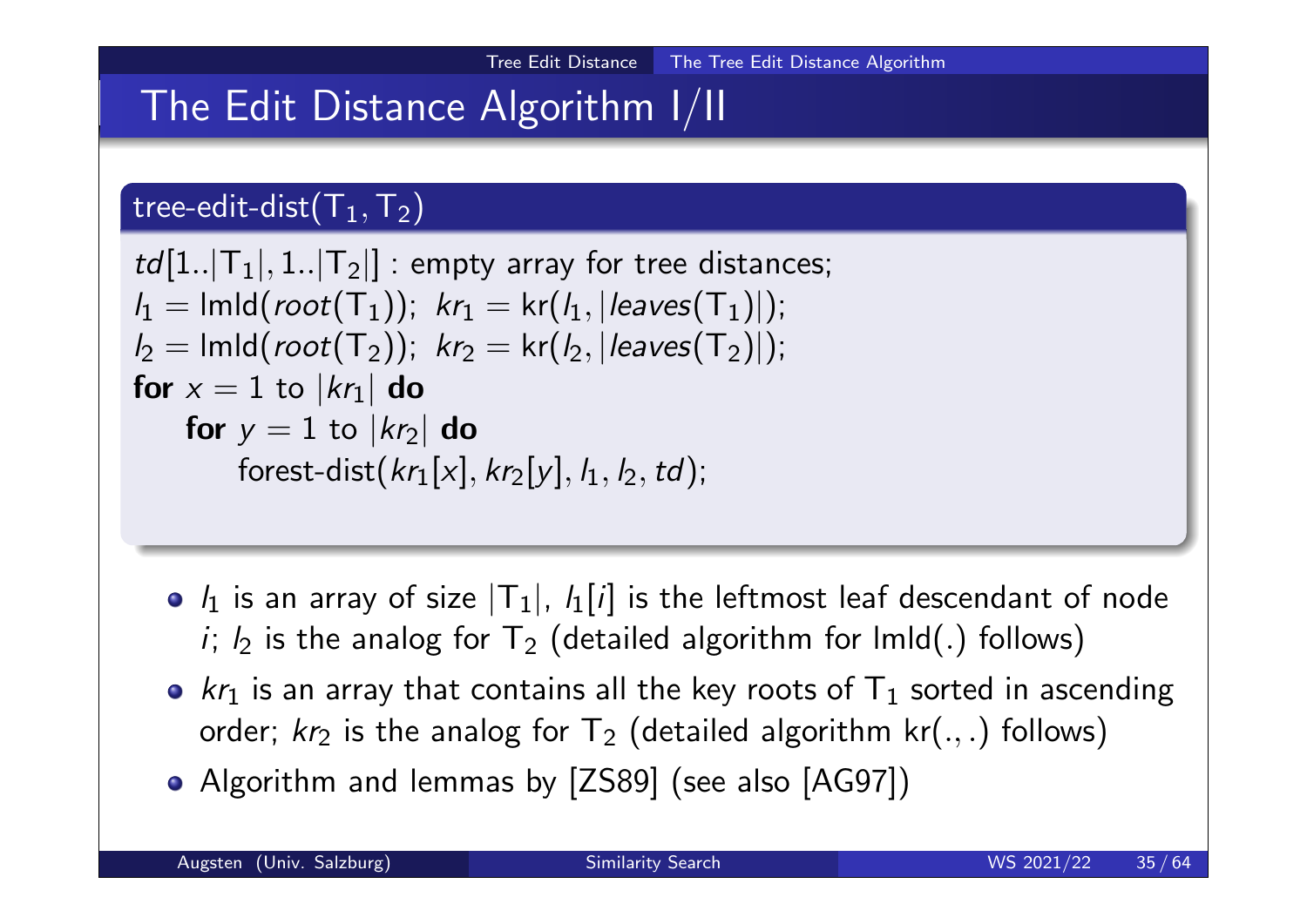# The Edit Distance Algorithm II/II

### forest-dist $(i,j,l_1,l_2,td)$

$$
fd[l_{1}[i] - 1..i, l_{2}[j] - 1..j] : empty array;\nfd[l_{1}[i] - 1, l_{2}[j] - 1] = 0;\nfor di = l_{1}[i] to i do fd[di, l_{2}[j] - 1] = fd[di - 1, l_{2}[j] - 1] +  $\omega_{del}$ ;  
\nfor d<sub>j</sub> = l_{2}[j] to j do fd[l_{1}[i] - 1, d<sub>j</sub>] = fd[l_{1}[i] - 1, d_{j} - 1] +  $\omega_{ins}$ ;  
\nfor d<sub>i</sub> = l_{1}[i] to j do  
\nfor d<sub>j</sub> = l_{2}[j] to j do  
\nif l_{1}[d<sub>i</sub>] = l_{1}[i] and l_{2}[d<sub>j</sub>] = l_{2}[j] then  
\nfd[d<sub>i</sub>, d<sub>j</sub>] = min(fd[d<sub>i</sub> - 1, d<sub>j</sub>] +  $\omega_{del}$ ,  
\nfd[d<sub>i</sub>, d<sub>j</sub> - 1] +  $\omega_{ins}$ ,  
\nfd[d<sub>i</sub> - 1, d<sub>j</sub> - 1] +  $\omega_{ren}$ );  
\ntd[d<sub>i</sub>, d<sub>j</sub>] = f[d<sub>i</sub>, d<sub>j</sub>];  
\nelse fd[d<sub>i</sub>, d<sub>j</sub>] = min(fd[d<sub>i</sub> - 1, d<sub>j</sub>] +  $\omega_{del}$ ,  
\nfd[d<sub>i</sub>, d<sub>j</sub> - 1] +  $\omega_{ins}$ ,  
\nfd[l_{1}[d<sub>i</sub>] - 1, l_{2}[d<sub>j</sub>] - 1] + td[d<sub>i</sub>, d<sub>j</sub>]);
$$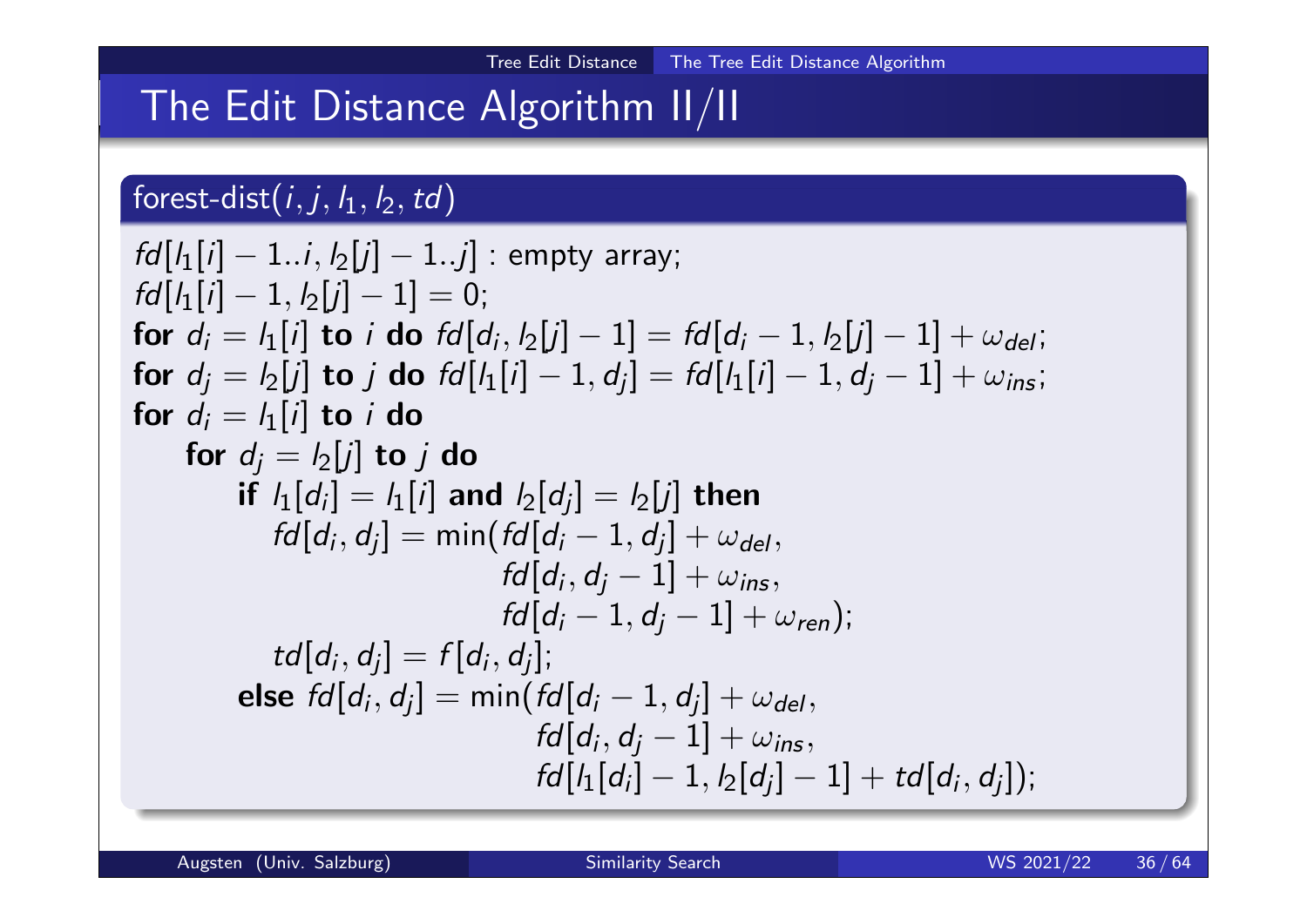

## The Temporary Forest Distance Matrix

- $fd[d_i, d_j]$  contains the forest distance between
	- $\mathsf{T}_1[l(i)..d_i]$ , where  $d_i \in desc(\mathsf{T}_1[i])$  and
	- $\mathsf{T}_2[l(j)..d_j]$ , where  $d_j \in desc(\mathsf{T}_2[j])$ .



 $\bullet$  fd is temporary and exists only in forest-dist()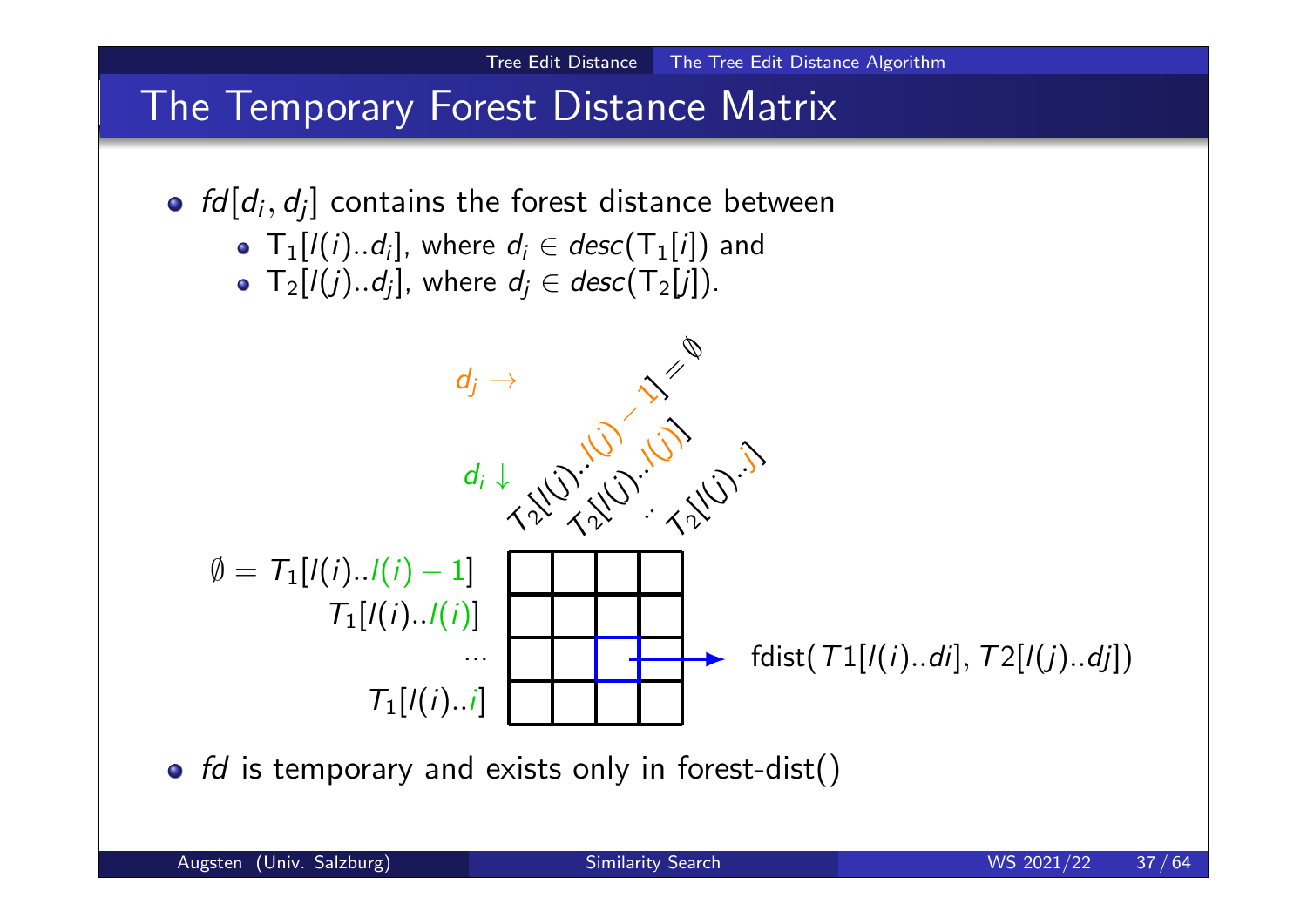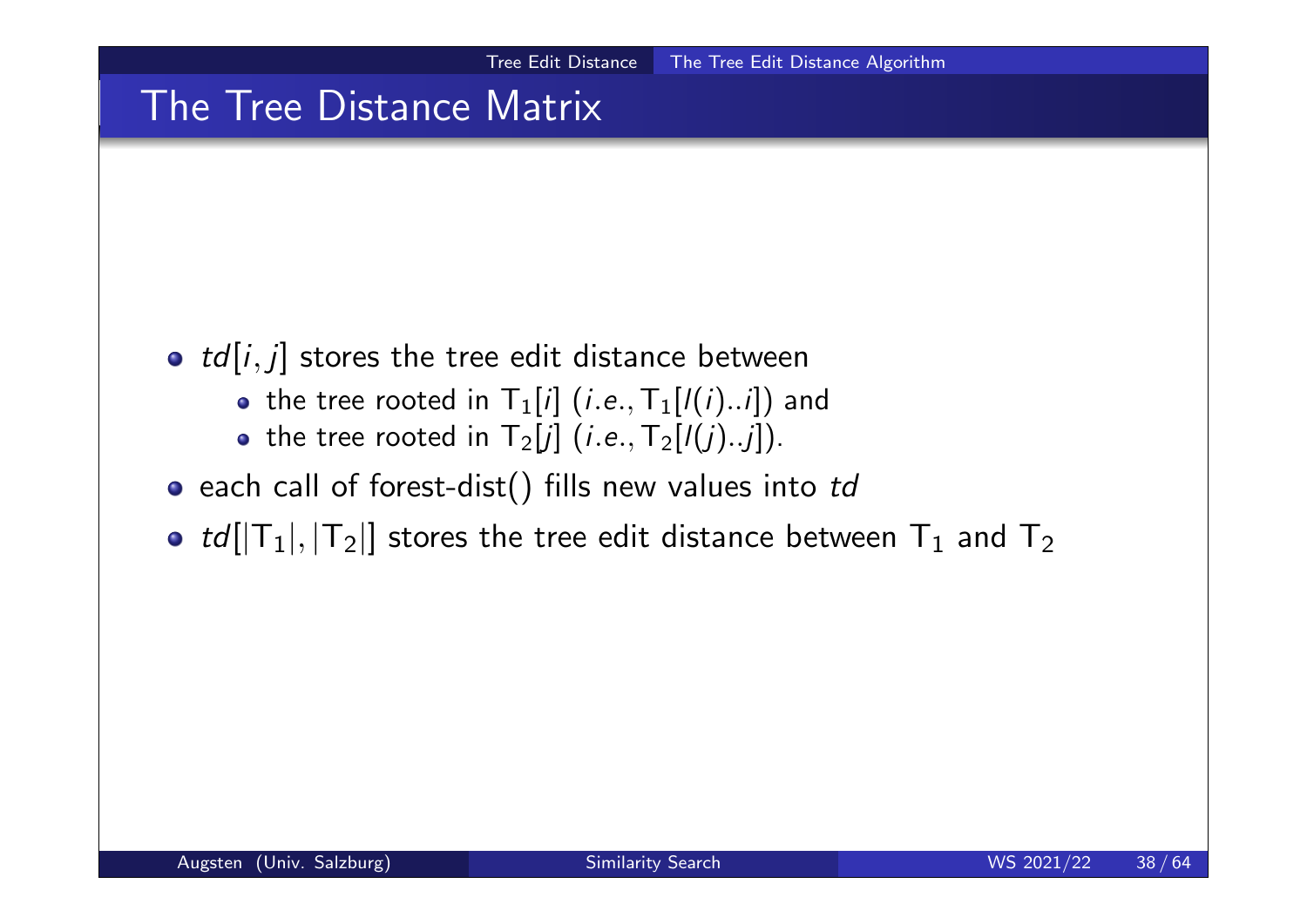# Computing Key Roots and Left-Most Leaf Descendants

The tree edit distance algorithm uses the following functions:

- $\bullet$  lmld(i): computes an array with the left-most leaf descendants of all descendants of a node i
- $kr(l, lc)$ : given the array  $l = \text{Imld}(i)$  of left-most leaf descendants, and the number *lc* of leaf descendants of *i*, compute all key roots of the subtree rooted in i

### tree-edit-dist $(\mathsf{T}_1,\mathsf{T}_2)$

```
td[1..|T_1|, 1..|T_2|] : empty array for tree distances;
l_1 = \text{Ind}(\text{root}(T_1)), \ \ kr_1 = \text{kr}(l_1, |\text{leaves}(T_1)|).l_2 = \text{Ind}(\text{root}(\mathsf{T}_2)), \ \ \text{kr}_2 = \text{kr}(l_2, |\text{leaves}(\mathsf{T}_2)|).for x = 1 to |kr_1| do
     for y = 1 to |kr_2| do
            forest-dist(kr_1[x], kr_2[y], I_1, I_2, td);
```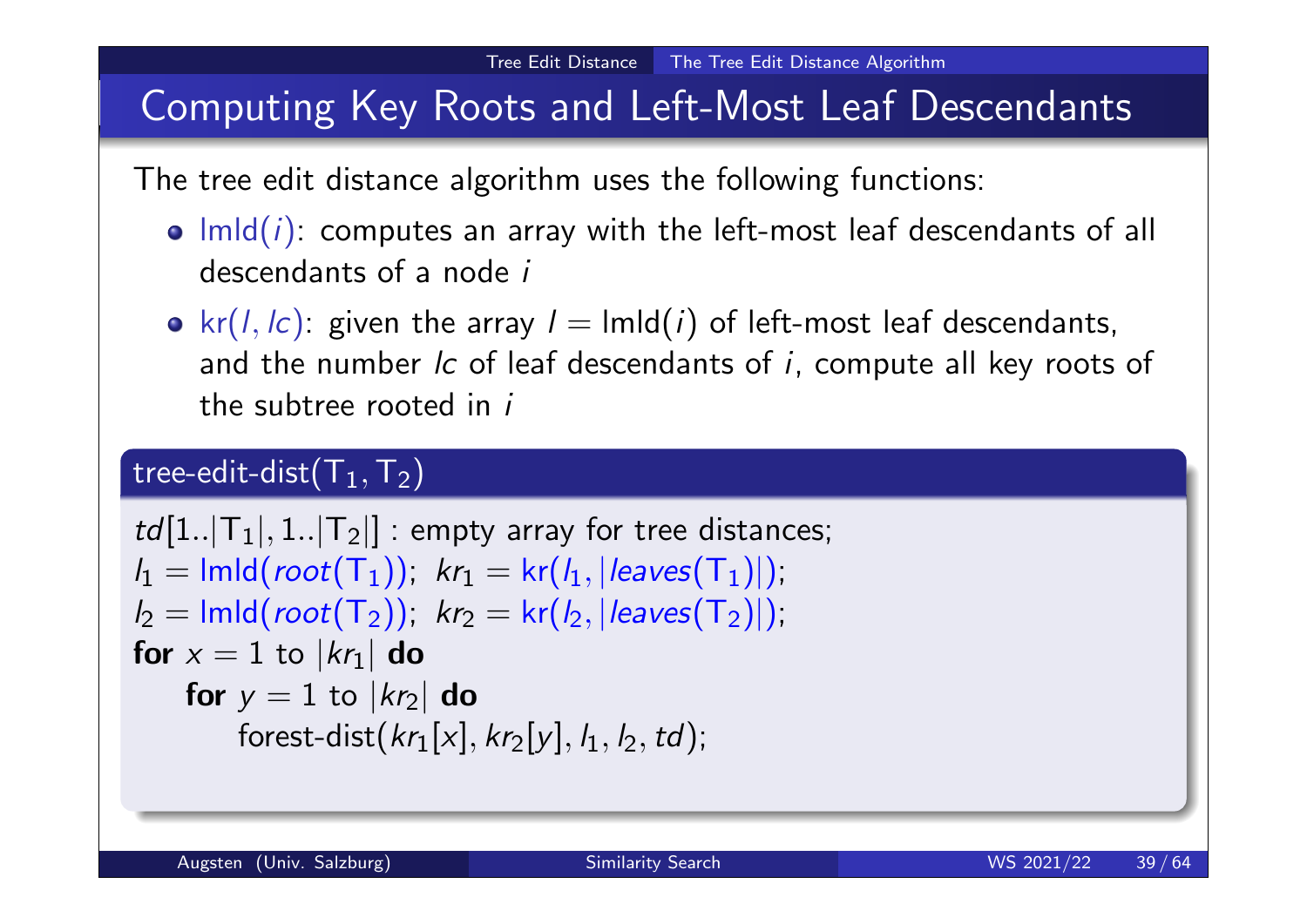# Computing the Left-Most Leaf Descendants

### $lmld(v, l)$

```
foreach child c of v (left to right) do l \leftarrow \text{lmld}(c, l);if v is a leaf then
    l[\text{id}(v)] \leftarrow \text{id}(v)else
    c_1 \leftarrow first child of v;
     \mathcal{U}[\mathsf{id}(\mathsf{v})] \leftarrow \mathcal{U}[\mathsf{id}(\mathsf{c}_1)];
return l;
```
- Input: root node v of a tree T, empty array  $/[1..|T|]$
- O Output: array *l*, *l*[*i*] is the left-most leaf descendent of node  $T[i]$
- Imld( $root(T)$ ) (see tree-edit-dist(.,.)) is implemented as  $lmld(root(T), l)$  with an empty array  $l[1..|T|]$ .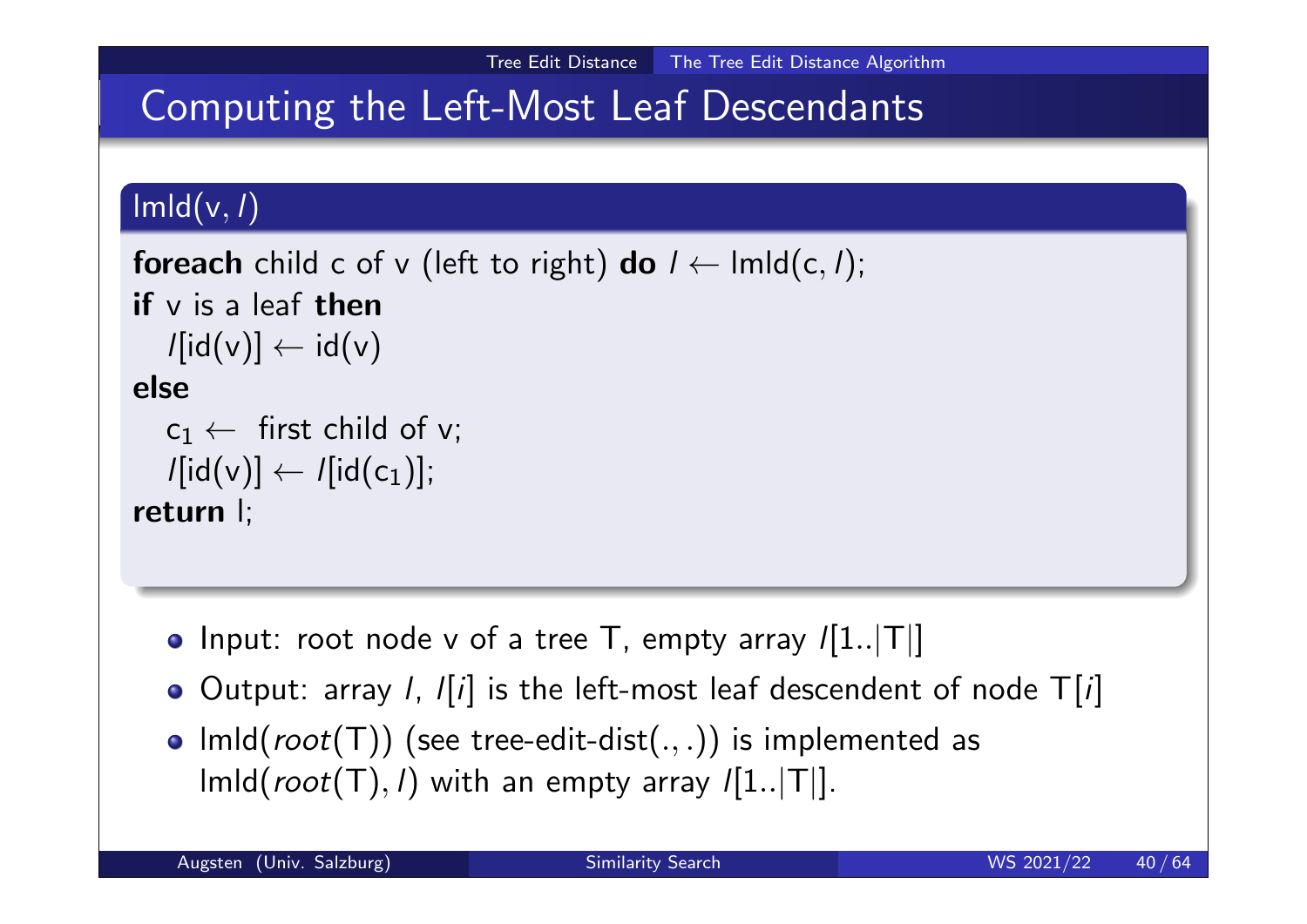# Computing the Key Roots

### $kr(l, lc)$

```
kr[1../c]: empty array;
visited []: boolean array of size |I|, init with false;
k \leftarrow |kr|; \quad i \leftarrow |l|;while k > 1 do
       if not visited[1][i]] then
           kr[k-] \leftarrow i;visited[[i]] \leftarrow true;i-;
return kr;
```
• Input:

- $/[1..|T|]$ :  $/[i]$  is the left-most leaf descendent of node  $T[i]$
- $l = |leaves(T)|$  is the number of leaves in T
- O Output: array  $kr[1..|leaves(T)|]$  with key roots sorted by node ID
- Note: Loop condition is correct due to  $k \geq 1 \Rightarrow i \geq 1$ (the number of key roots is exactly the number of leaves, and kr will always be filled when all nodes are traversed)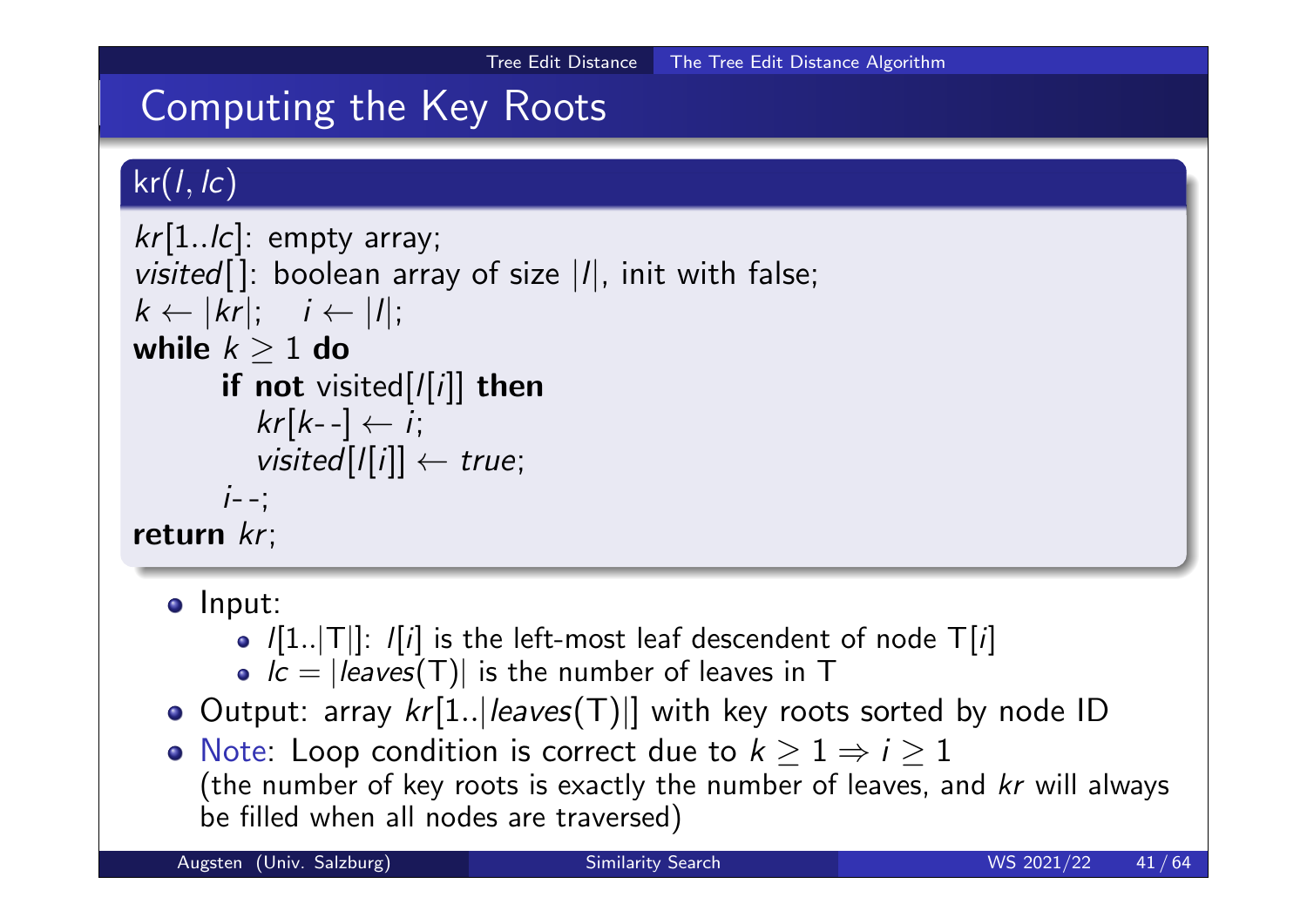# **Outline**

#### 1 Tree Edit Distance

- **•** Preliminaries and Definition
- **Forests Distance and Recursive Formula**
- **Second Recursive Formula**
- The Tree Edit Distance Algorithm

### Example: Tree Edit Distance Computation

**• Complexity of the Tree Edit Distance Algorithm** 

### **Conclusion**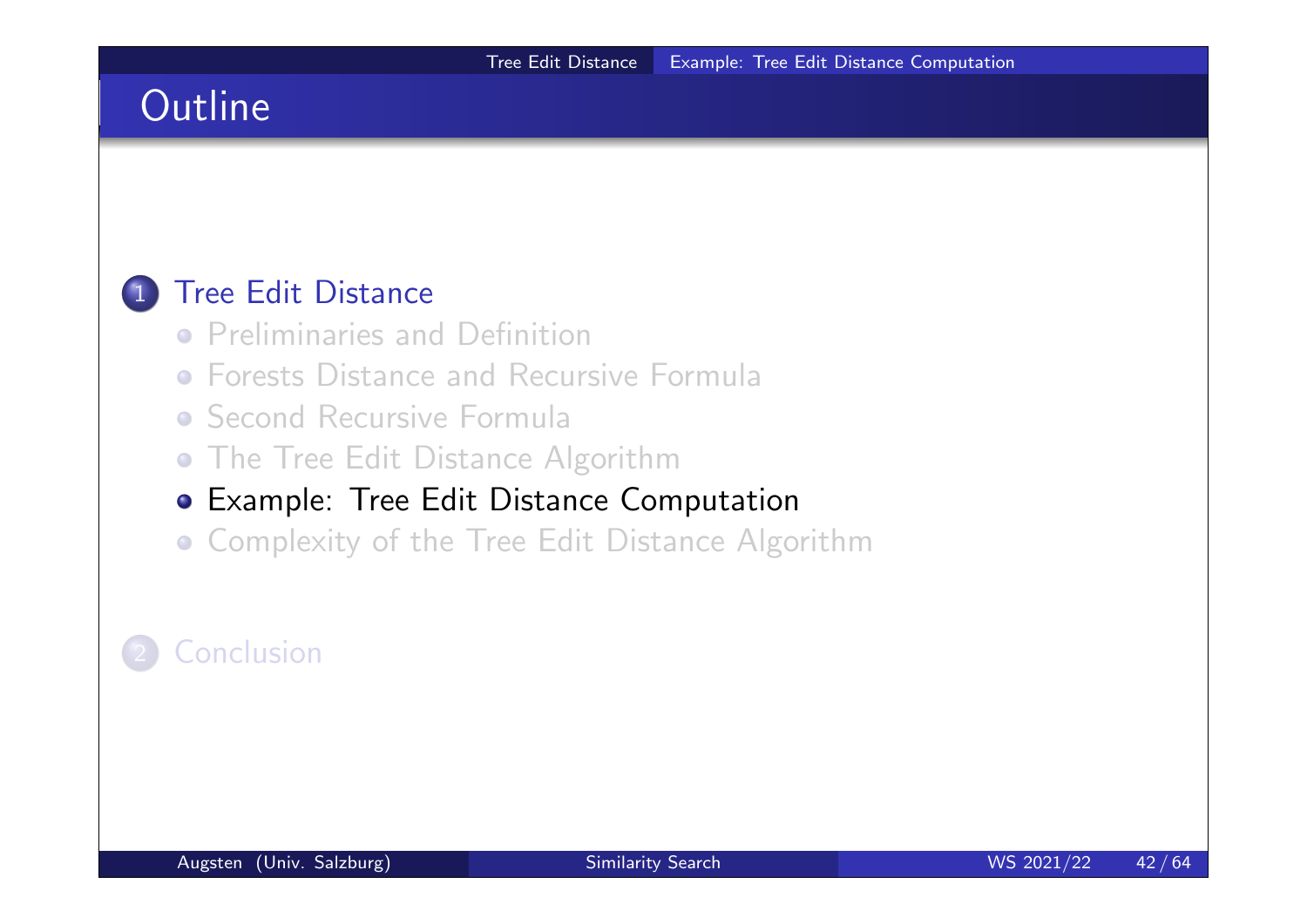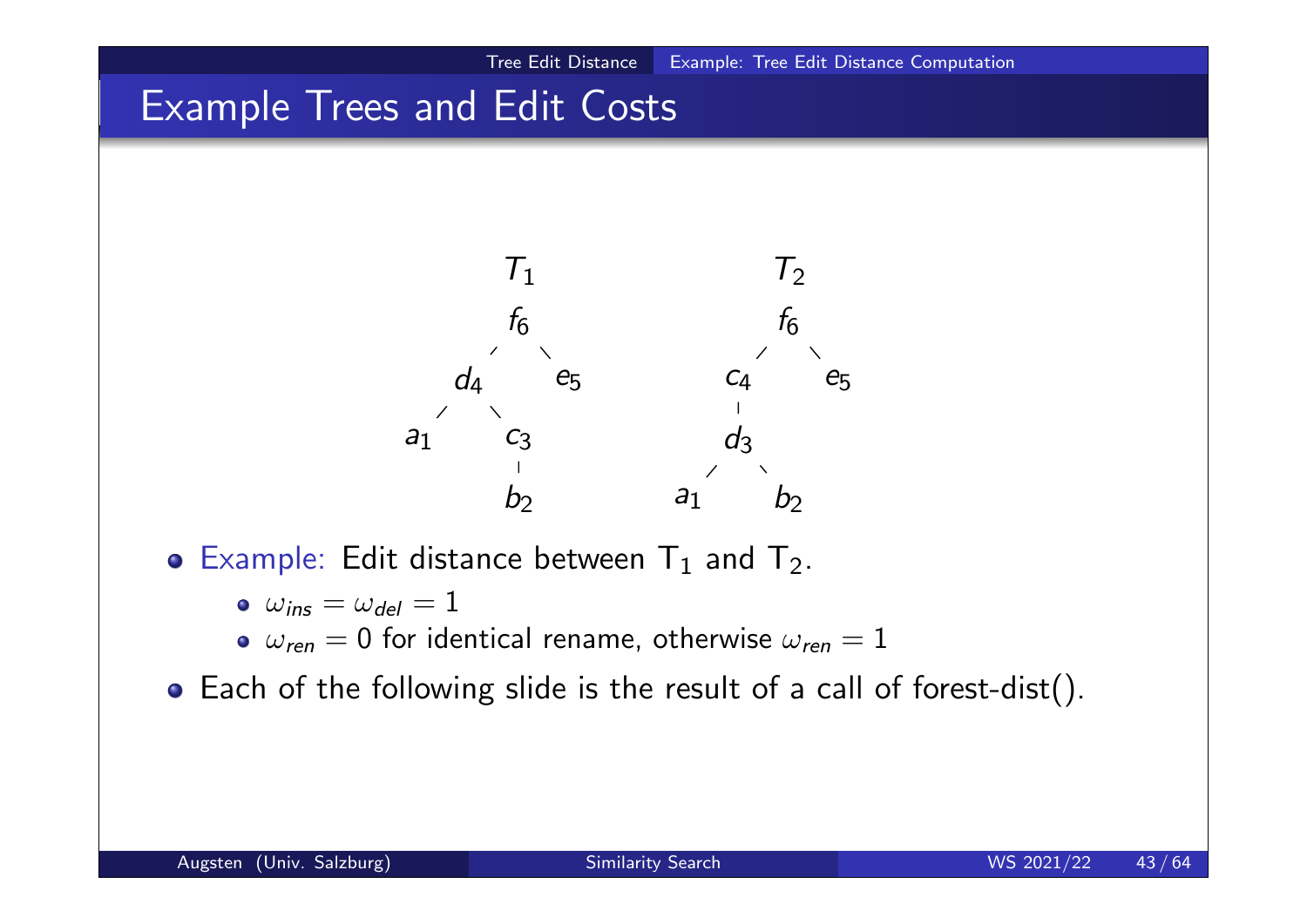

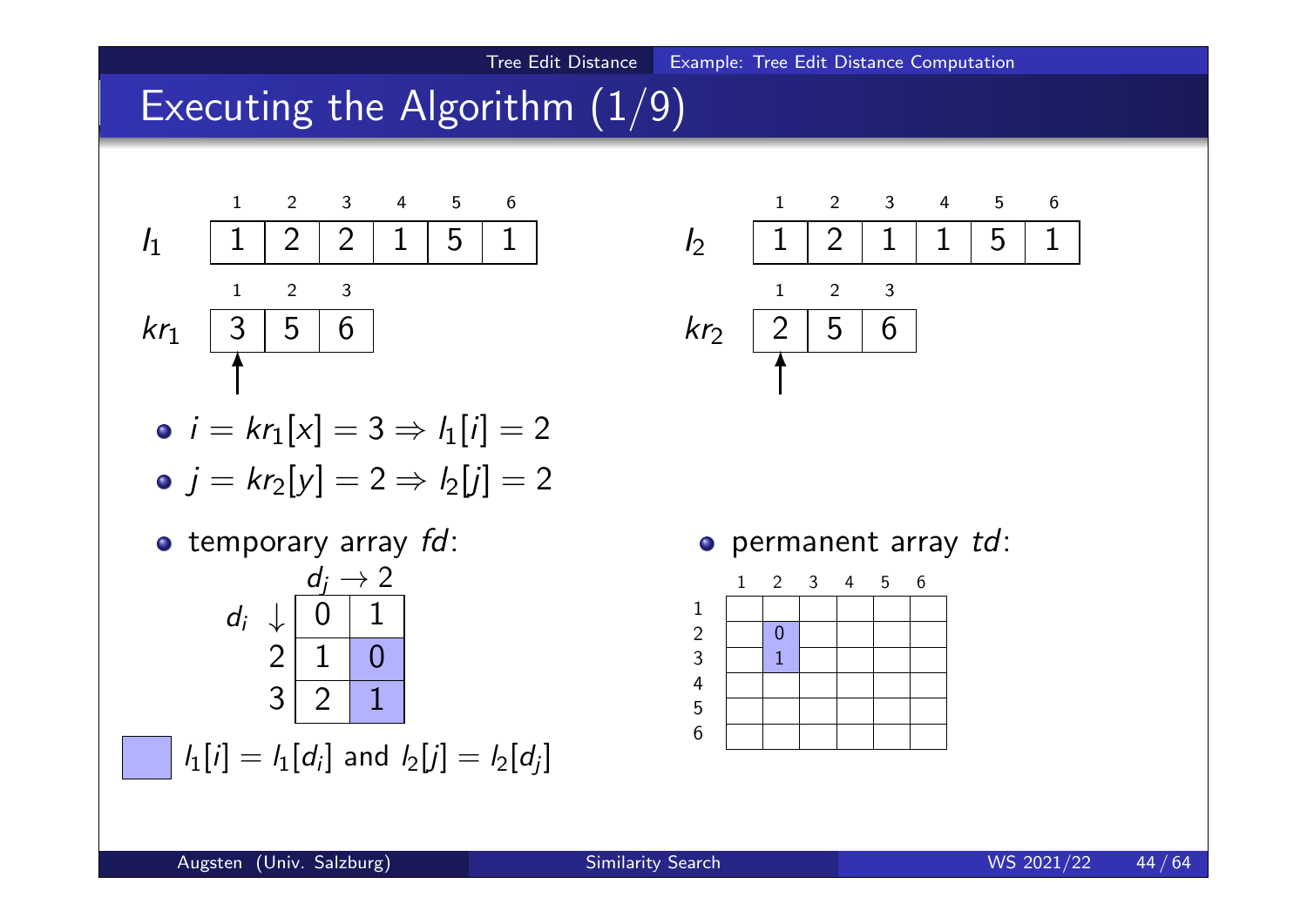



1 2 3 4 5 6 I 2 1 2 1 1 5 1 1 2 3 kr<sup>2</sup> 2 5 6

Tree Edit Distance Example: Tree Edit Distance Computation

$$
\begin{aligned}\n\bullet \ \ i &= kr_1[x] = 3 \Rightarrow l_1[i] = 2 \\
\bullet \ \ j &= kr_2[y] = 5 \Rightarrow l_2[j] = 5\n\end{aligned}
$$



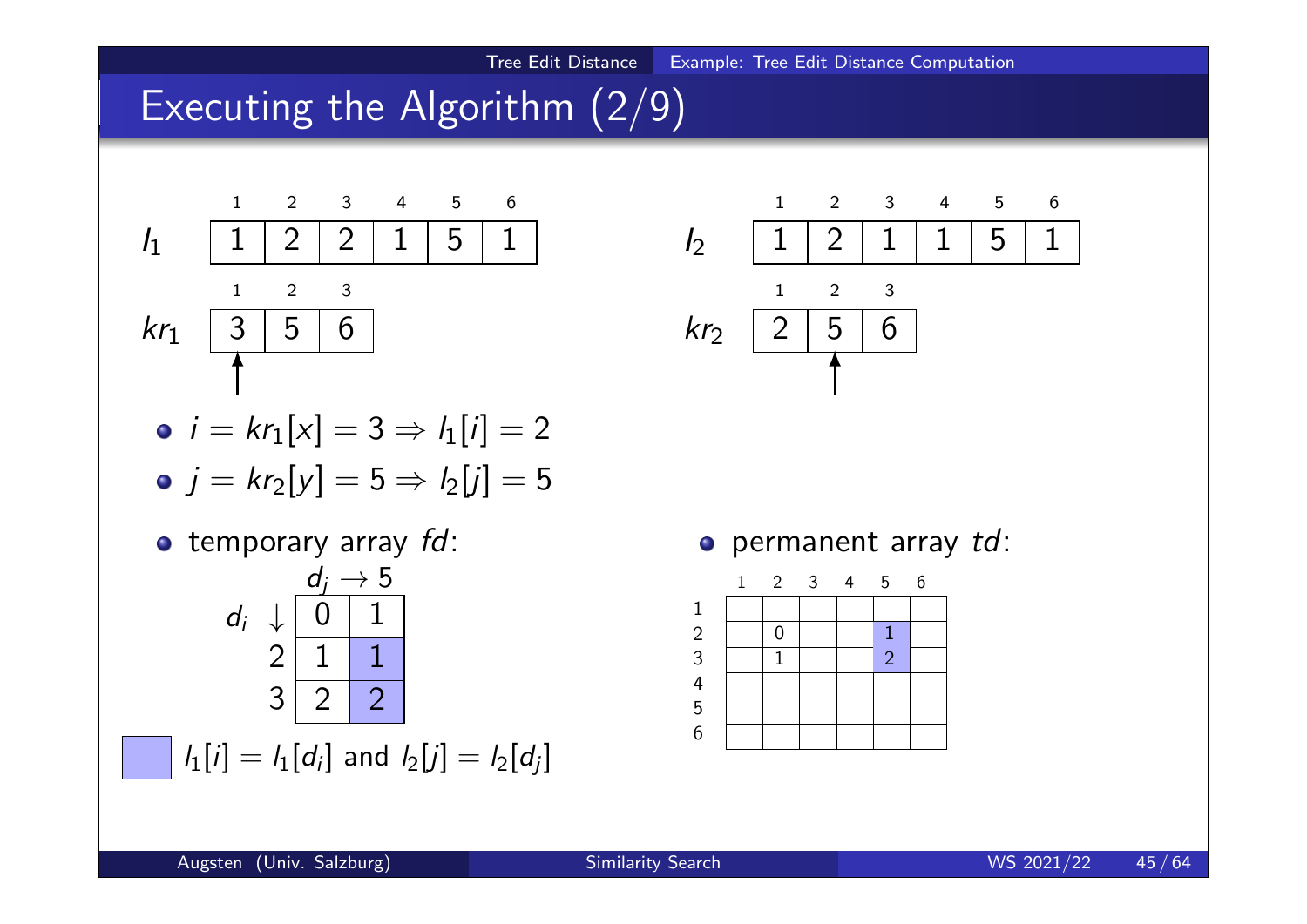# Executing the Algorithm (3/9)



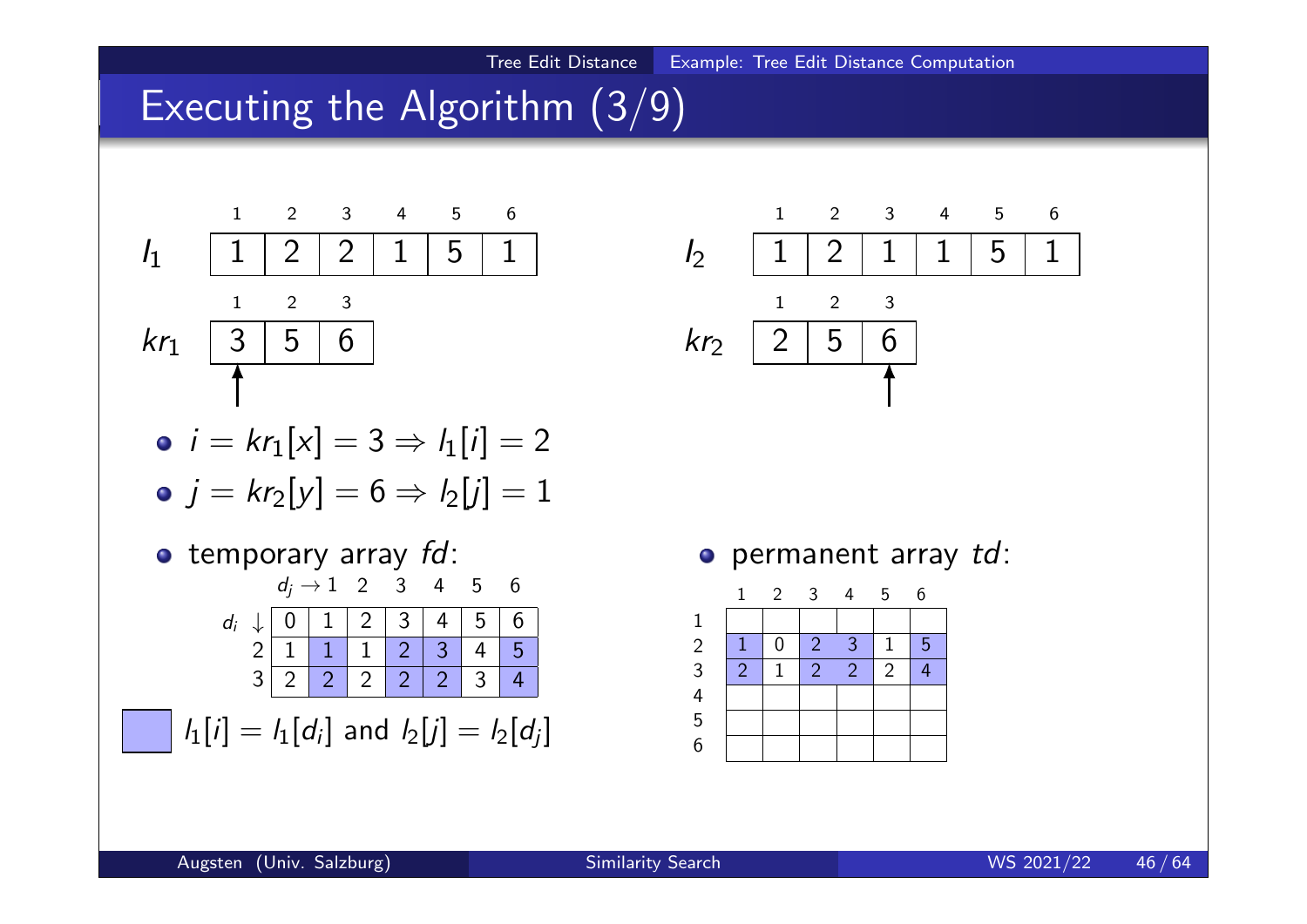# Executing the Algorithm (4/9)



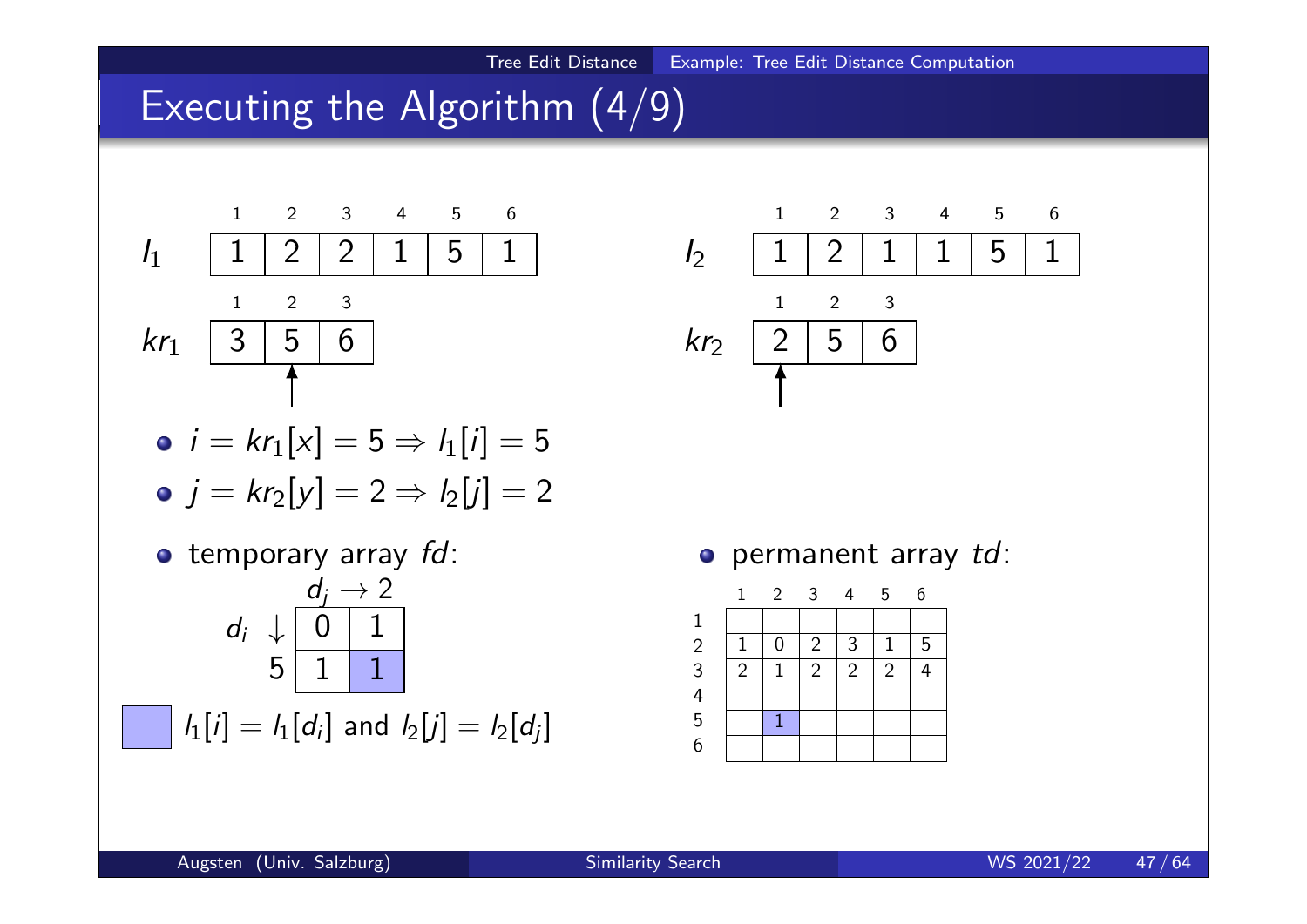# Executing the Algorithm (5/9)



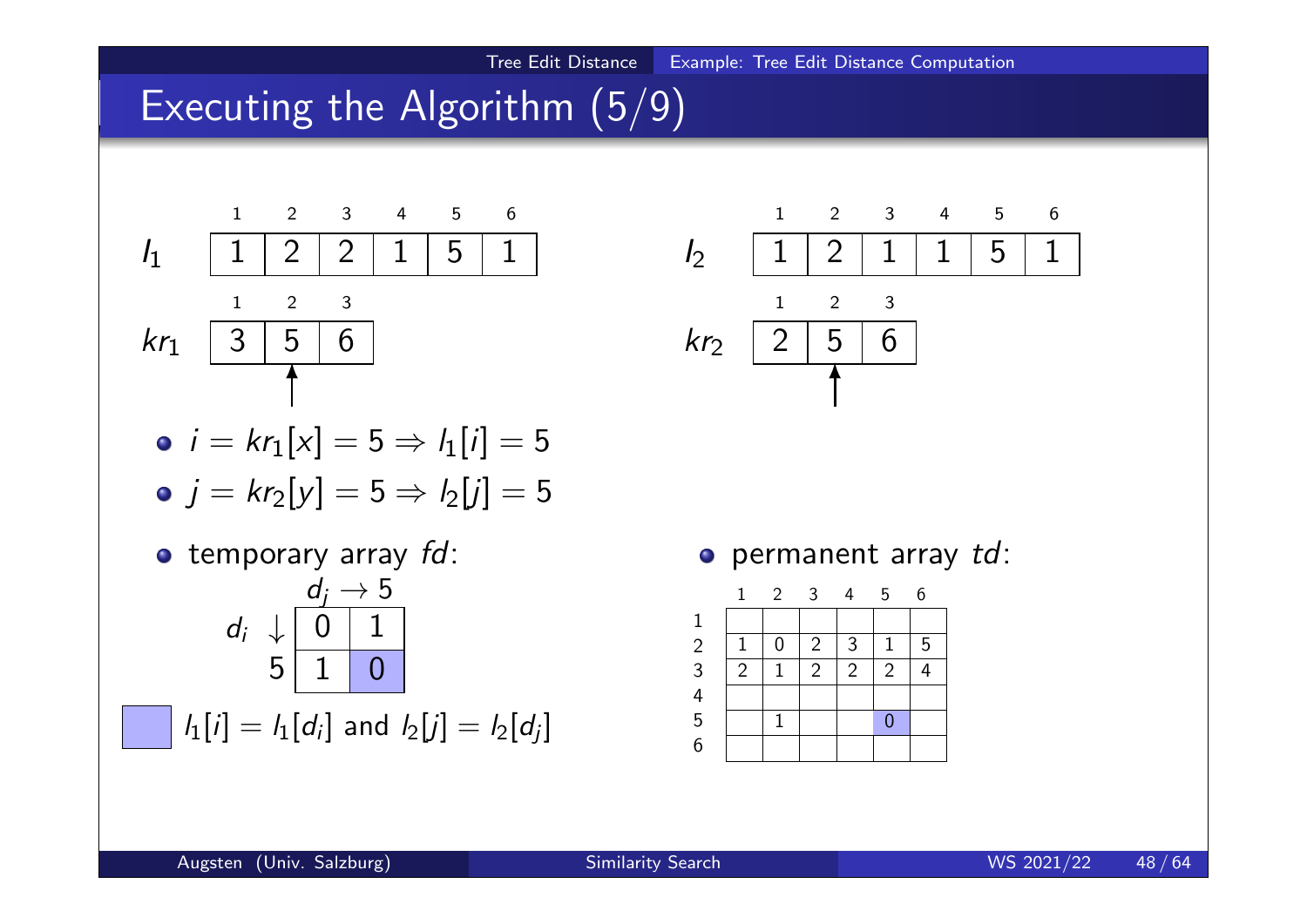# Executing the Algorithm (6/9)





|                | $\overline{0}$ |                | $\mathbf{3}$   |                                  | 5              |  |
|----------------|----------------|----------------|----------------|----------------------------------|----------------|--|
| $\overline{2}$ | 1              |                |                |                                  | 4              |  |
|                |                |                |                |                                  |                |  |
|                |                | 3 <sup>1</sup> | $\overline{4}$ | $\overline{0}$                   | 5              |  |
|                |                |                |                |                                  |                |  |
|                |                |                | $\overline{2}$ | $\frac{1}{2}$<br>$\vert 2 \vert$ | $\overline{2}$ |  |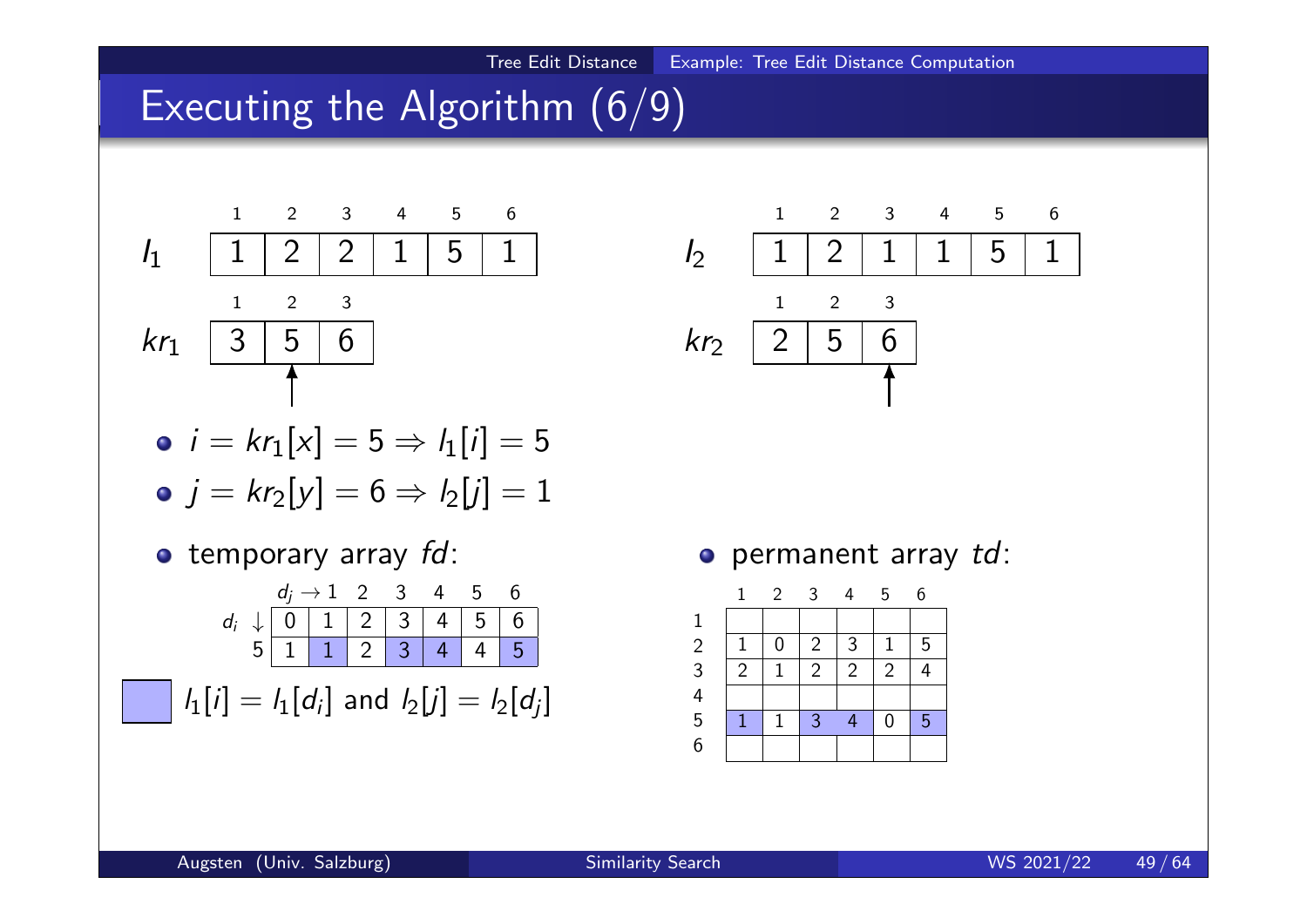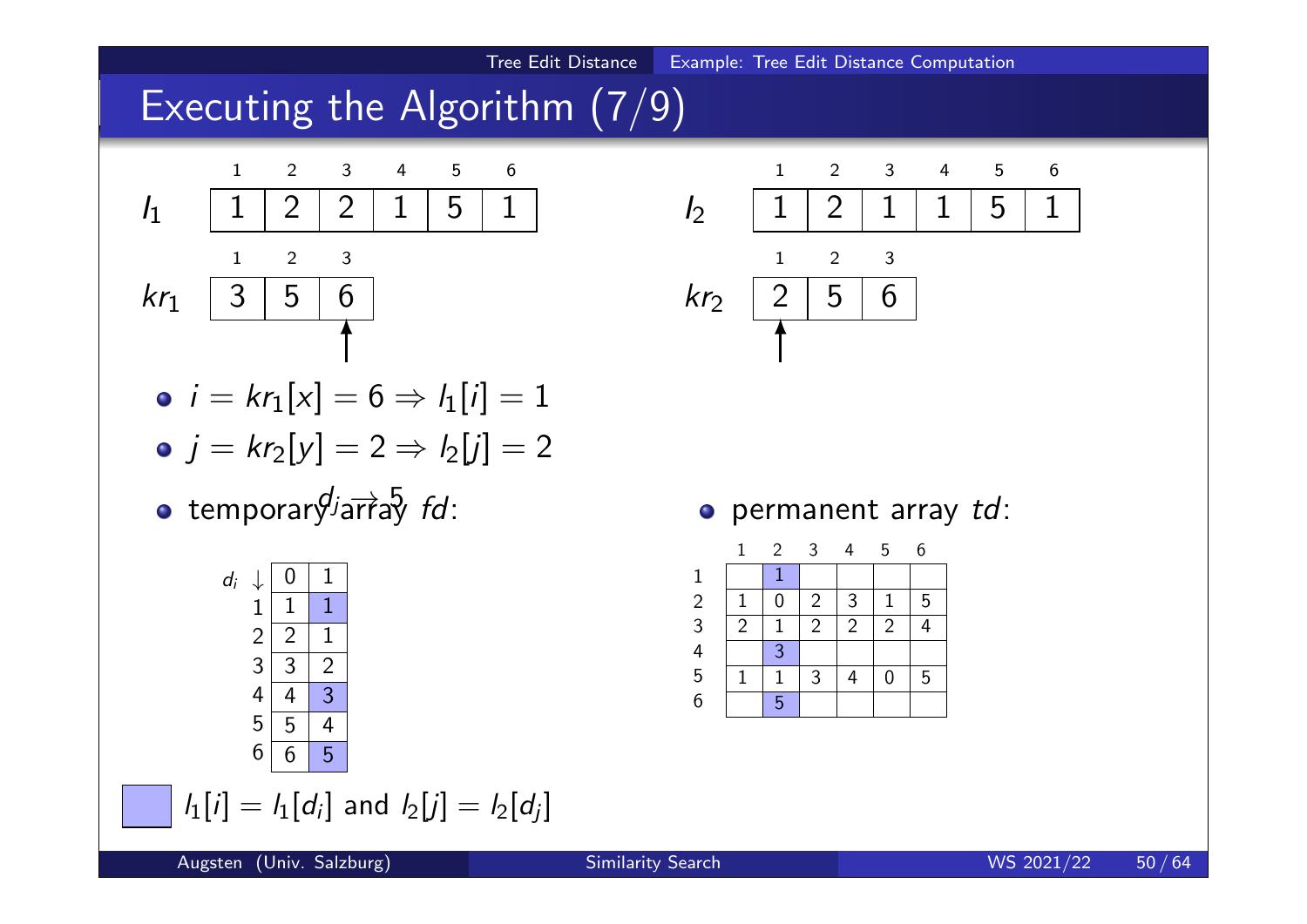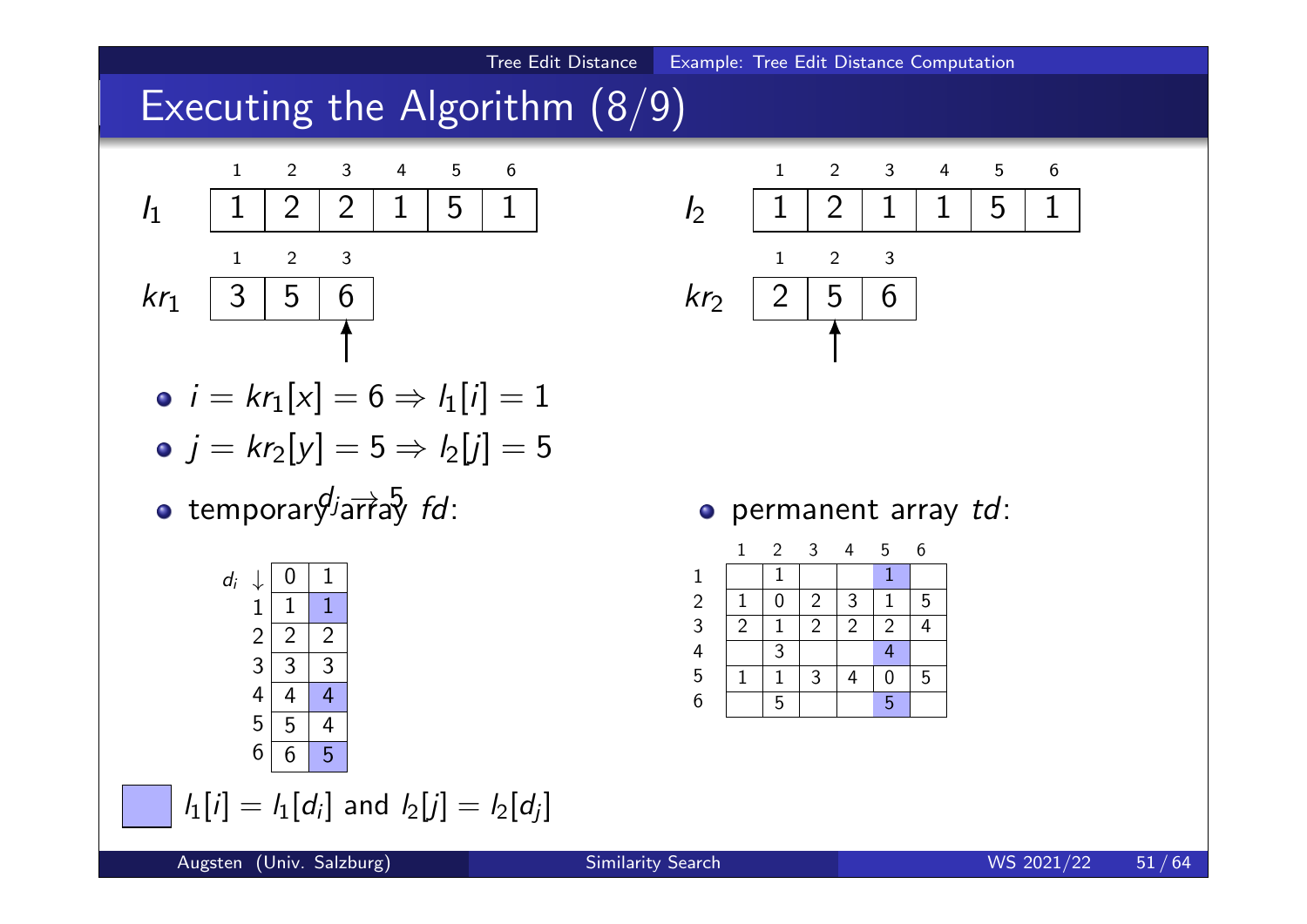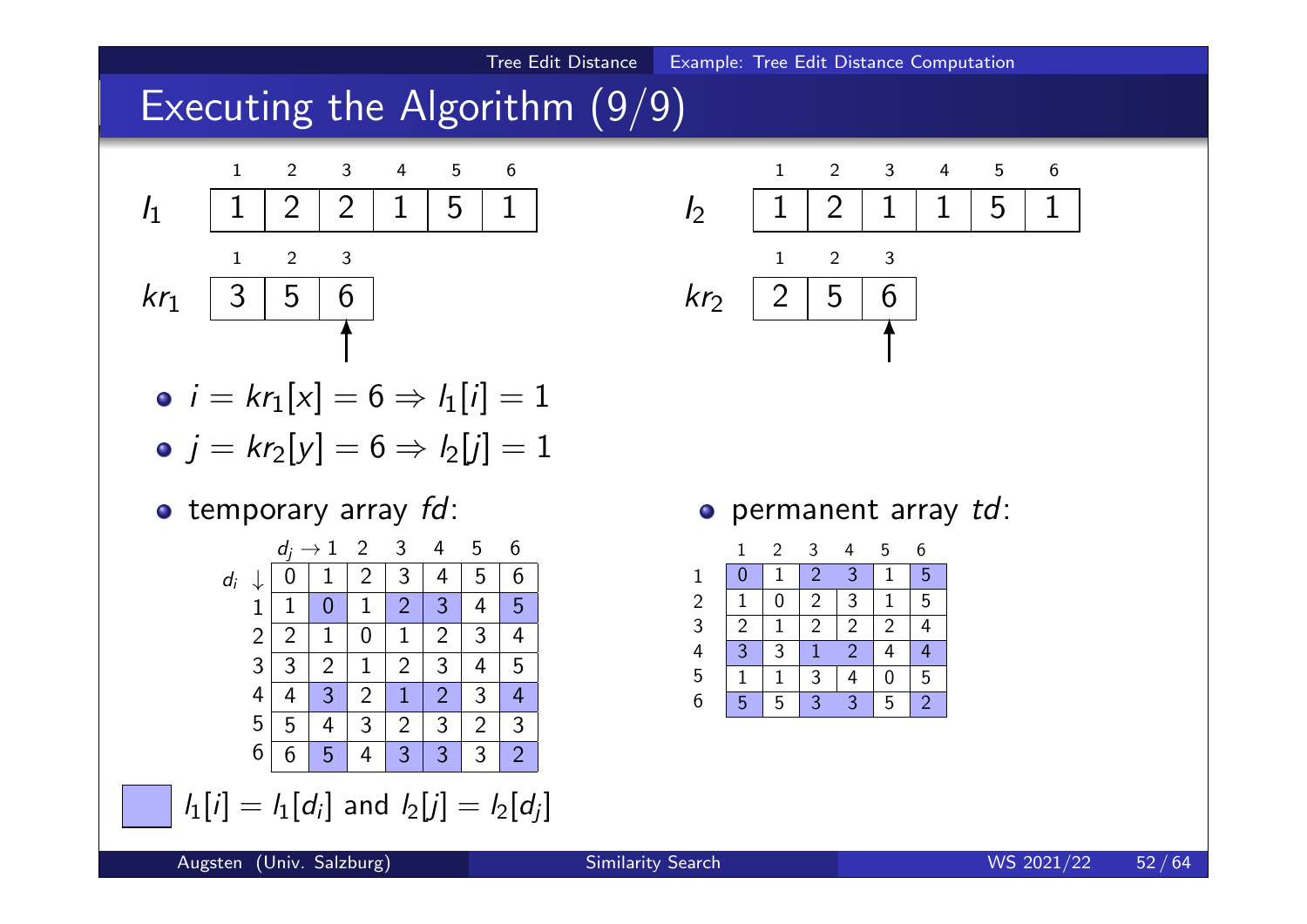# **Outline**

#### 1 Tree Edit Distance

- **•** Preliminaries and Definition
- **Forests Distance and Recursive Formula**
- **Second Recursive Formula**
- The Tree Edit Distance Algorithm
- Example: Tree Edit Distance Computation
- Complexity of the Tree Edit Distance Algorithm

## **Conclusion**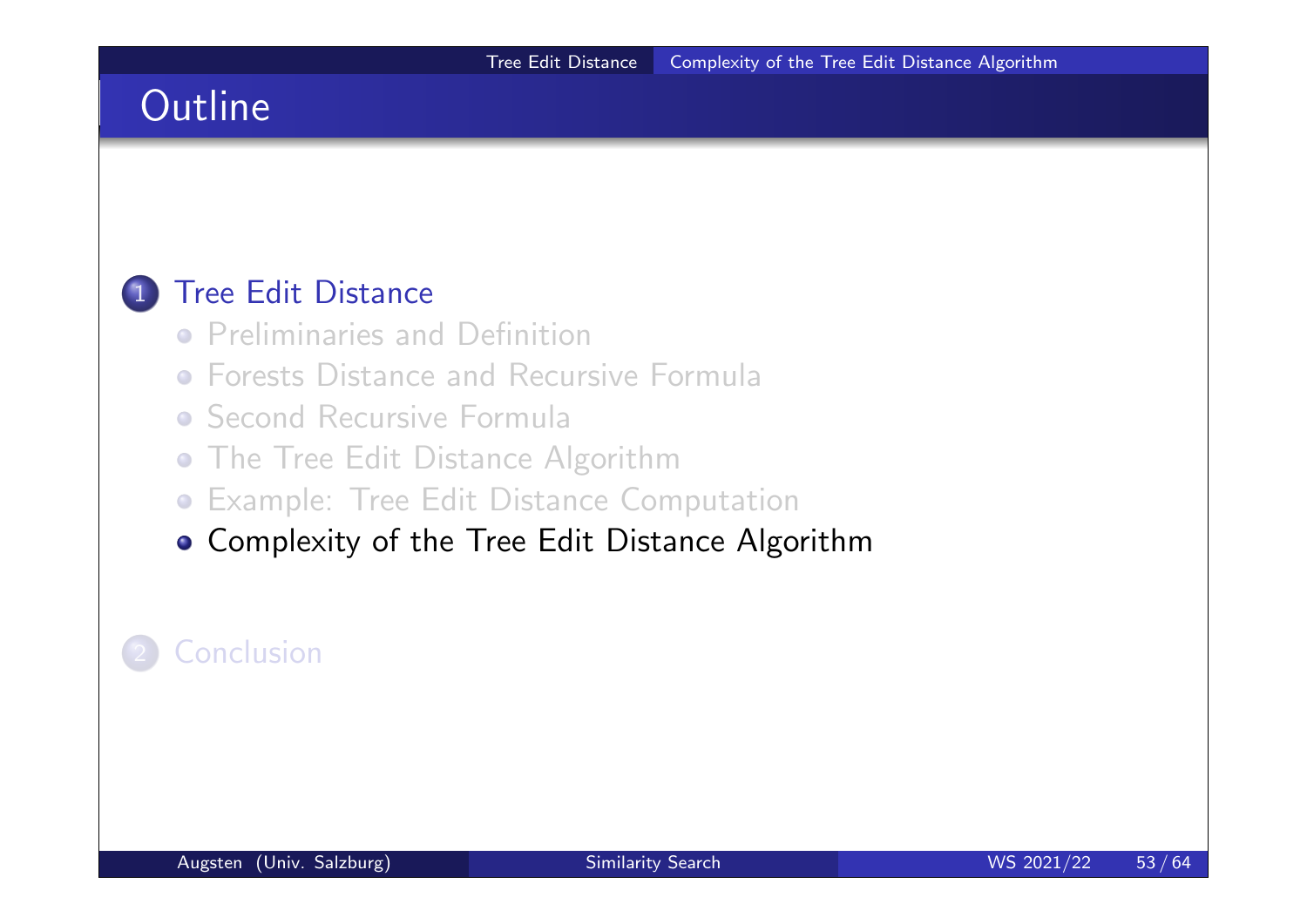# **Notation**

#### **o** Notation:

- $\bullet$  |T| is the number of nodes in T
- $\bullet$  depth(v) is the number of ancestors of v (including v itself)
- $\bullet$  depth(T) is the maximum depth of a node in T
- leaves $(T)$  is the set of leaves of  $T$
- $\bullet$   $t(i)$  is the subtree rooted in node i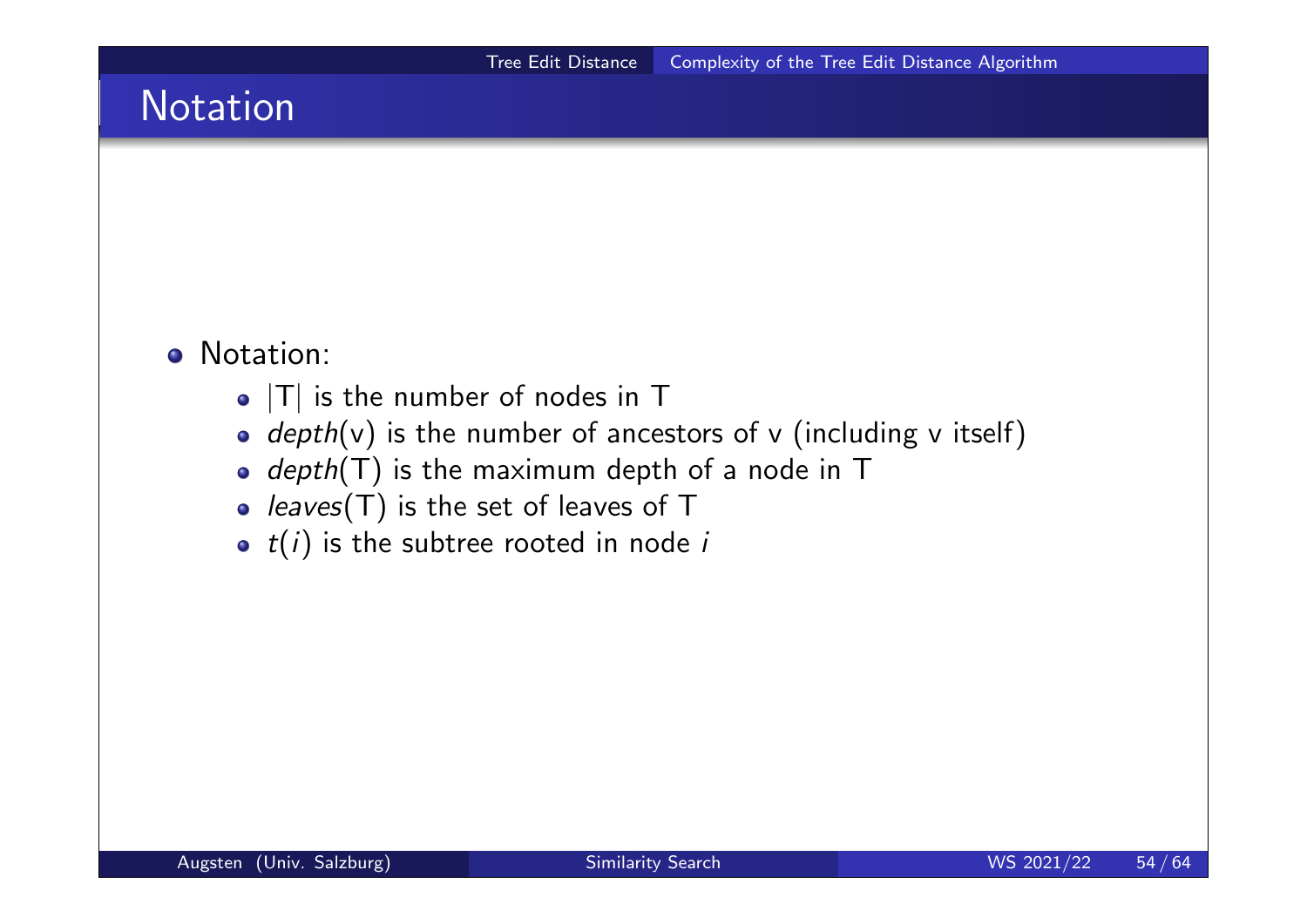# forest-dist: Time Complexity

## forest-dist $(i,j,l_1,l_2,td)$

```
fd[I_1[i] - 1..i, I_2[j] - 1..j]: empty array;
fd[I_1[i] - 1, I_2[j] - 1] = 0;for d_i = l_1[i] to i do fd[d_i, l_2[j] - 1] = fd[d_i - 1, l_2[j] - 1] + \omega_{del};for d_j = l_2[j] to j do fd[l_1[i]-1,d_j] = fd[l_1[i]-1,d_j-1] + \omega_{ins};for d_i = l_1[i] to i do
    for d_j = \mathit{l}_2[j] to j do
         if h_1[d_i] = h_1[i] and h_2[d_j] = h_2[j] then
            fd[d_i, d_j] = min(...);td[d_i,d_j]=f[d_i,d_j];else \mathit{fd}[d_i, d_j] = \mathsf{min}(\ldots);
```
- $\bullet$  Input nodes are *i* and *j*.
- They are root nodes of subtrees  $t_1(i)$  and  $t_2(j)$ .
- The nested loop is executed  $|t_1(i)| \times |t_2(j)|$  times.
- $\Rightarrow$  Time complexity  $O(|t_1(i)| \times |t_2(j)|)$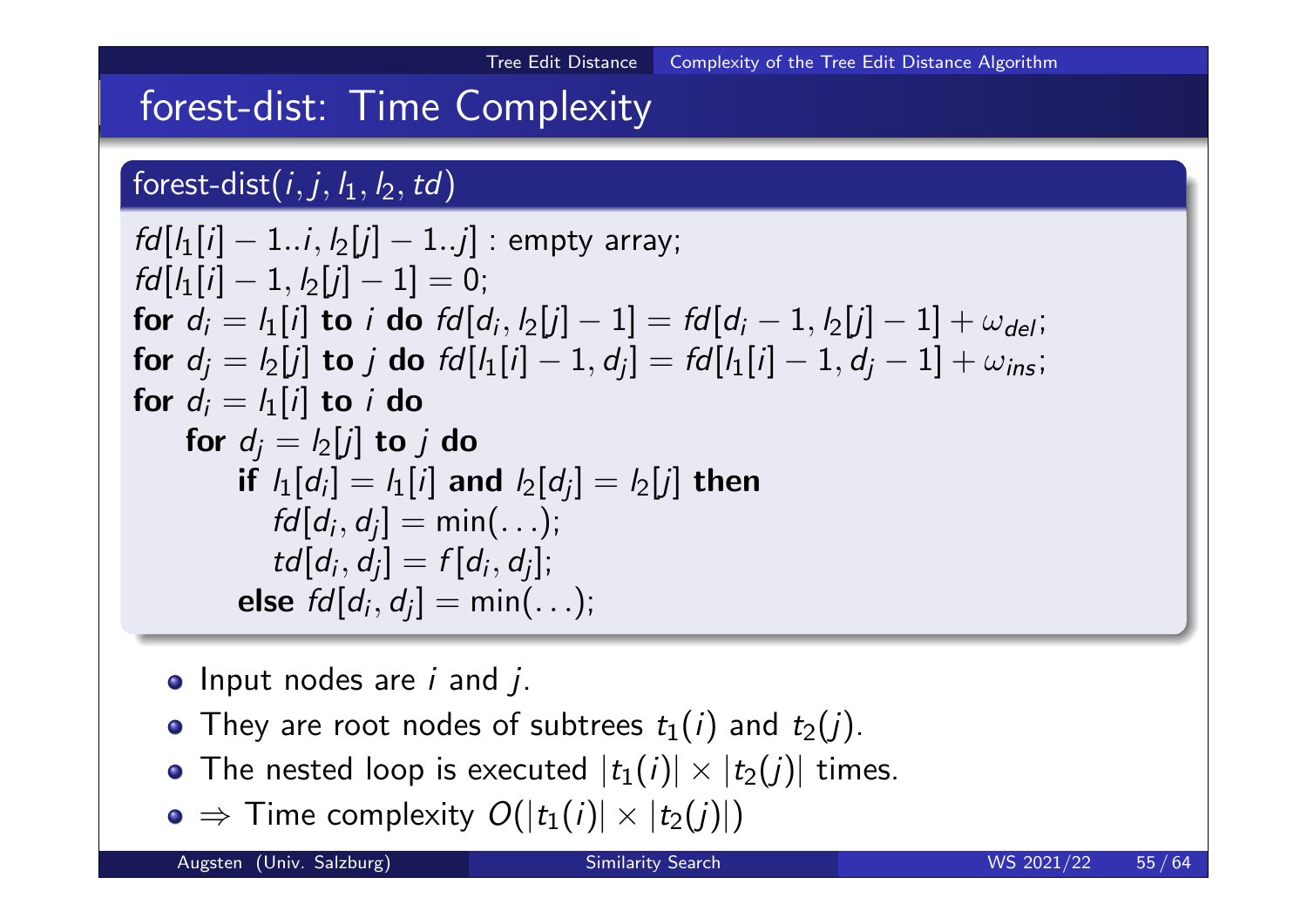## tree-edit-dist: Time Complexity

### tree-edit-dist $(\mathsf{T}_1,\mathsf{T}_2)$

$$
td[1..|T_1|, 1..|T_2|]: \text{empty array for tree distances;}
$$
\n
$$
l_1 = \text{lmld}(root(T_1)); \quad kr_1 = \text{kr}(l_1, |leaves(T_1)|);
$$
\n
$$
l_2 = \text{lmld}(root(T_2)); \quad kr_2 = \text{kr}(l_2, |leaves(T_2)|);
$$
\n
$$
\text{for } x = 1 \text{ to } |kr_1| \text{ do}
$$
\n
$$
\text{for } y = 1 \text{ to } |kr_2| \text{ do}
$$
\n
$$
\text{forest-dist}(kr_1[x], kr_2[y], l_1, l_2, td);
$$

- Computing  $l_{1/2}$  and  $kr_{1/2}$  is linear,  $O(|{\sf T}_1|+|{\sf T}_2|)$
- Main loop executes forest-dist()  $|kr_1| \times |kr_2|$  times.
- **Complexity:**

$$
\sum_{i \in k r_1} \sum_{j \in k r_2} |t_1(i)| \times |t_2(j)| = \sum_{i \in k r_1} |t_1(i)| \times \sum_{j \in k r_2} |t_2(j)|
$$

• The following lemmas help us to reformulate this expression.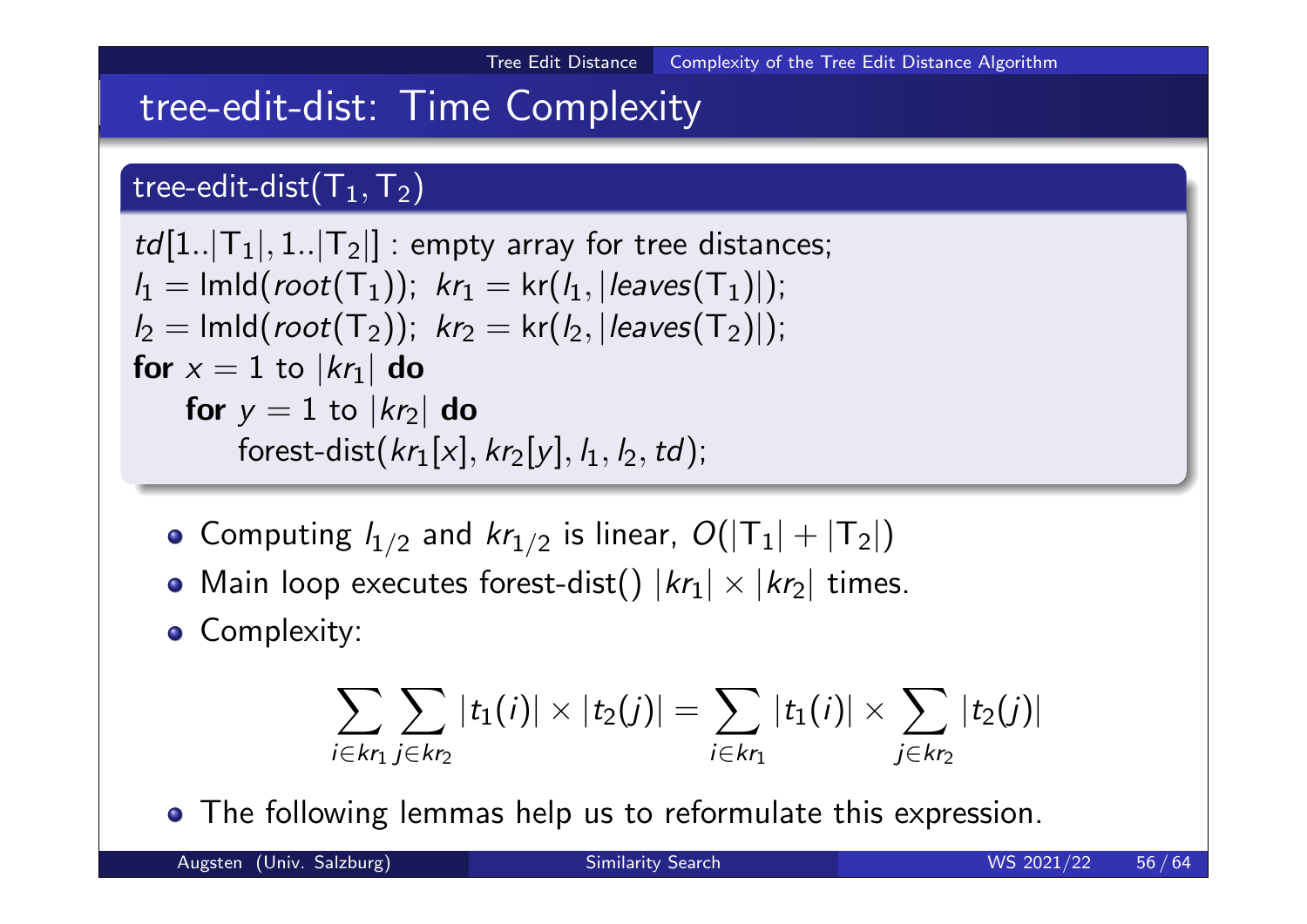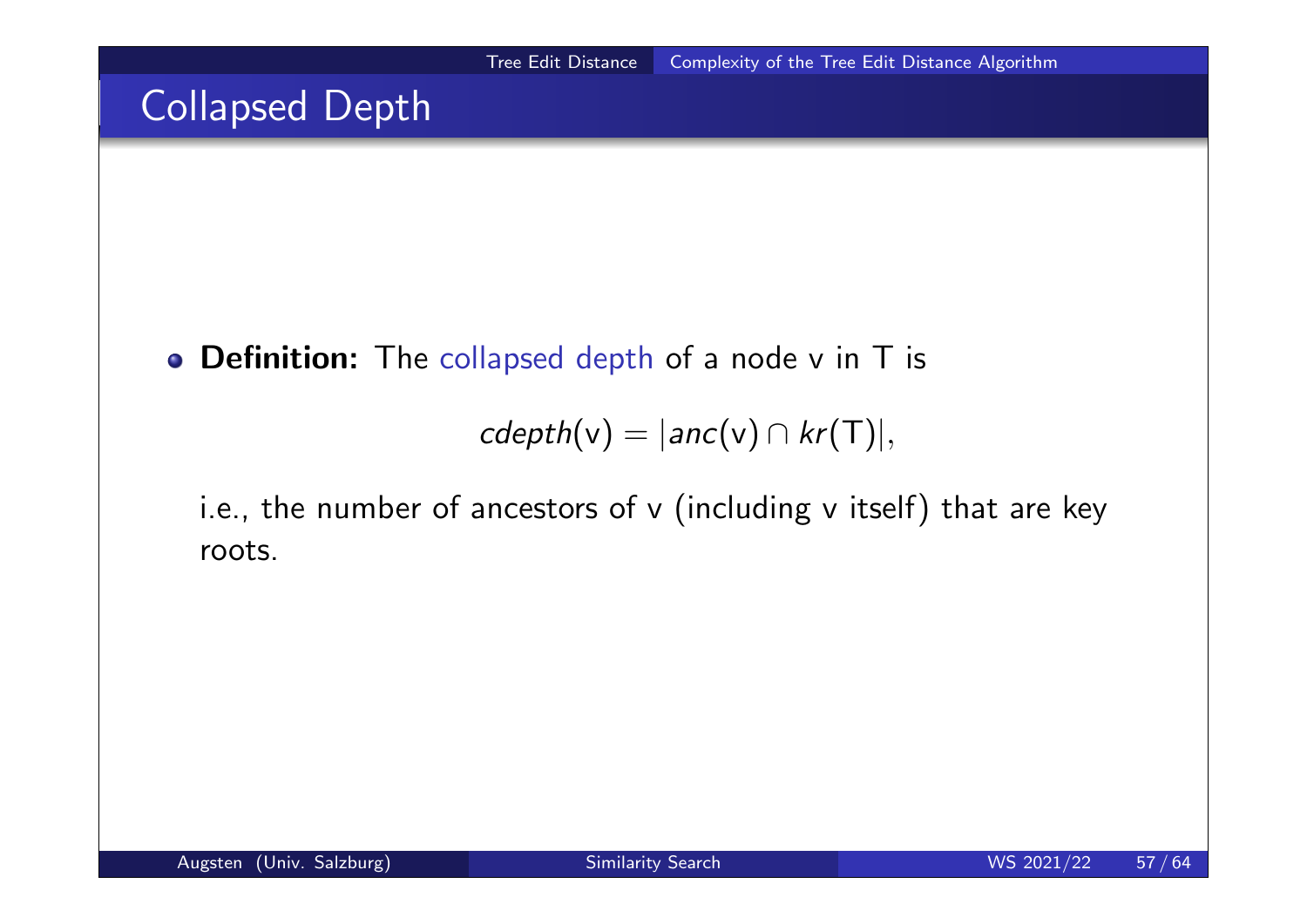# Collapsed Depth

### Lemma (Collapsed Depth)

For a tree  $T$  with key roots  $kr(T)$ 

$$
\sum_{k\in kr(T)}|t(k)|=\sum_{k=1}^{|T|}cdepth(k)
$$

#### Proof.

- Consider the left-hand formula:
	- A node *i* of T is counted whenever it appears in a subtree  $t(k)$ .
	- Node *i* is in the subtree  $t(k)$  iff k is the ancestor of *i*.
	- Only the subtrees of key roots are considered.
- Thus a node *i* is counted once for each ancestor key root.
- $\bullet$  cdepth(i) is the number of ancestor key roots of i (definition of collapsed depth).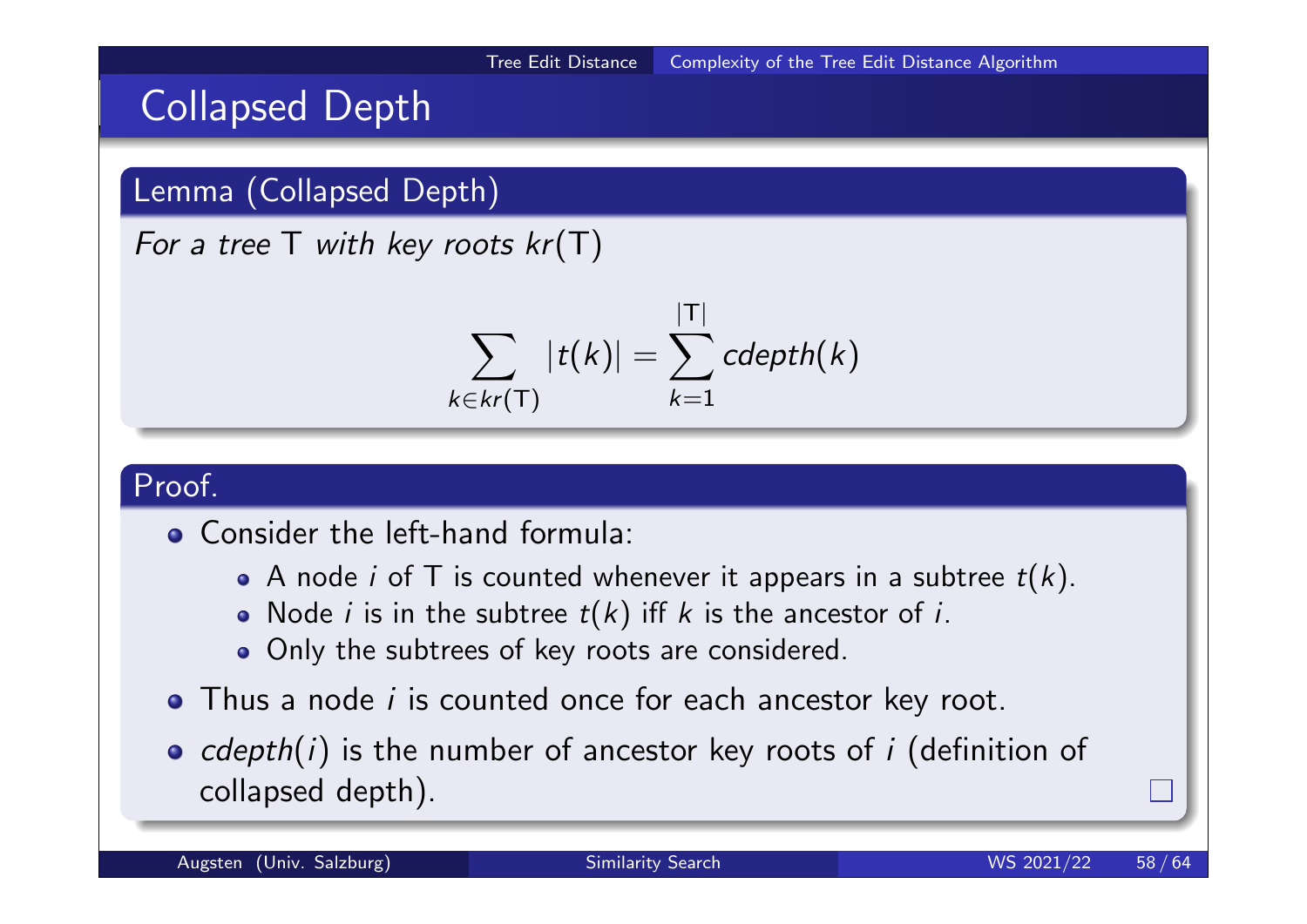

- Two obvious upper bounds for the collapsed depth:
	- the tree depth:  $cdepth(T) \leq depth(T)$
	- the number of key roots:  $cdepth(T) \leq |kr(T)|$
- We show that the number of key roots matches the number of leaves.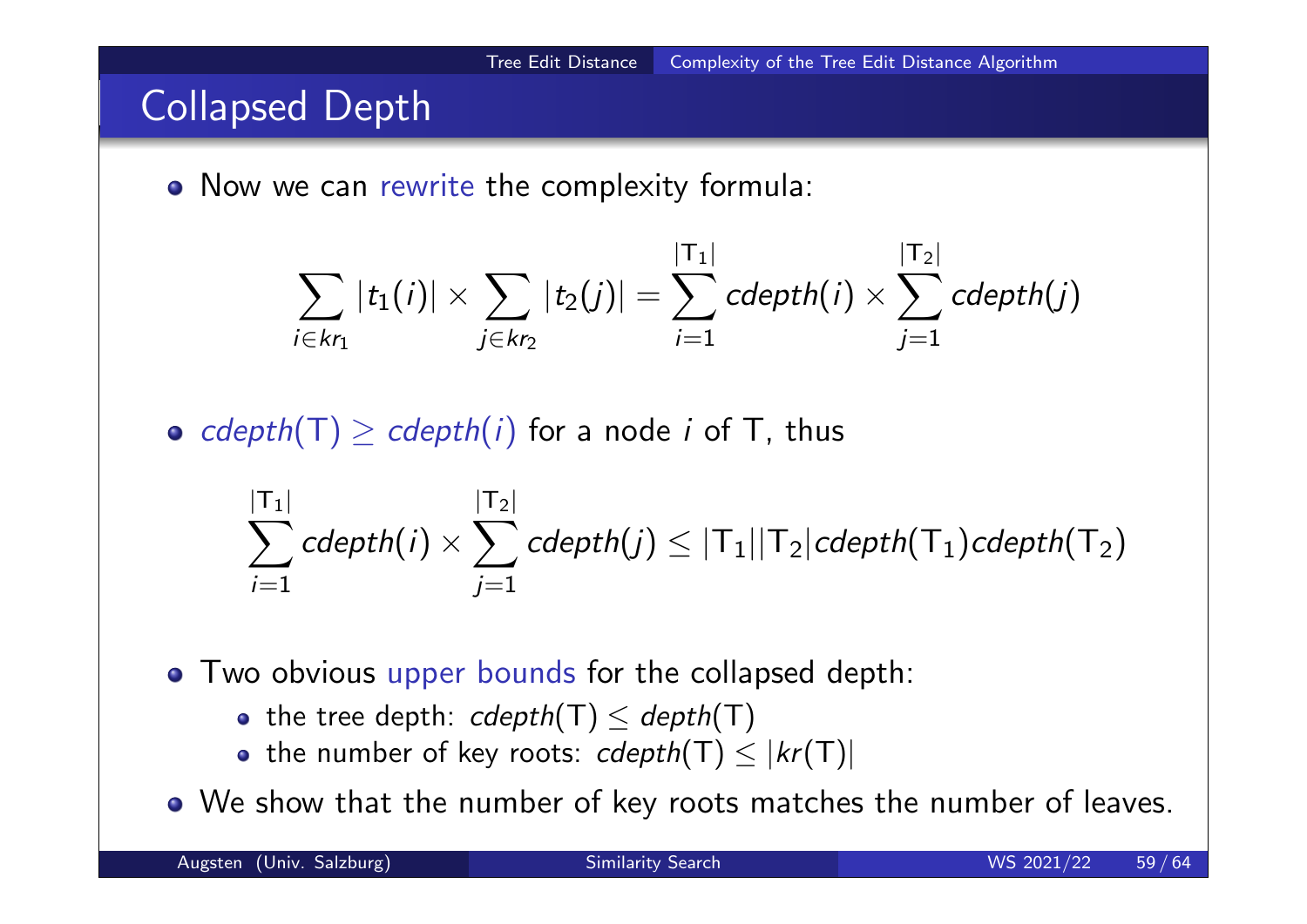## Number of Key Roots

#### Lemma (Number of Key Roots)

The number of key roots of a tree is equal to the number of leaves:

 $|kr(T)| = |leaves(T)|$ 

#### Proof.

We show that  $I()$  is a bijection from the key roots  $kr(T)$  to the leaves(T):

- (a) Injection for any  $i, j \in kr(T)$ ,  $i \neq j \Rightarrow l(i) \neq l(j)$ : If  $i > j$  and  $I(i) = I(j)$ , j can not be a key root by definition. Analogous rational hold for  $j > i$ .
- (b) Surjection Each leaf x has a key root  $i \in kr(T)$  such that  $l(i) = x$ : If there is no node  $i > x$  with  $I(i) = I(x)$ , then by definition x itself is a key root  $(1/x) = x$  is always true). Otherwise *i* is the key root of x.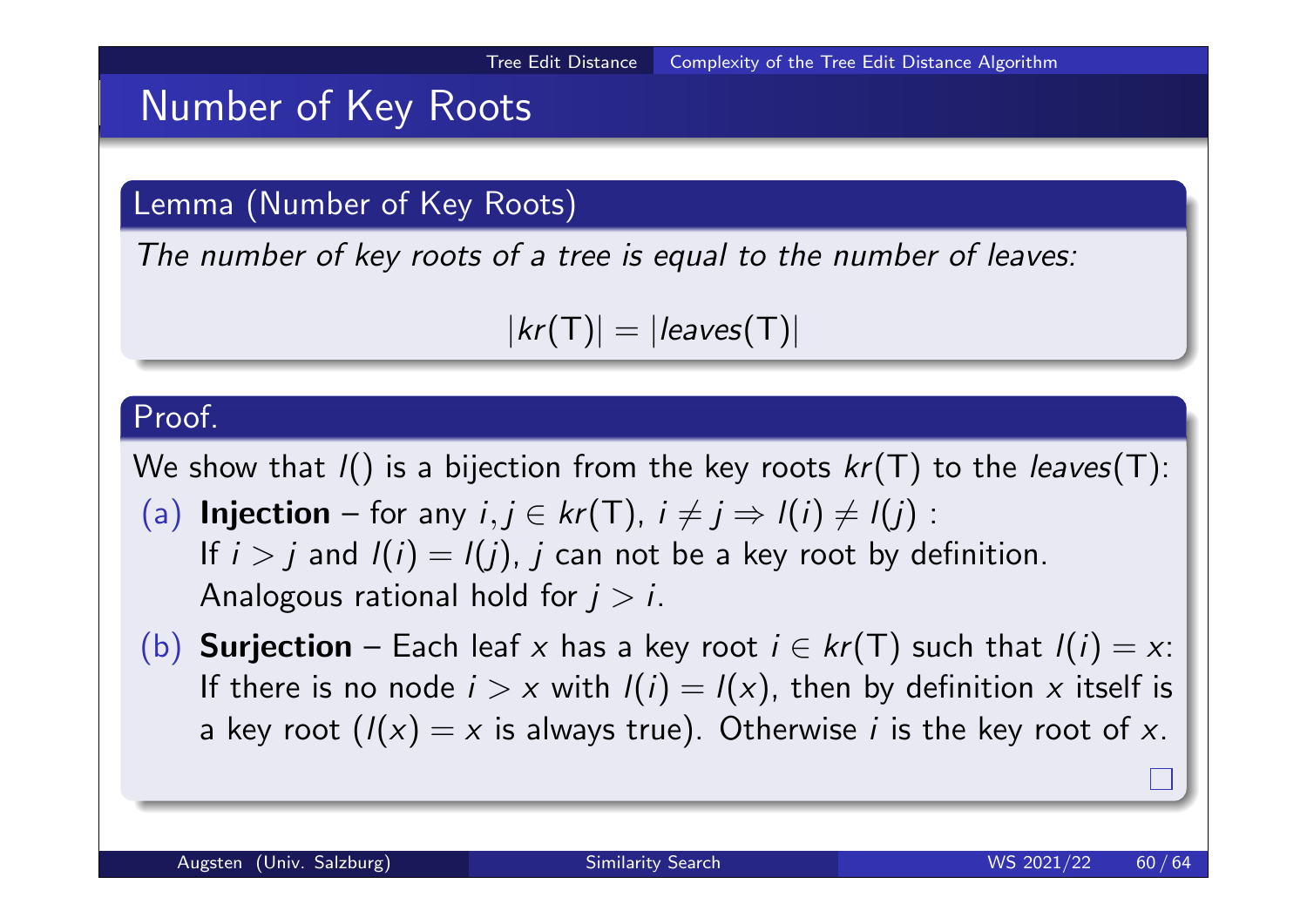# Complexity of the Tree Edit Distance Algorithm

Theorem (Complexity of the Tree Edit Distance Algorithm)

Let  $D_1$  and  $D_2$  denote the depth,  $L_1$  and  $L_2$  the number of leaf nodes, and  $N_1$  and  $N_2$  the total number of nodes of two trees  ${\sf T}_1$  and  ${\sf T}_2$ , respectively.

 $(1)$  The runtime of the tree edit distance algorithm is

 $O(N_1N_2 \text{ min}(D_1, L_1) \text{ min}(D_2, L_2)).$ 

 $(2)$  Let  $N = max(N_1, N_2)$ . For full, balanced, binary trees the runtime is

 $O(N^2 \log^2 N)$ .

(3) In the worst case min( $D, L$ ) =  $O(N)$  and the runtime is  $O(N^4)$ . (4) The algorithm needs  $O(N_1N_2)$  space.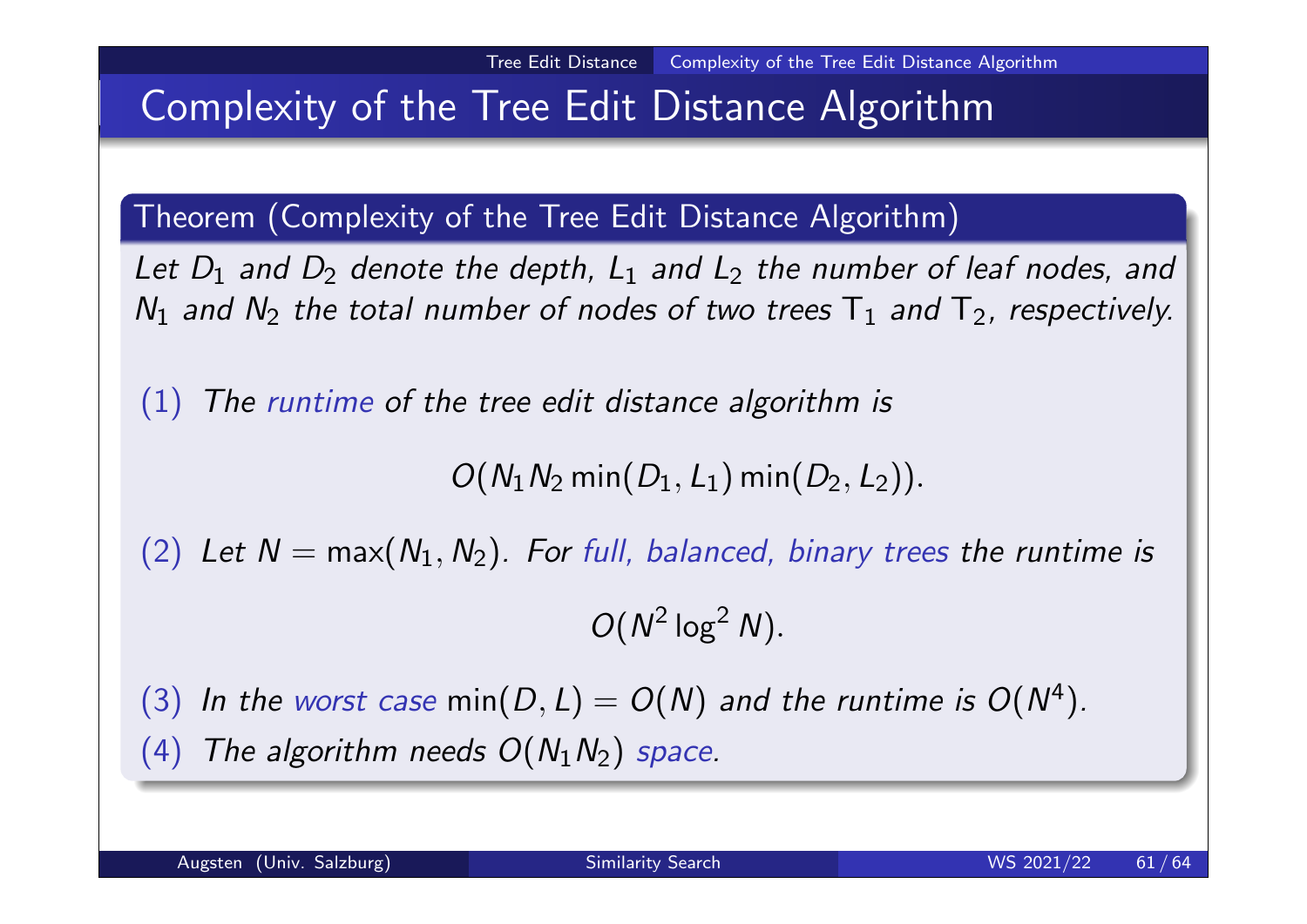## Proof of the Complexity Theorem

#### Proof.

- (1) Runtime (general formula): We have shown before, that the complexity is  $O(|{\sf T}_1||{\sf T}_2|$ cdepth $({\sf T}_1)$  cdepth $({\sf T}_2))$ . As  $cdepth(T) \leq |kr(T)| = |leaves(T)|$  (see definition of  $cdepth(T)$  and previous lemma) and  $cdepth(T) \leq depth(T)$  (follows from the definition of  $cdepth(T)$ , if follows that  $cdepth(T) \leq min(depth(T), |leaves(T)|).$
- (2) Full, balanced, binary trees: In this case  $depth(T) = O(log(|T|))$ .
- (3) Worst case: A full binary tree (i.e., each node has zero or two children) where each non-leaf node has at least one leaf child:  $min(depth(T), |leaves(T)|) = O(|T|).$
- (4) Space: The size of the tree distance matrix td is  $|T_1| \times |T_2|$ . In each call of forest-dist() we need a matrix of size  $O(|T_1| \times |T_2|)$ , which is freed when we exit the subroutine.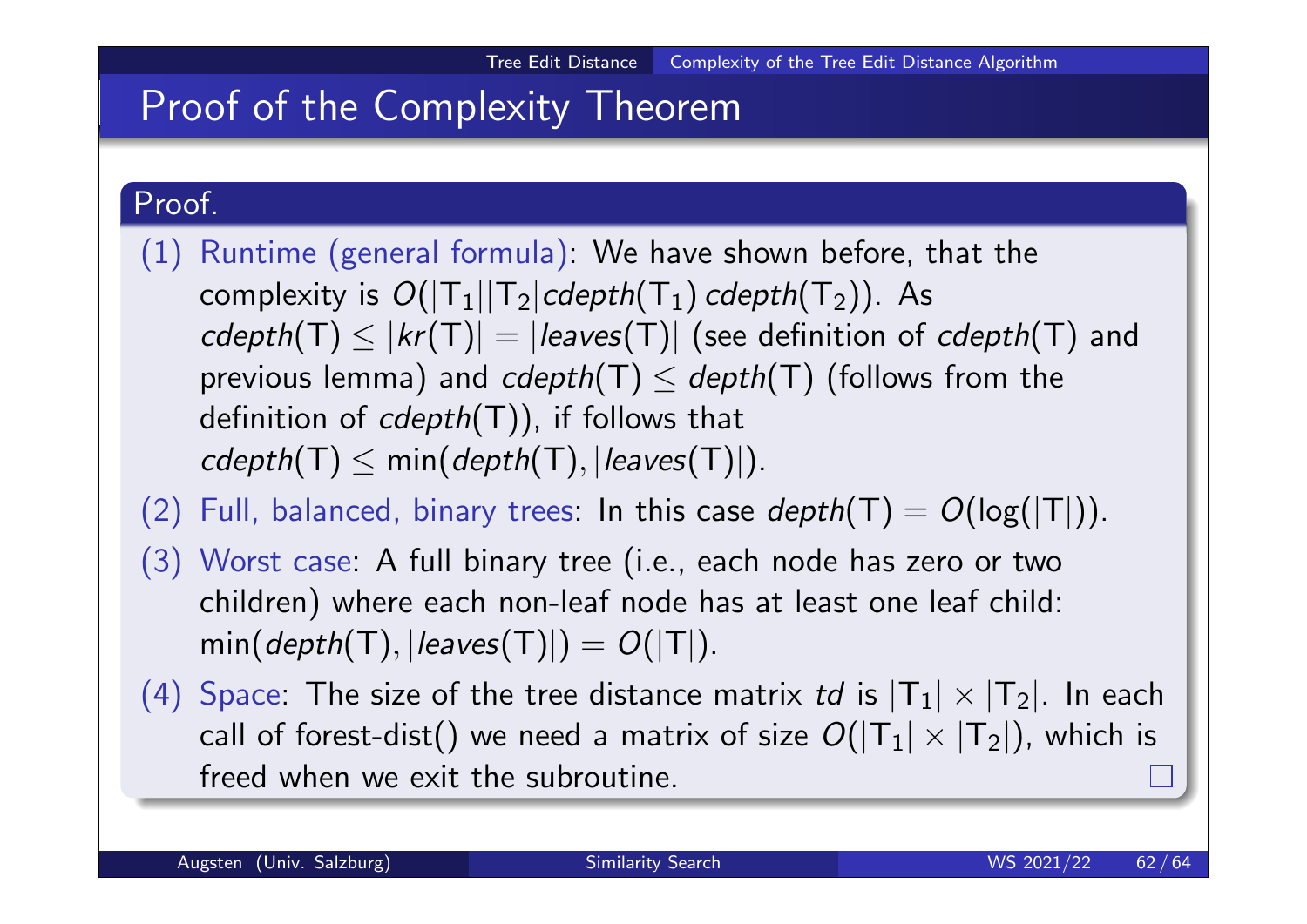## Recent Improvements of the Complexity

- Klein [Kle98] improves the worst case for the runtime to  $O(|T_1|^2 |T_2| \log(|T_2|))$ , thus from  $O(N^4)$  to  $O(N^3 \log(N))$ .
- Dulucq and Touzet [DT03] also give an  $O(N^3 \log(N))$  algorithm.
- Demaine et al. [DMRW07] give an  $O(N^3)$  algorithm. They show that the algorithm is worst case optimal among all decomposition algorithms (i.e., algorithms like [ZS89, Kle98, DT03]), but it is not robust, i.e., it runs into the worst case when it could do better.
- Pawlik and Augsten [PA11] introduce the Robust Tree Edit Distance (RTED) algorithm which has optimal  $O(N^3)$  worst case complexity and is robust.

Further reading: http://tree-edit-distance.dbresearch.uni-salzburg.at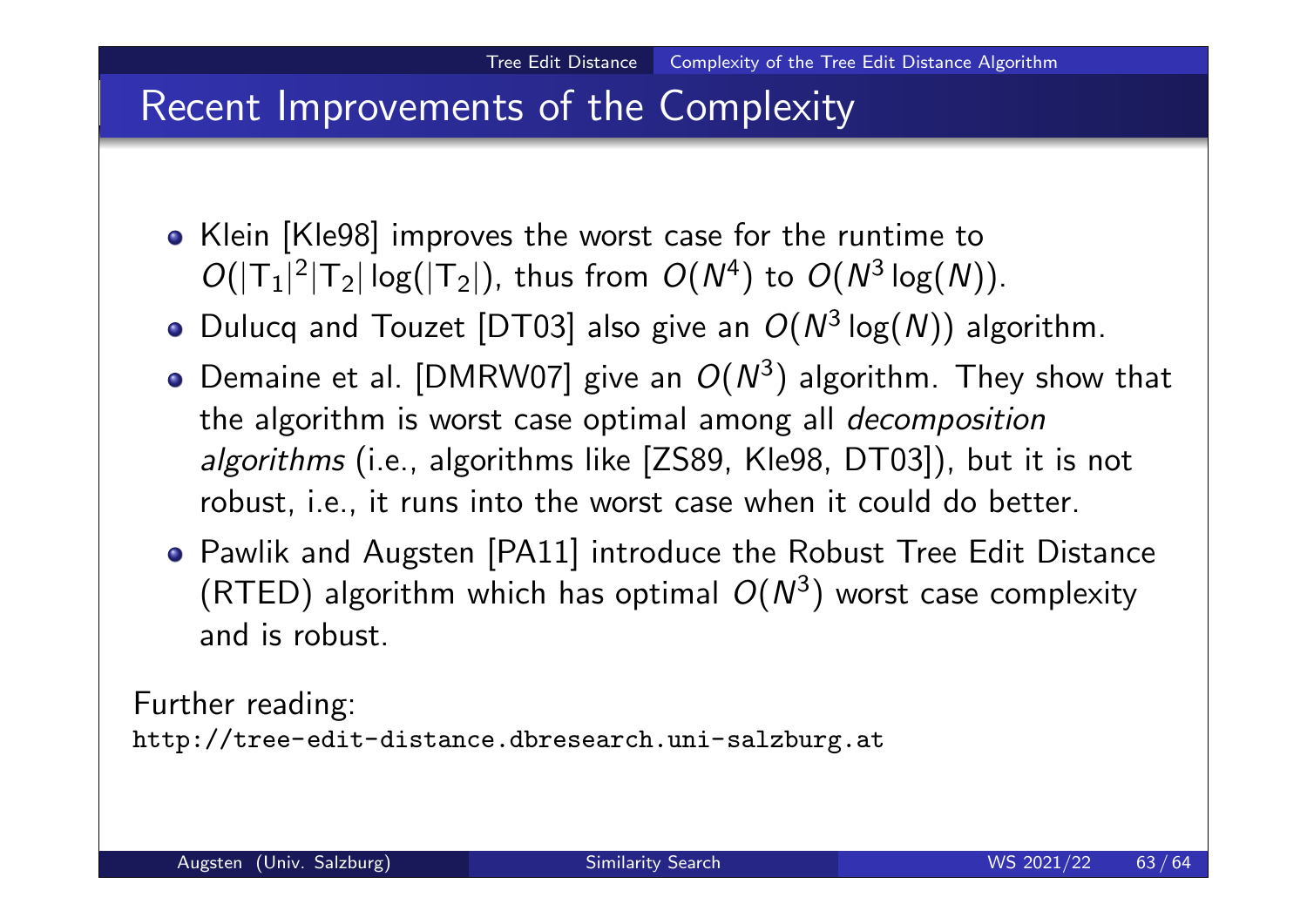Conclusion

# Summary

### **•** Edit distance for trees

- Edit scripts and mappings
- **•** Recursive Formula
- Dynamic programming algorithm
- Tree edit distance example
- Tree Edit Distance Complexity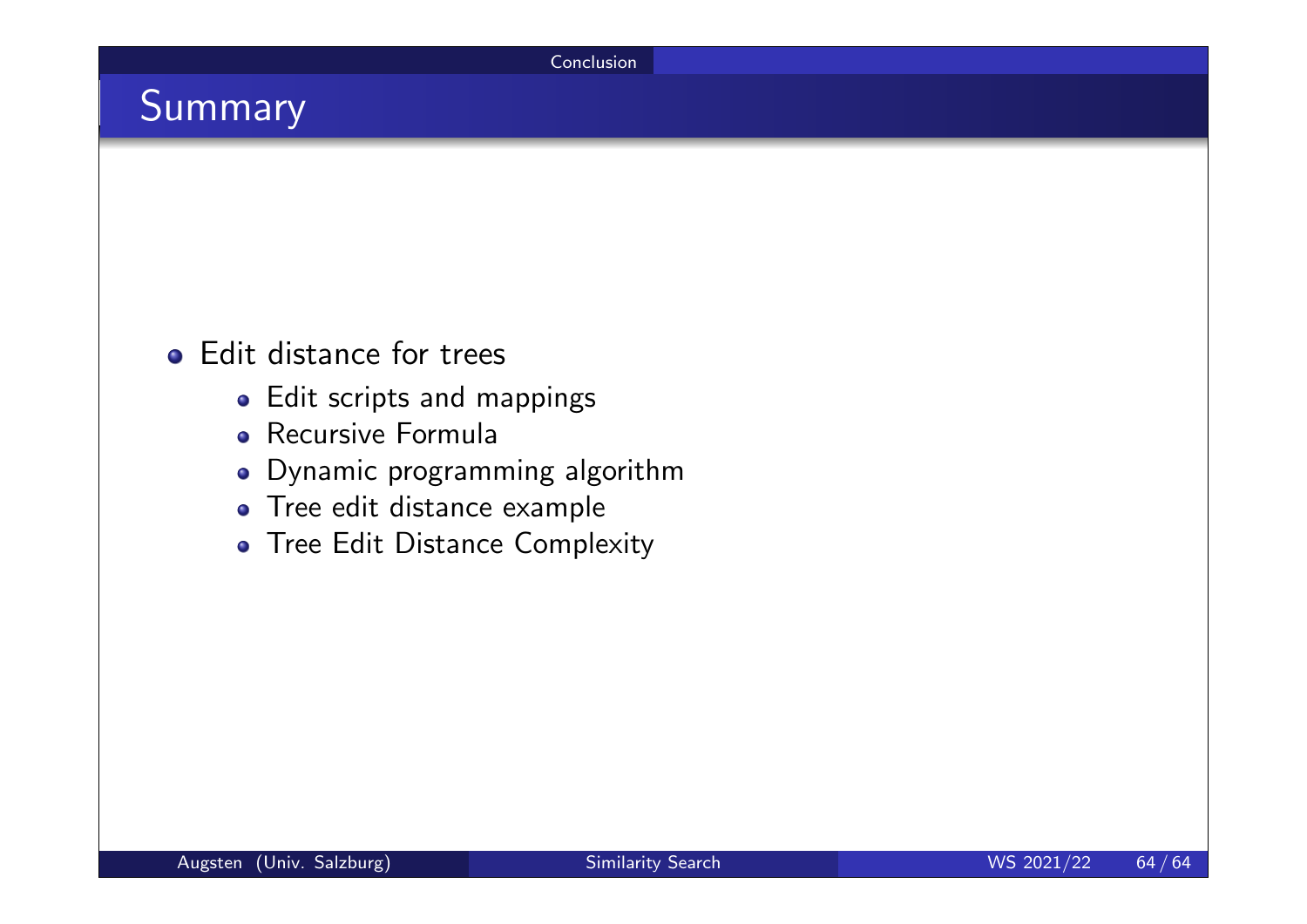Alberto Apostolico and Zvi Galill, editors. Pattern Matching Algorithms, chapter Tree Pattern Matching, pages 341–371. Oxford University Press, 1997.

Erik D. Demaine, Shay Mozes, Benjamin Rossman, and Oren Weimann.

An optimal decomposition algorithm for tree edit distance. In Proceedings of the 34th International Colloquium on Automata, Languages and Programming (ICALP 2007), volume 4596 of Lecture Notes in Computer Science, pages 146–157, Wroclaw, Poland, July 2007. Springer.

Serge Dulucq and Hélène Touzet. Analysis of tree edit distance algorithms.

In Combinatorial Pattern Matching (CPM 2003), volume 2676 of Lecture Notes in Computer Science, pages 83–95, Berlin, 2003. Springer.